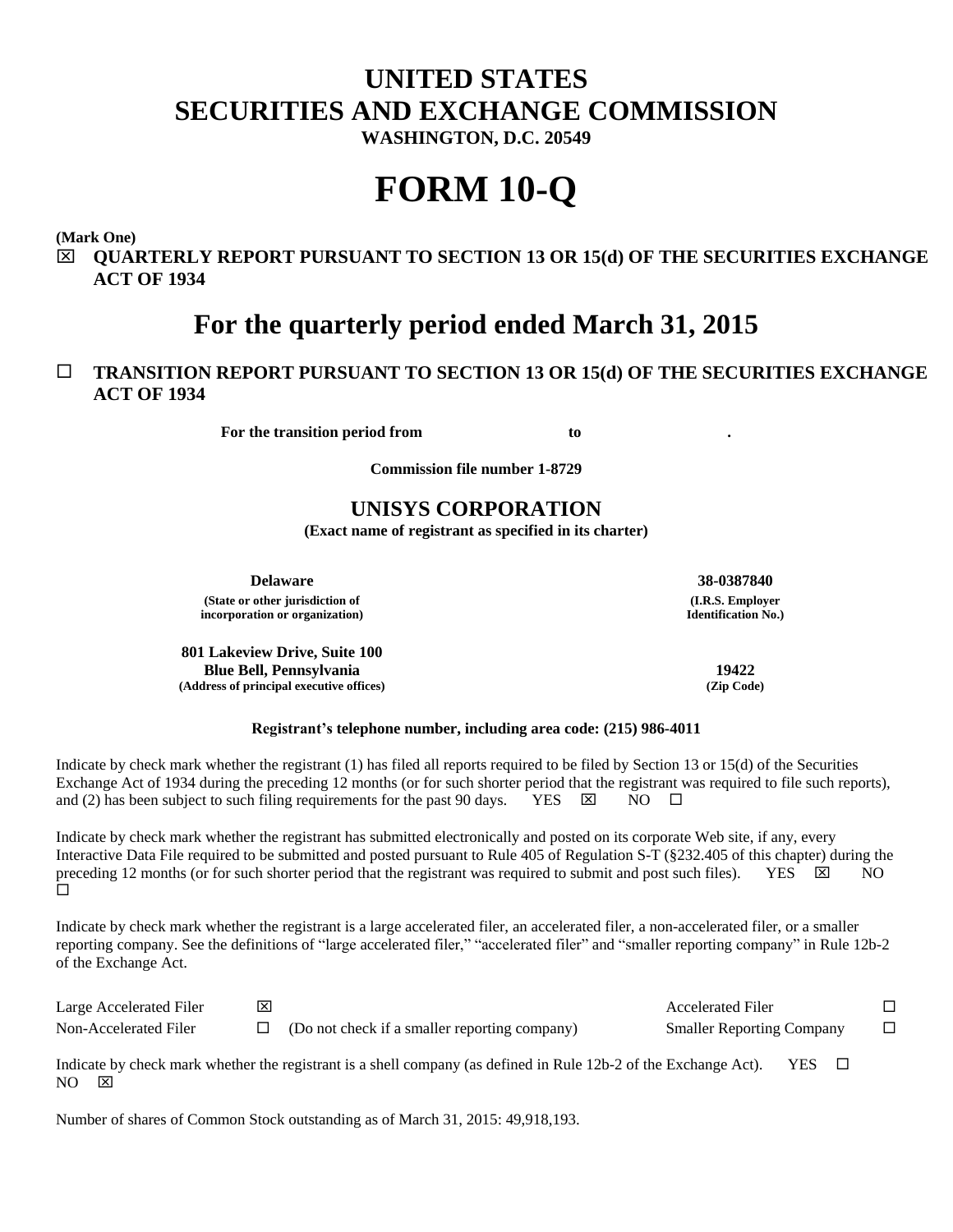#### Item 1. Financial Statements.

#### UNISYS CORPORATION CONSOLIDATED BALANCE SHEETS (Unaudited) (Millions)

|                                                      | March 31,<br>2015 | December 31,<br>2014    |
|------------------------------------------------------|-------------------|-------------------------|
| Assets                                               |                   |                         |
| <b>Current assets</b>                                |                   |                         |
| Cash and cash equivalents                            | \$<br>402.0 \$    | 494.3                   |
| Accounts and notes receivable, net                   | 484.8             | 619.3                   |
| Inventories:                                         |                   |                         |
| Parts and finished equipment                         | 29.0              | 22.2                    |
| Work in process and materials                        | 31.3              | 24.5                    |
| Deferred income taxes                                | 16.6              | 16.4                    |
| Prepaid expenses and other current assets            | 142.4             | 140.6                   |
|                                                      |                   |                         |
| Total                                                | 1,106.1           | 1,317.3                 |
|                                                      |                   |                         |
|                                                      |                   |                         |
| Properties                                           | 1,004.7           | 1,059.4                 |
| Less-Accumulated depreciation and amortization       | 837.4             | 890.7                   |
| Properties, net                                      | 167.3             | 168.7                   |
|                                                      |                   |                         |
| Outsourcing assets, net                              | 160.1             | 150.9                   |
| Marketable software, net                             | 144.5             | 144.1                   |
| Prepaid postretirement assets                        | 21.4              | 19.9                    |
| Deferred income taxes                                | 152.4             | 154.6                   |
| Goodwill                                             | 179.6             | 183.9                   |
| Other long-term assets                               | 200.1             | 209.3                   |
|                                                      |                   |                         |
| Total                                                | $2,131.5$ \$      | 2,348.7                 |
|                                                      |                   |                         |
|                                                      |                   |                         |
| Liabilities and deficit                              |                   |                         |
| <b>Current liabilities</b>                           |                   |                         |
| Current maturities of long-term-debt                 | \$                | $2.2 \text{ } $$<br>1.8 |
| Accounts payable                                     | 230.3             | 262.5                   |
| Deferred revenue                                     | 316.6             | 348.3                   |
| Other accrued liabilities                            | 314.2             | 385.1                   |
|                                                      |                   |                         |
| Total                                                | 863.3             | 997.7                   |
|                                                      |                   |                         |
| Long-term debt                                       | 221.6             | 222.2                   |
| Long-term postretirement liabilities                 | 2,272.1           | 2,369.9                 |
| Long-term deferred revenue                           | 109.7             | 119.5                   |
| Other long-term liabilities                          | 86.1              | 91.8                    |
| Commitments and contingencies                        |                   |                         |
|                                                      |                   |                         |
| <b>Deficit</b>                                       |                   |                         |
| Common stock, shares issued: 2015; 52.6, 2014; 52.4  | .5                | .5                      |
| <b>Accumulated deficit</b>                           | (1,779.0)         | (1,735.8)               |
| Treasury stock, shares at cost: 2015; 2.7, 2014; 2.7 | (100.0)           | (99.6)                  |
| Paid-in capital                                      | 4,495.7           | 4,488.3                 |
| Accumulated other comprehensive loss                 | (4,049.4)         | (4, 113.4)              |
|                                                      |                   |                         |
| Total Unisys stockholders' deficit                   | (1,432.2)         | (1,460.0)               |
| Noncontrolling interests                             | 10.9              | 7.6                     |
|                                                      |                   |                         |
| <b>Total deficit</b>                                 | (1,421.3)         | (1,452.4)               |
|                                                      |                   |                         |
| Total                                                | 2,131.5 \$        | 2,348.7                 |
|                                                      |                   |                         |

See notes to consolidated financial statements.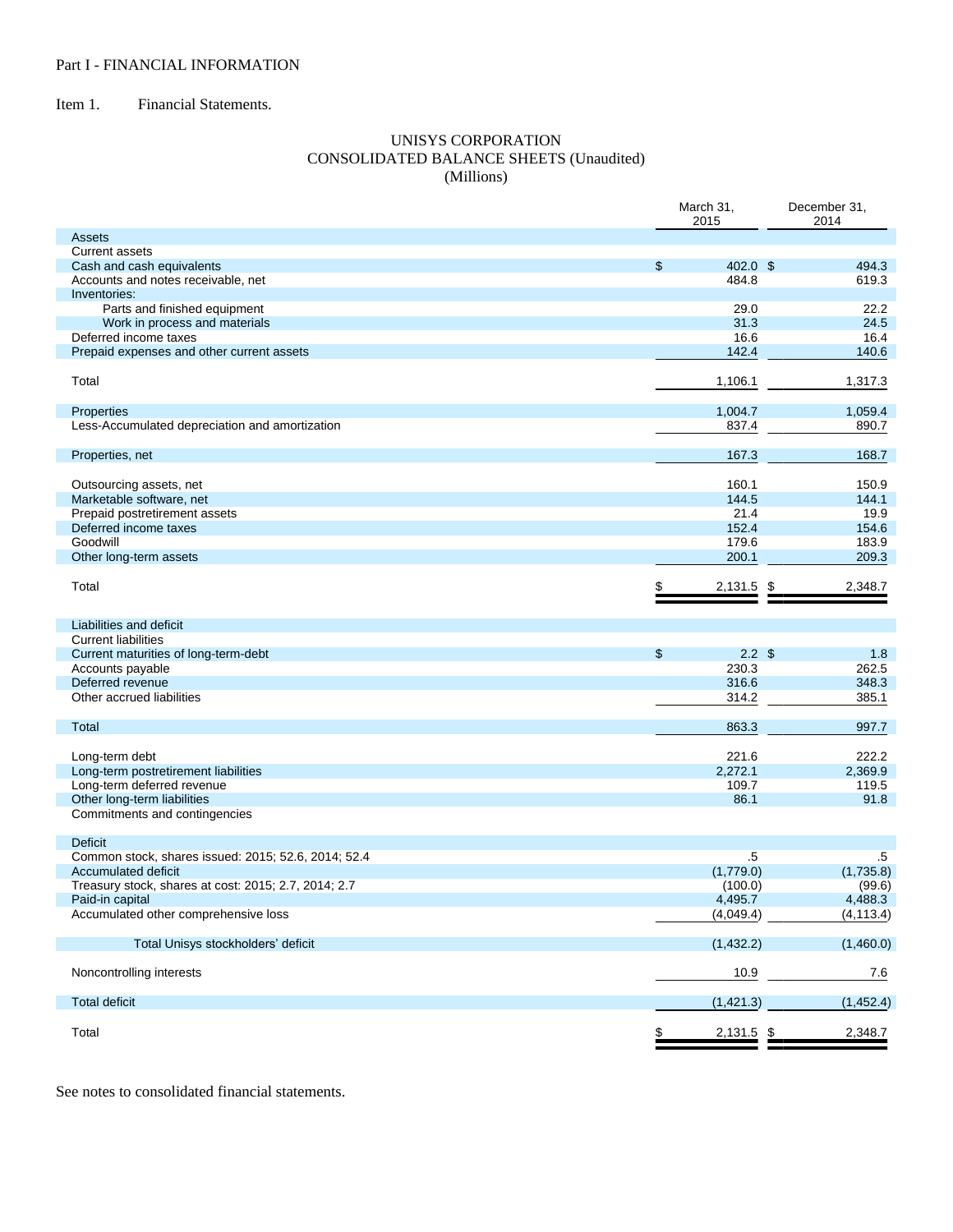#### UNISYS CORPORATION CONSOLIDATED STATEMENTS OF INCOME (Unaudited) (Millions, except per share data)

|                                                                 |                             | Three Months Ended March 31 |
|-----------------------------------------------------------------|-----------------------------|-----------------------------|
|                                                                 | 2015                        | 2014                        |
| Revenue                                                         |                             |                             |
| Services                                                        | $\overline{\$}$<br>639.0 \$ | 681.7*                      |
| Technology                                                      | 82.2                        | $80.0*$                     |
|                                                                 |                             |                             |
|                                                                 | 721.2                       | 761.7                       |
| Costs and expenses<br>Cost of revenue:                          |                             |                             |
| <b>Services</b>                                                 | 564.3                       | 583.6*                      |
| Technology                                                      | 39.9                        | $45.1*$                     |
|                                                                 |                             |                             |
|                                                                 | 604.2                       | 628.7                       |
| Selling, general and administrative                             | 128.8                       | 138.5                       |
| Research and development                                        | 18.2                        | 14.4                        |
|                                                                 |                             |                             |
|                                                                 | 751.2                       | 781.6                       |
| <b>Operating loss</b>                                           | (30.0)                      | (19.9)                      |
|                                                                 |                             |                             |
| Interest expense                                                | 2.6                         | 2.0                         |
| Other income (expense), net                                     | 4.9                         | (9.8)                       |
| Loss before income taxes                                        | (27.7)                      | (31.7)                      |
| Provision for income taxes                                      | 13.3                        | 16.0                        |
|                                                                 |                             |                             |
| Consolidated net loss                                           | (41.0)                      | (47.7)                      |
| Net income attributable to noncontrolling interests             | 2.2                         | 3.1                         |
| Net loss attributable to Unisys Corporation                     | (43.2)                      | (50.8)                      |
| Preferred stock dividend                                        |                             | 2.7                         |
|                                                                 |                             |                             |
| Net loss attributable to Unisys Corporation common shareholders | (43.2)                      | (53.5)                      |
|                                                                 |                             |                             |
| Loss per common share attributable to Unisys Corporation        |                             |                             |
| <b>Basic</b>                                                    | (.87)<br>\$                 | (1.15)                      |
|                                                                 |                             |                             |
| <b>Diluted</b>                                                  | \$<br>(.87)                 | \$<br>(1.15)                |
|                                                                 |                             |                             |

\* Changed to conform to the current-year presentation. See note (e).

See notes to consolidated financial statements.

#### UNISYS CORPORATION CONSOLIDATED STATEMENTS OF COMPREHENSIVE INCOME (Unaudited) (Millions)

|                                                                               | Three Months Ended March 31 |             |        |
|-------------------------------------------------------------------------------|-----------------------------|-------------|--------|
|                                                                               |                             | 2015        | 2014   |
| Consolidated net loss                                                         |                             | $(41.0)$ \$ | (47.7) |
| Other comprehensive income                                                    |                             |             |        |
| Foreign currency translation                                                  |                             | (44.7)      | 14.9   |
| Postretirement adjustments, net of tax of \$(14.0) in 2015 and \$(.7) in 2014 |                             | 109.8       | 32.6   |
| Total other comprehensive income                                              |                             | 65.1        | 47.5   |
| Comprehensive income (loss)                                                   |                             | 24.1        | (.2)   |
| Less comprehensive income attributable to noncontrolling interests            |                             | (3.3)       | (4.1)  |
| Comprehensive income (loss) attributable to Unisys Corporation                |                             | 20.8        | (4.3)  |

See notes to consolidated financial statements.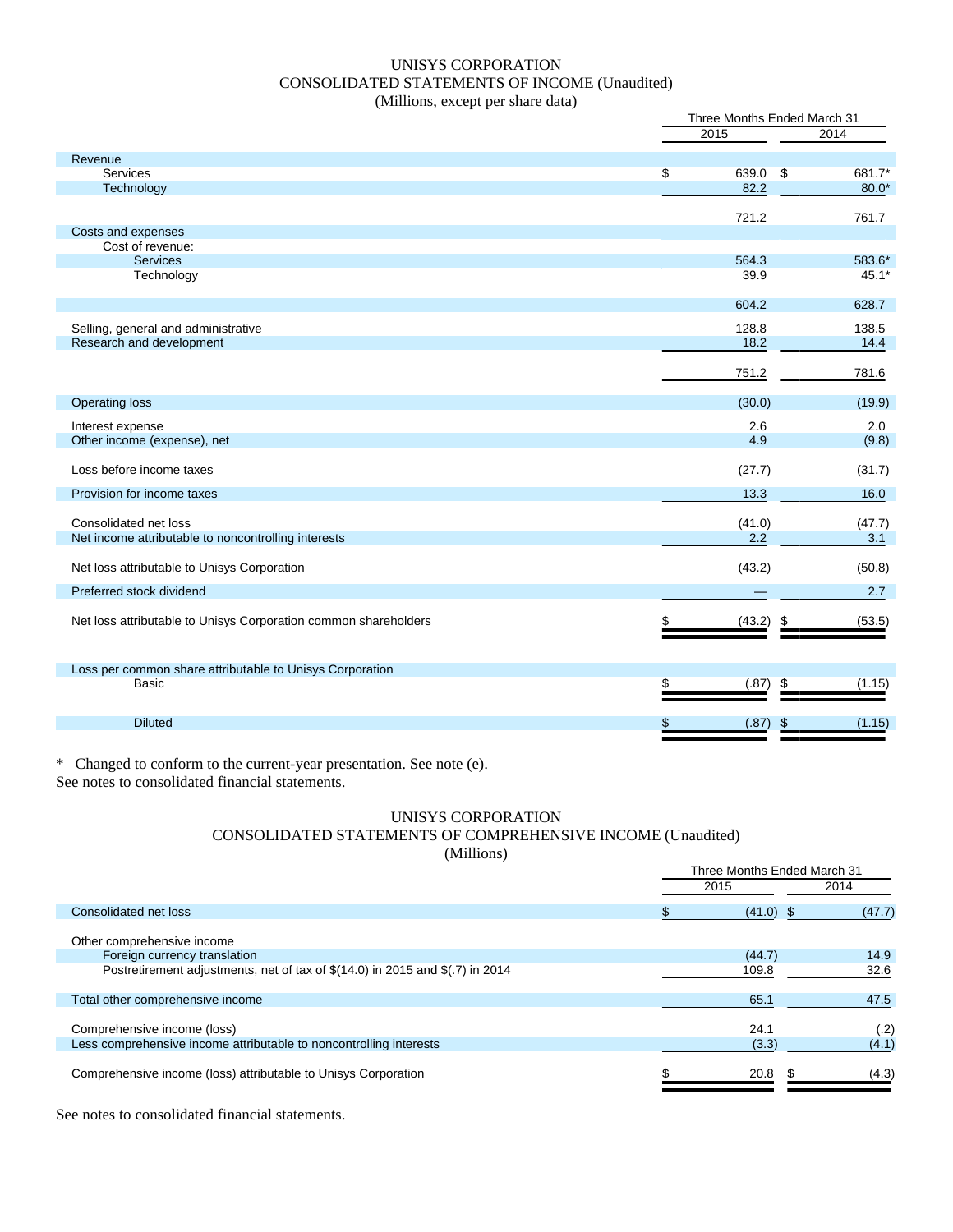#### UNISYS CORPORATION CONSOLIDATED STATEMENTS OF CASH FLOWS (Unaudited) (Millions)

|                                                                                                                | <b>Three Months Ended</b><br>March 31 |             |           |  |
|----------------------------------------------------------------------------------------------------------------|---------------------------------------|-------------|-----------|--|
|                                                                                                                |                                       | 2015        | 2014      |  |
| Cash flows from operating activities                                                                           |                                       |             |           |  |
| Consolidated net loss                                                                                          | \$                                    | $(41.0)$ \$ | (47.7)    |  |
| Add (deduct) items to reconcile consolidated net loss to net cash (used for) provided by operating activities: |                                       |             |           |  |
| Foreign currency transaction losses                                                                            |                                       |             | 5.8       |  |
| Employee stock compensation                                                                                    |                                       | 4.4         | 7.2       |  |
| Depreciation and amortization of properties                                                                    |                                       | 11.7        | 12.0      |  |
| Depreciation and amortization of outsourcing assets                                                            |                                       | 12.7        | 13.3      |  |
| Amortization of marketable software                                                                            |                                       | 16.3        | 14.7      |  |
| Other non-cash operating activities                                                                            |                                       | (.1)        | (.1)      |  |
| Disposal of capital assets                                                                                     |                                       | 1.4         | $\cdot$ 3 |  |
| Gain on sale of business                                                                                       |                                       |             | (.7)      |  |
| Pension contributions                                                                                          |                                       | (38.7)      | (55.5)    |  |
| Pension expense                                                                                                |                                       | 27.9        | 19.5      |  |
| (Increase) decrease in deferred income taxes, net                                                              |                                       | (4.4)       | 2.8       |  |
| Decrease in receivables, net                                                                                   |                                       | 106.8       | 121.2     |  |
| (Increase) decrease in inventories                                                                             |                                       | (15.1)      | 3.0       |  |
| Decrease in accounts payable and other accrued liabilities                                                     |                                       | (106.4)     | (66.0)    |  |
| Decrease in other liabilities                                                                                  |                                       | (11.1)      | (9.6)     |  |
| Increase in other assets                                                                                       |                                       | (7.7)       | (.1)      |  |
|                                                                                                                |                                       |             |           |  |
| Net cash (used for) provided by operating activities                                                           |                                       | (43.3)      | 20.1      |  |
| Cash flows from investing activities                                                                           |                                       |             |           |  |
| Proceeds from investments                                                                                      |                                       | 1,153.4     | 1,431.6   |  |
| Purchases of investments                                                                                       |                                       | (1, 126.7)  | (1,429.0) |  |
| Investment in marketable software                                                                              |                                       | (16.7)      | (20.7)    |  |
| Capital additions of properties                                                                                |                                       | (13.9)      | (15.2)    |  |
| Capital additions of outsourcing assets                                                                        |                                       | (26.7)      | (8.7)     |  |
| Other                                                                                                          |                                       | 1.5         | .9        |  |
|                                                                                                                |                                       |             |           |  |
| Net cash used for investing activities                                                                         |                                       | (29.1)      | (41.1)    |  |
| Cash flows from financing activities                                                                           |                                       |             |           |  |
| Proceeds from exercise of stock options                                                                        |                                       | 3.5         | 2.6       |  |
| Payments of long-term debt                                                                                     |                                       | (.3)        |           |  |
| Common stock repurchases                                                                                       |                                       |             | (.9)      |  |
| Dividends paid on preferred stock                                                                              |                                       |             | (4.0)     |  |
|                                                                                                                |                                       |             |           |  |
| Net cash provided by (used for) financing activities                                                           |                                       | 3.2         | (2.3)     |  |
|                                                                                                                |                                       |             |           |  |
| Effect of exchange rate changes on cash and cash equivalents                                                   |                                       | (23.1)      | (2.7)     |  |
| Decrease in cash and cash equivalents                                                                          |                                       | (92.3)      | (26.0)    |  |
| Cash and cash equivalents, beginning of period                                                                 |                                       | 494.3       | 639.8     |  |
|                                                                                                                |                                       |             |           |  |
| Cash and cash equivalents, end of period                                                                       | \$                                    | 402.0 \$    | 613.8     |  |

See notes to consolidated financial statements.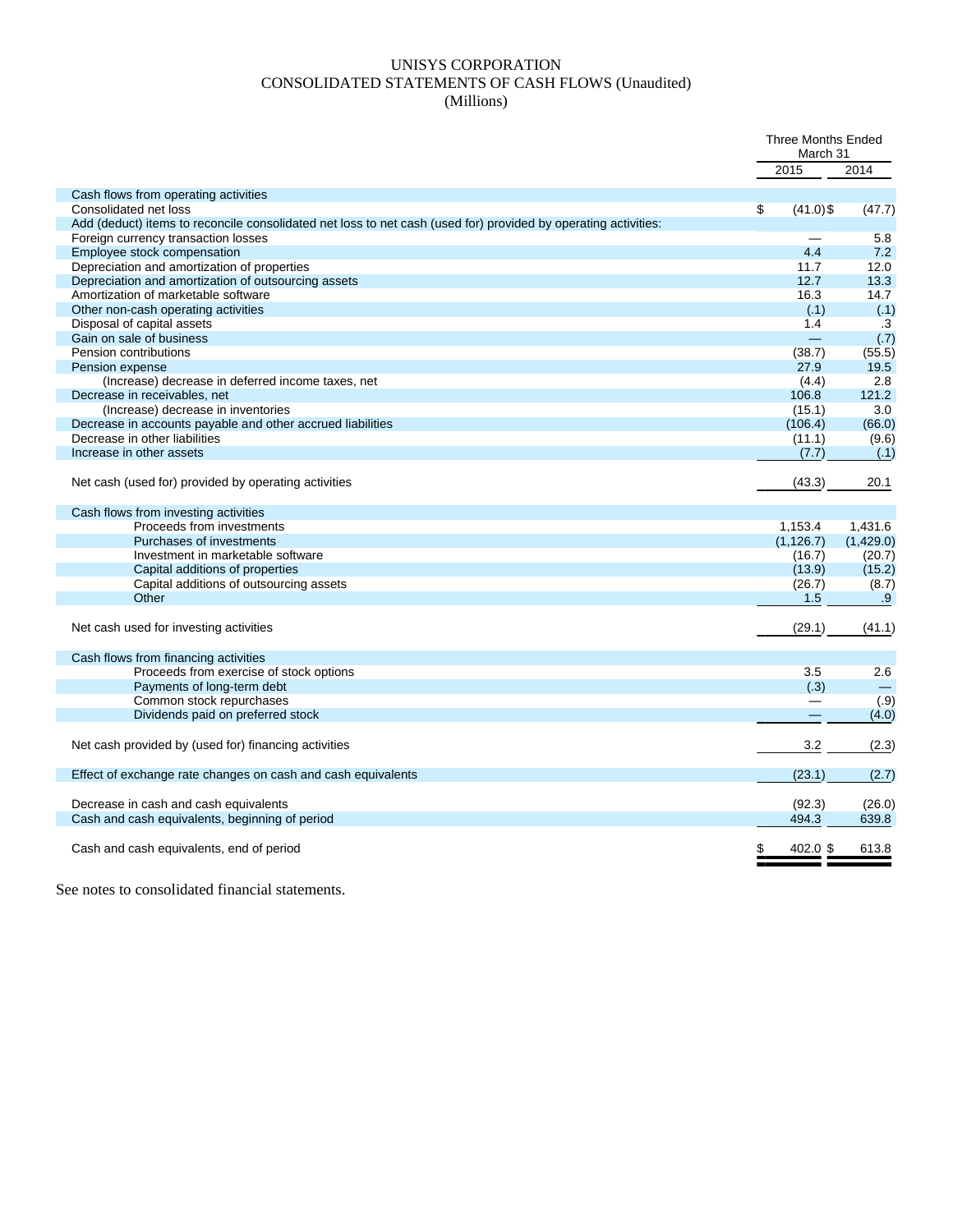#### NOTES TO CONSOLIDATED FINANCIAL STATEMENTS (Unaudited)

In the opinion of management, the financial information furnished herein reflects all adjustments necessary for a fair presentation of the financial position, results of operations, comprehensive income and cash flows for the interim periods specified. These adjustments consist only of normal recurring accruals except as disclosed herein. Because of seasonal and other factors, results for interim periods are not necessarily indicative of the results to be expected for the full year.

The preparation of financial statements in conformity with U.S. generally accepted accounting principles requires management to make estimates and assumptions about future events. These estimates and assumptions affect the amounts of assets and liabilities reported, disclosures about contingent assets and liabilities and the reported amounts of revenue and expenses. Such estimates include the valuation of accounts receivable, inventories, outsourcing assets, marketable software, goodwill and other long-lived assets, legal contingencies, indemnifications, and assumptions used in the calculation for systems integration projects, income taxes and retirement and other post-employment benefits, among others. These estimates and assumptions are based on management's best estimates and judgment. Management evaluates its estimates and assumptions on an ongoing basis using historical experience and other factors, including the current economic environment, which management believes to be reasonable under the circumstances. Management adjusts such estimates and assumptions when facts and circumstances dictate. As future events and their effects cannot be determined with precision, actual results could differ significantly from these estimates. Changes in those estimates resulting from continuing changes in the economic environment will be reflected in the financial statements in future periods.

The company's accounting policies are set forth in detail in note 1 of the notes to the consolidated financial statements in the company's Annual Report on Form 10-K for the year ended December 31, 2014 filed with the Securities and Exchange Commission. Such Annual Report also contains a discussion of the company's critical accounting policies. The company believes that these critical accounting policies affect its more significant estimates and judgments used in the preparation of the company's consolidated financial statements. There have been no changes in the company's critical accounting policies from those disclosed in the company's Annual Report on Form 10-K for the year ended December 31, 2014.

a. Earnings per Common Share. The following table shows how the loss per common share attributable to Unisys Corporation was computed for the three months ended March 31, 2015 and 2014 (dollars in millions, shares in thousands):

|                                                                          | Three Months Ended March 31, |             |        |
|--------------------------------------------------------------------------|------------------------------|-------------|--------|
|                                                                          |                              | 2015        | 2014   |
| Basic Loss Per Common Share                                              |                              |             |        |
| Net loss attributable to Unisys Corporation common shareholders          |                              | $(43.2)$ \$ | (53.5) |
| Weighted average shares                                                  |                              | 49,821      | 46,343 |
| Total                                                                    |                              | $(.87)$ \$  | (1.15) |
| Diluted Loss Per Common Share                                            |                              |             |        |
| Net loss attributable to Unisys Corporation common shareholders          |                              | $(43.2)$ \$ | (53.5) |
| Weighted average shares                                                  |                              | 49,821      | 46,343 |
| Plus incremental shares from assumed conversions of employee stock plans |                              |             |        |
| Adjusted weighted average shares                                         |                              | 49,821      | 46,343 |
| Total                                                                    |                              | (.87) \$    | (1.15) |

In the three months ended March 31, 2015 and 2014, the following weighted-average number of stock options and restricted stock units were antidilutive and therefore excluded from the computation of diluted earnings per share (in thousands): 3,350 and 3,619, respectively. In the three months ended March 31, 2014, the following weighted-average number of mandatory convertible preferred stock was antidilutive and therefore excluded from the computation of diluted earnings per share (in thousands): 1,754.

b. Pension and Postretirement Benefits. Net periodic pension expense for the three months ended March 31, 2015 and 2014 is presented below (in millions of dollars):

|                                              | Three Months<br>Ended March 31, 2015 |                                | Three Months<br>Ended March 31, 2014 |                   |                                |                  |
|----------------------------------------------|--------------------------------------|--------------------------------|--------------------------------------|-------------------|--------------------------------|------------------|
|                                              |                                      | U.S.                           | Int'l.                               |                   | U.S.                           | Int'l.           |
|                                              | Total                                | Plans                          | Plans                                | Total             | Plans                          | Plans            |
| Service cost                                 | $2.2 \text{ }$ \$                    | $\qquad \qquad \longleftarrow$ | $2.2 \text{ }$ \$<br>-35             | $2.4 \text{ } $$  | $\qquad \qquad \longleftarrow$ | 2.4<br><b>JD</b> |
| Interest cost                                | 79.9                                 | 56.1                           | 23.8                                 | 92.3              | 62.5                           | 29.8             |
| Expected return on plan assets               | (102.7)                              | (63.7)                         | (39.0)                               | (112.7)           | (72.0)                         | (40.7)           |
| Amortization of prior service (benefit) cost | (1.1)                                | (6, 6)                         | (.5)                                 | (.3)              | .2                             | (.5)             |
| Recognized net actuarial loss                | 49.6                                 | 33.7                           | 15.9                                 | 37.8              | 27.8                           | 10.0             |
| Net periodic pension expense                 | 27.9 <sup>5</sup>                    | $25.5$ \$                      | 2.4 <sup>5</sup>                     | 19.5 <sup>5</sup> | $18.5~{\rm \AA}$               | 1.0              |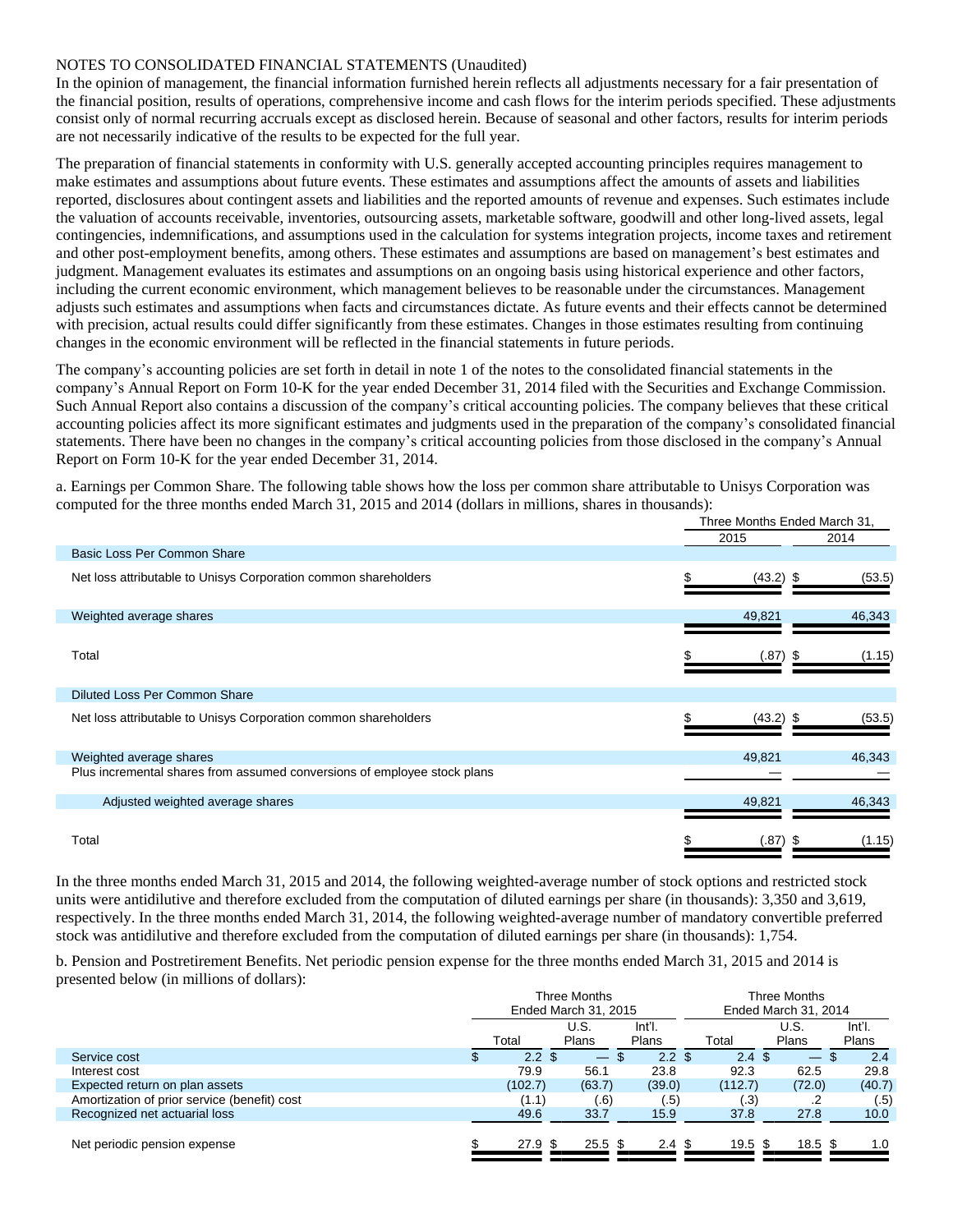In 2015, the company expects to make cash contributions of approximately \$130.8 million to its worldwide defined benefit pension plans, which are comprised of \$78.2 million primarily for non-U.S. defined benefit pension plans and \$52.6 million for the company's U.S. qualified defined benefit pension plan. In 2014, the company made cash contributions of \$183.4 million to its worldwide defined benefit pension plans. For the three months ended March 31, 2015 and 2014, \$38.7 million and \$55.5 million, respectively, of cash contributions have been made.

Net periodic postretirement benefit expense for the three months ended March 31, 2015 and 2014 is presented below (in millions of dollars):

|                                             | Three Months Ended March 31, |      |  |      |
|---------------------------------------------|------------------------------|------|--|------|
|                                             |                              | 2015 |  | 2014 |
| Service cost                                |                              |      |  |      |
| Interest cost                               |                              |      |  | 2.0  |
| Expected return on assets                   |                              | 71 L |  | (.1) |
| Amortization of prior service cost          |                              |      |  |      |
| Recognized net actuarial loss               |                              |      |  |      |
|                                             |                              |      |  |      |
| Net periodic postretirement benefit expense |                              | 2.7  |  | 3.3  |
|                                             |                              |      |  |      |

The company expects to make cash contributions of approximately \$16 million to its postretirement benefit plan in 2015 compared with \$15.3 million in 2014. For the three months ended March 31, 2015 and 2014, \$3.5 million and \$2.7 million, respectively, of cash contributions have been made.

c. Fair Value Measurements. Due to its foreign operations, the company is exposed to the effects of foreign currency exchange rate fluctuations on the U.S. dollar, principally related to intercompany account balances. The company uses derivative financial instruments to reduce its exposure to market risks from changes in foreign currency exchange rates on such balances. The company enters into foreign exchange forward contracts, generally having maturities of one month, which have not been designated as hedging instruments. At March 31, 2015 and 2014, the notional amount of these contracts was \$350.9 million and \$486.0 million, respectively. At March 31, 2015 and 2014, the fair value of such contracts was a net gain of \$4.2 million and \$1.6 million, respectively, of which \$4.7 million and \$1.8 million, respectively, has been recognized in "Prepaid expenses and other current assets" and \$.5 million and \$.2 million, respectively, has been recognized in "Other accrued liabilities" in the company's consolidated balance sheet at both March 31, 2015 and 2014. For the three months ended March 31, 2015 and 2014, changes in the fair value of these instruments were a net gain of \$25.6 million and \$2.4 million, respectively, which has been recognized in earnings in "Other income (expense), net" in the company's consolidated statement of income. The fair value of these forward contracts is based on quoted prices for similar but not identical financial instruments; as such, the inputs are considered Level 2 inputs.

Financial assets with carrying values approximating fair value include cash and cash equivalents and accounts receivable. Financial liabilities with carrying values approximating fair value include accounts payable and other accrued liabilities. The carrying amounts of these financial assets and liabilities approximate fair value due to their short maturities. At March 31, 2015 and December 31, 2014, the carrying amount of long-term debt was less than the fair value, which is based on market prices (Level 2 inputs), of such debt by approximately \$12 million and \$9 million, respectively.

d. Stock Options. Under stockholder approved stock-based plans, stock options, stock appreciation rights, restricted stock and restricted stock units may be granted to officers, directors and other key employees. At March 31, 2015, 2.2 million shares of unissued common stock of the company were available for granting under these plans.

The fair value of stock option awards was estimated using the Black-Scholes option pricing model with the following assumptions and weighted-average fair values:

|                                      | Three Months Ended March 31. |  |        |
|--------------------------------------|------------------------------|--|--------|
|                                      | 2015                         |  | 2014   |
| Weighted-average fair value of grant | 9.12                         |  | 11.28  |
| Risk-free interest rate              | 1.28%                        |  | 1.04%  |
| <b>Expected volatility</b>           | 45.46%                       |  | 45.65% |
| Expected life of options in years    | 4.92                         |  | 3.71   |
| Expected dividend yield              |                              |  |        |

Restricted stock unit awards may contain time-based units, performance-based units or a combination of both. Each performancebased unit will vest into zero to 2.0 shares depending on the degree to which the performance goals are met. Compensation expense resulting from these awards is recognized as expense ratably for each installment from the date of grant until the date the restrictions lapse and is based on the fair market value at the date of grant and the probability of achievement of the specific performance-related goals.

The company records all share-based expense in selling, general and administrative expense.

During the three months ended March 31, 2015 and 2014, the company recorded \$4.4 million and \$7.2 million of share-based compensation expense, respectively, which is comprised of \$1.8 million and \$2.1 million of restricted stock unit expense and \$2.6 million and \$5.1 million of stock option expense, respectively.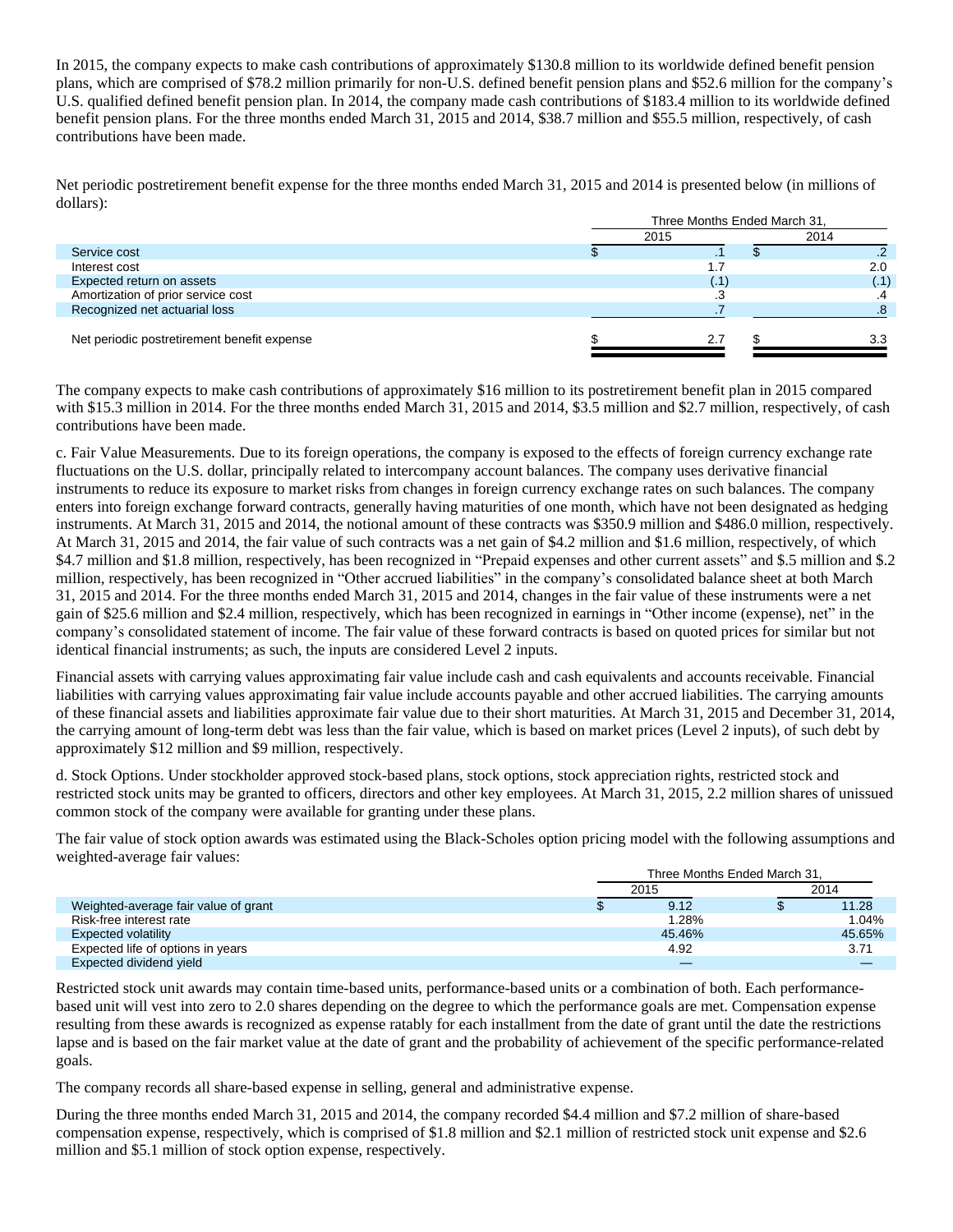A summary of stock option activity for the three months ended March 31, 2015 follows (shares in thousands): Weighted-

| Options                            | Shares     | Weighted-<br>Average<br>Exercise<br>Price | vvciyi ilcu-<br>Average<br>Remaining<br>Contractual<br>Term (years) | Aggregate<br>Intrinsic<br>Value<br>(\$ in millions) |    |
|------------------------------------|------------|-------------------------------------------|---------------------------------------------------------------------|-----------------------------------------------------|----|
| Outstanding at December 31, 2014   | $2,816$ \$ | 29.51                                     |                                                                     |                                                     |    |
| Granted                            | 651        | 23.81                                     |                                                                     |                                                     |    |
| Exercised                          | (181)      | 19.53                                     |                                                                     |                                                     |    |
| Forfeited and expired              | (442)      | 35.00                                     |                                                                     |                                                     |    |
| Outstanding at March 31, 2015      | 2,844      | 27.99                                     | $3.45$ \$                                                           | 1.7                                                 |    |
| Expected to vest at March 31, 2015 | 1,301      | 26.56                                     | 4.83                                                                |                                                     | .4 |
| Exercisable at March 31, 2015      | 1,469      | 29.37                                     | 2.11                                                                | 1.3                                                 |    |
|                                    |            |                                           |                                                                     |                                                     |    |

The aggregate intrinsic value represents the total pretax value of the difference between the company's closing stock price on the last trading day of the period and the exercise price of the options, multiplied by the number of in-the-money stock options that would have been received by the option holders had all option holders exercised their options on March 31, 2015. The intrinsic value of the company's stock options changes based on the closing price of the company's stock. The total intrinsic value of options exercised for the three months ended March 31, 2015 and 2014 was \$.6 million and \$4.5 million, respectively. As of March 31, 2015, \$6.5 million of total unrecognized compensation cost related to stock options is expected to be recognized over a weighted-average period of 2.3 years.

A summary of restricted stock unit activity for the three months ended March 31, 2015 follows (shares in thousands):

|                                  | Restricted<br><b>Stock</b><br>Units | Weighted-<br>Average<br>Grant-Date<br>Fair Value |
|----------------------------------|-------------------------------------|--------------------------------------------------|
| Outstanding at December 31, 2014 | 354                                 | 28.81                                            |
| Granted                          | 384                                 | 23.01                                            |
| Vested                           | (73)                                | 24.60                                            |
| Forfeited and expired            | (159)                               | 31.53                                            |
| Outstanding at March 31, 2015    | 506                                 | 24.14                                            |
|                                  |                                     |                                                  |

The fair value of restricted stock units is determined based on the trading price of the company's common shares on the date of grant. The aggregate weighted-average grant-date fair value of restricted stock units granted during the three months ended March 31, 2015 and 2014 was \$8.8 million and \$12.6 million, respectively. As of March 31, 2015, there was \$8.6 million of total unrecognized compensation cost related to outstanding restricted stock units granted under the company's plans. That cost is expected to be recognized over a weighted-average period of 2.7 years. The aggregate weighted-average grant-date fair value of restricted share units vested during the three months ended March 31, 2015 and 2014 was \$1.8 million and \$2.0 million, respectively.

Common stock issued upon exercise of stock options or upon lapse of restrictions on restricted stock units is newly issued shares. Cash received from the exercise of stock options for the three months ended March 31, 2015 and 2014 was \$3.5 million and \$2.6 million, respectively. The company is currently not recognizing any tax benefits from the exercise of stock options or upon issuance of stock upon lapse of restrictions on restricted stock units in light of its tax position. Tax benefits resulting from tax deductions in excess of the compensation costs recognized are classified as financing cash flows.

e. Segment Information. Effective January 1, 2015, the company changed the grouping of certain of its classes of products and services. As a result, certain revenue (principally company technology products) previously reported in the company's Services segment is now reported in its Technology segment. As a result, prior-periods segment revenue and cost of sales, as well as customer revenue by classes of similar products and services, have been reclassified to conform to the current-year period.

The company has two business segments: Services and Technology. Revenue classifications within the Services segment are as follows:

- Cloud & infrastructure services. This represents revenue from work the company performs in the data center and cloud area, technology consulting and technology-based systems integration projects, as well as global service desks and global field services.
- Application services. This represents revenue from application managed services and application development, maintenance and support work.
- Business processing outsourcing services. This represents revenue from the management of clients' specific business processes.

The accounting policies of each business segment are the same as those followed by the company as a whole. Intersegment sales and transfers are priced as if the sales or transfers were to third parties. Accordingly, the Technology segment recognizes intersegment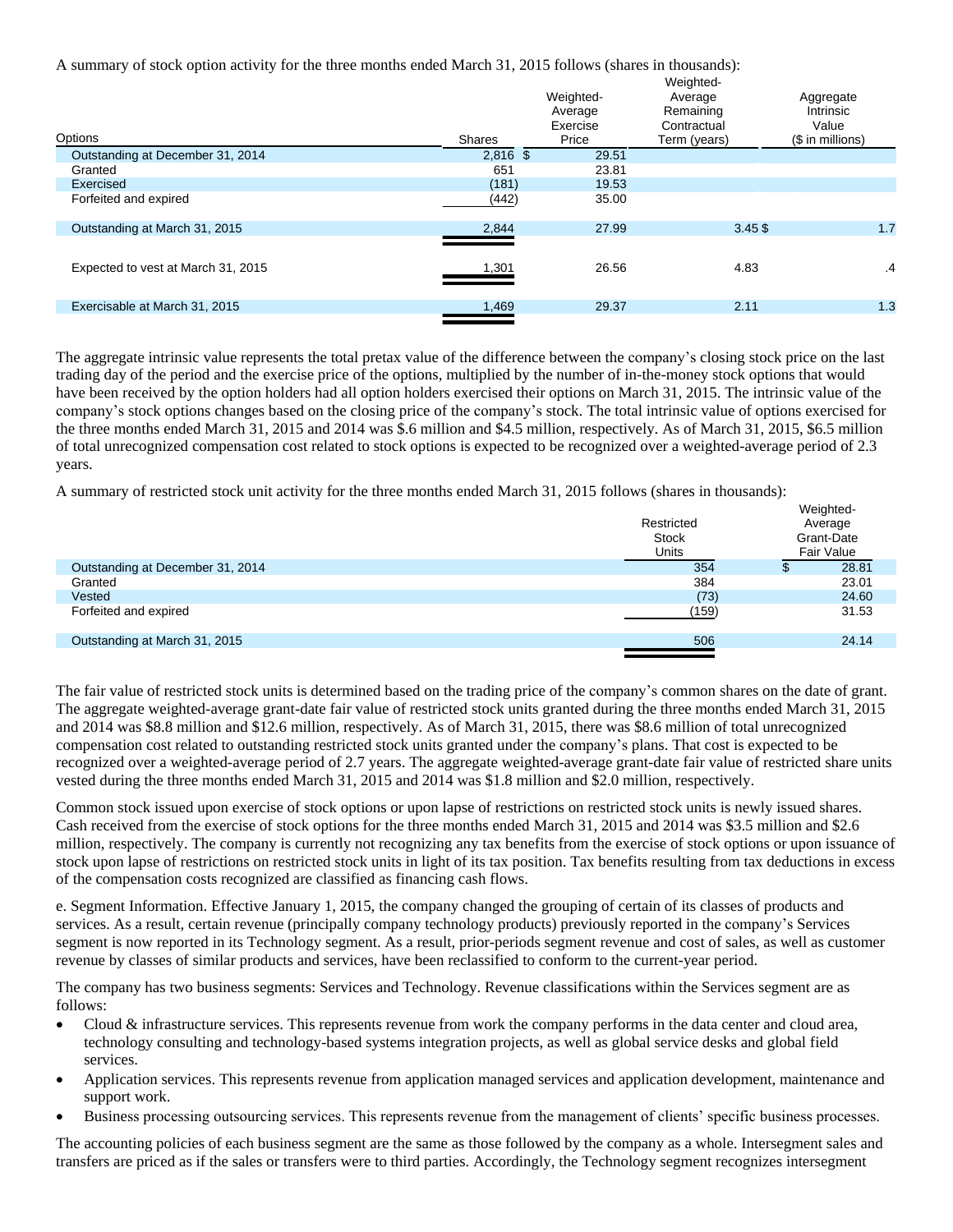revenue and manufacturing profit on hardware and software shipments to customers under Services contracts. The Services segment, in turn, recognizes customer revenue and marketing profits on such shipments of company hardware and software to customers. The Services segment also includes the sale of hardware and software products sourced from third parties that are sold to customers through the company's Services channels. In the company's consolidated statements of income, the manufacturing costs of products sourced from the Technology segment and sold to Services customers are reported in cost of revenue for Services.

Also included in the Technology segment's sales and operating profit are sales of hardware and software sold to the Services segment for internal use in Services engagements. The amount of such profit included in operating income of the Technology segment for the three months ended March 31, 2015 and 2014 was \$1.5 million and \$.4 million, respectively. The profit on these transactions is eliminated in Corporate.

The company evaluates business segment performance based on operating income exclusive of pension income or expense, restructuring charges and unusual and nonrecurring items, which are included in Corporate. All other corporate and centrally incurred costs are allocated to the business segments based principally on revenue, employees, square footage or usage.

A summary of the company's operations by business segment for the three-month periods ended March 31, 2015 and 2014 is presented below (in millions of dollars):

|                                   | Total       | Corporate    | Services     | Technology |
|-----------------------------------|-------------|--------------|--------------|------------|
| Three Months Ended March 31, 2015 |             |              |              |            |
| Customer revenue                  | \$<br>721.2 |              | \$<br>639.0  | \$<br>82.2 |
| Intersegment                      |             | (6.7)<br>\$. |              | 6.7        |
| Total revenue                     | 721.2       | (6.7)        | 639.0<br>\$. | 88.9       |
| Operating income (loss)           | (30.0)      | (26.1)       | (8.5)        | 4.6        |
| Three Months Ended March 31, 2014 |             |              |              |            |
| <b>Customer revenue</b>           | \$<br>761.7 | \$.          | \$<br>681.7  | \$<br>80.0 |
| Intersegment                      |             | (6.1)        | .2           | 5.9        |
| Total revenue                     | 761.7       | (6.1)        | 681.9        | 85.9       |
|                                   |             |              |              |            |
| Operating income (loss)           | (19.9)      | (16.2)       | 10.4         | (14.1)     |

Presented below is a reconciliation of total business segment operating loss to consolidated loss before income taxes (in millions of dollars):

|                                | Three Months Ended March 31 |  |        |  |  |
|--------------------------------|-----------------------------|--|--------|--|--|
|                                | 2015                        |  | 2014   |  |  |
| Total segment operating loss   | (3.9)                       |  | (3.7)  |  |  |
| Interest expense               | (2.6)                       |  | (2.0)  |  |  |
| Other income (expense), net    | 4.9                         |  | (9.8)  |  |  |
| Corporate and eliminations     | (26.1)                      |  | (16.2) |  |  |
| Total loss before income taxes | (27.7)                      |  | (31.7) |  |  |
|                                |                             |  |        |  |  |

Customer revenue by classes of similar products or services, by segment, is presented below (in millions of dollars):

|                                          |         | Three Months Ended March 31 |  |  |
|------------------------------------------|---------|-----------------------------|--|--|
|                                          | 2015    | 2014                        |  |  |
| <b>Services</b>                          |         |                             |  |  |
| Cloud & infrastructure services          | 378.5\$ | 419.4                       |  |  |
| Application services                     | 202.4   | 196.2                       |  |  |
| Business processing outsourcing services | 58.1    | 66.1                        |  |  |
|                                          |         |                             |  |  |
|                                          | 639.0   | 681.7                       |  |  |
| Technology                               | 82.2    | 80.0                        |  |  |
|                                          |         |                             |  |  |
| Total                                    | 721.2\$ | 761.7                       |  |  |
|                                          |         |                             |  |  |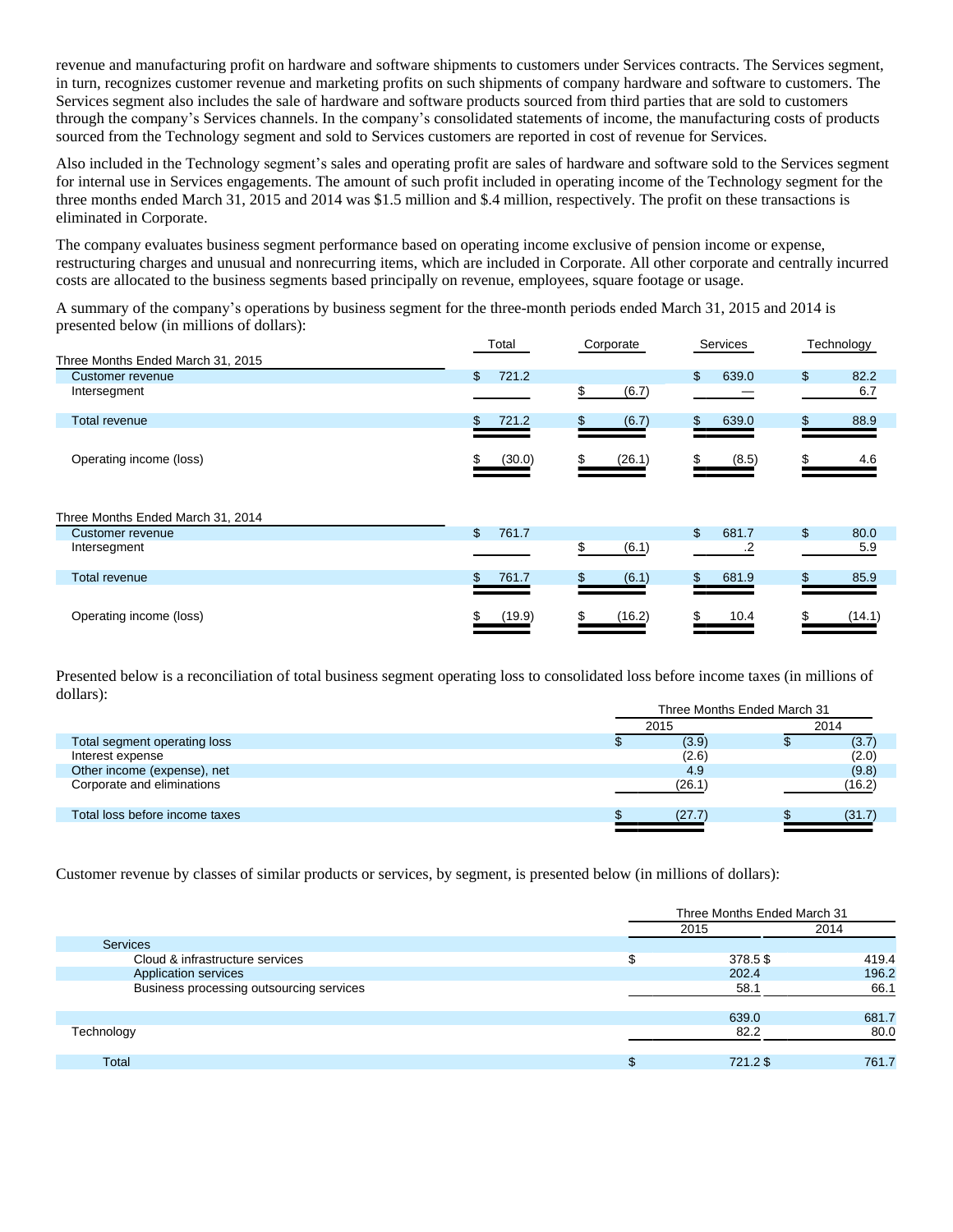Geographic information about the company's revenue, which is principally based on location of the selling organization, is presented below (in millions of dollars):

|                      | Three Months Ended March 31 |          |       |  |  |  |  |
|----------------------|-----------------------------|----------|-------|--|--|--|--|
|                      |                             | 2015     | 2014  |  |  |  |  |
| <b>United States</b> |                             | 342.0 \$ | 311.3 |  |  |  |  |
| United Kingdom       |                             | 87.9     | 96.3  |  |  |  |  |
| Other foreign        |                             | 291.3    | 354.1 |  |  |  |  |
| Total                |                             | 721.2 \$ | 761.7 |  |  |  |  |

f. Accumulated Other Comprehensive Income. Accumulated other comprehensive loss as of December 31, 2014 and March 31, 2015 is as follows (in millions of dollars):

|                                                                  | Total           | Translation<br>Adiustments | Postretirement<br><b>Plans</b> |
|------------------------------------------------------------------|-----------------|----------------------------|--------------------------------|
| Balance at December 31, 2014                                     | $(4, 113.4)$ \$ | $(737.8)$ \$               | (3,375.6)                      |
| Other comprehensive income before reclassifications              | 18.8            | (40.5)                     | 59.3                           |
| Amounts reclassified from accumulated other comprehensive income | 45.2            |                            | 45.2                           |
| Current period other comprehensive income                        | 64.0            | (40.5)                     | 104.5                          |
| Balance at March 31, 2015                                        | $(4,049.4)$ \$  | $(778.3)$ \$               | (3,271.1)                      |

Amounts related to postretirement plans not reclassified in their entirety out of accumulated other comprehensive income for the three months ended March 31, 2015 and 2014 were as follows (in millions of dollars):

|                                     | Three Months Ended March 31 |       |      |       |  |  |  |  |
|-------------------------------------|-----------------------------|-------|------|-------|--|--|--|--|
|                                     | 2015                        |       |      | 2014  |  |  |  |  |
| Amortization of prior service cost* | \$                          | (8)   | - \$ |       |  |  |  |  |
| Amortization of actuarial losses*   |                             | 48.3  |      | 38.0  |  |  |  |  |
| Total before tax                    |                             | 47.5  |      | 38.0  |  |  |  |  |
| Income tax benefit                  |                             | (2.3) |      | (1.4) |  |  |  |  |
| Net of tax                          |                             | 45.2  |      | 36.6  |  |  |  |  |
|                                     |                             |       |      |       |  |  |  |  |

\* These items are included in net periodic postretirement cost (see note (b)).

Noncontrolling interests as of December 31, 2014 and March 31, 2015 is as follows (in millions of dollars):

|                                | Noncontrolling<br>Interests |
|--------------------------------|-----------------------------|
| Balance at December 31, 2014   | 7.6                         |
| Net income                     | 2.2                         |
| <b>Translation adjustments</b> | (4.2)                       |
| Postretirement plans           | 5.3                         |
| Balance at March 31, 2015      | 10.9                        |
|                                |                             |

g. Supplemental Cash Flow Information. Cash paid, net of refunds, during the three months ended March 31, 2015 and 2014 for income taxes was \$26.3 million and \$13.2 million, respectively.

Cash paid during the three months ended March 31, 2015 and 2014 for interest was \$6.7 million and \$6.6 million, respectively.

h. Commitments and Contingencies. There are various lawsuits, claims, investigations and proceedings that have been brought or asserted against the company, which arise in the ordinary course of business, including actions with respect to commercial and government contracts, labor and employment, employee benefits, environmental matters, intellectual property, and non-income tax and employment compensation in Brazil. The company records a provision for these matters when it is both probable that a liability has been incurred and the amount of the loss can be reasonably estimated. Any provisions are reviewed at least quarterly and are adjusted to reflect the impact and status of settlements, rulings, advice of counsel and other information and events pertinent to a particular matter.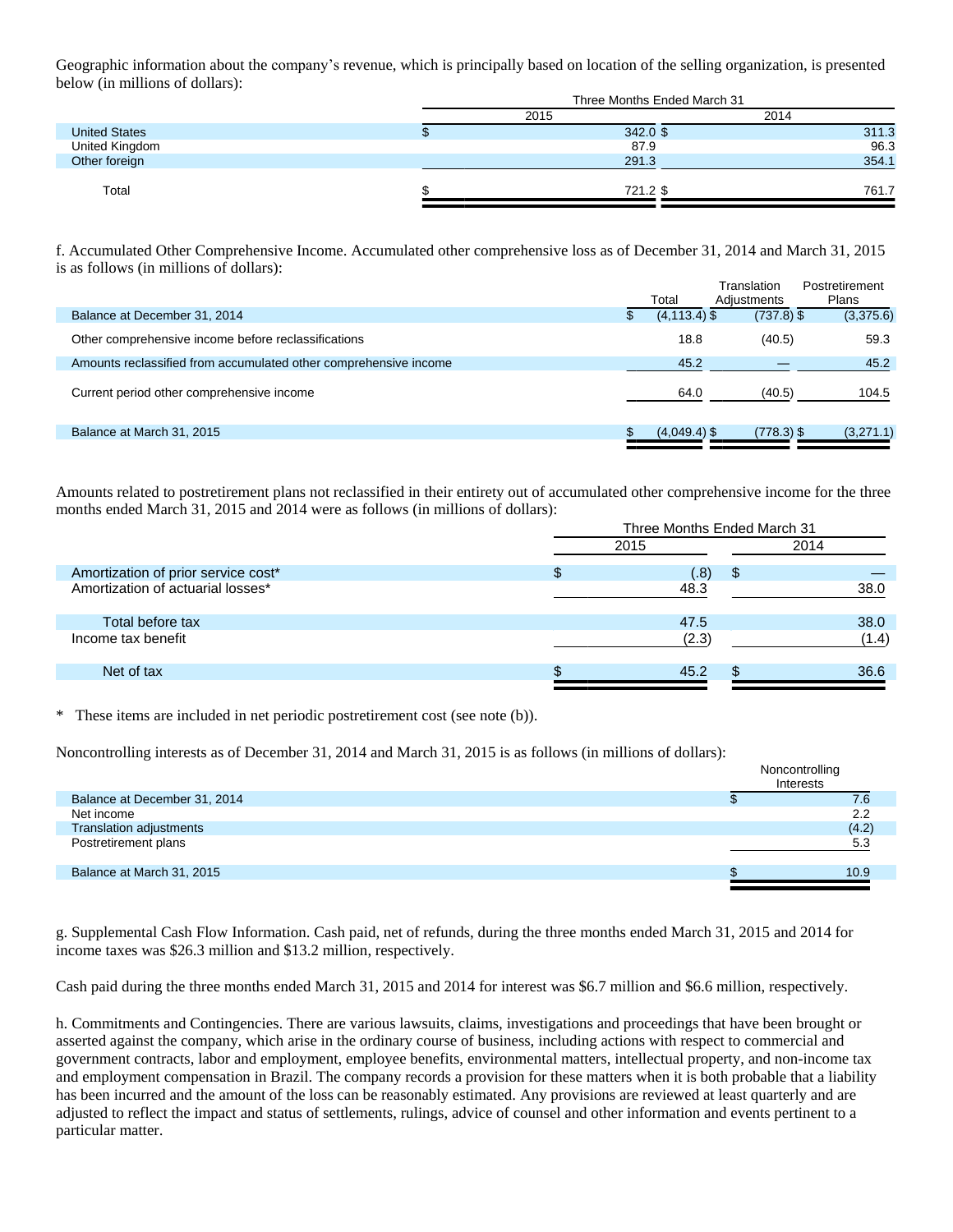The company believes that it has valid defenses with respect to legal matters pending against it. Based on its experience, the company also believes that the damage amounts claimed in the lawsuits disclosed below are not a meaningful indicator of the company's potential liability. Litigation is inherently unpredictable, however, and it is possible that the company's results of operations or cash flow could be materially affected in any particular period by the resolution of one or more of the legal matters pending against it.

In April 2007, the Ministry of Justice of Belgium sued Unisys Belgium SA-NV, a Unisys subsidiary (Unisys Belgium), in the Court of First Instance of Brussels. The Belgian government had engaged the company to design and develop software for a computerized system to be used to manage the Belgian court system. The Belgian State terminated the contract and in its lawsuit has alleged that the termination was justified because Unisys Belgium failed to deliver satisfactory software in a timely manner. It claims damages of approximately 28 million Euros. Unisys Belgium filed its defense and counterclaim in April 2008, in the amount of approximately 18.5 million Euros. The company believes it has valid defenses to the claims and contends that the Belgian State's termination of the contract was unjustified.

The company's Brazilian operations, along with those of many other companies doing business in Brazil, are involved in various litigation matters, including numerous governmental assessments related to indirect and other taxes, as well as disputes associated with former employees and contract labor. The tax-related matters pertain to value added taxes, customs, duties, sales and other nonincome related tax exposures. The labor-related matters include claims related to compensation matters. The company believes that appropriate accruals have been established for such matters based on information currently available. At March 31, 2015, excluding those matters that have been assessed by management as being remote as to the likelihood of ultimately resulting in a loss, the amount related to unreserved tax-related matters, inclusive of any related interest, is estimated to be up to approximately \$108 million.

The company has been involved in a matter arising from the sale of its Health Information Management (HIM) business to Molina Information Systems, LLC (Molina) under a 2010 Asset Purchase Agreement (APA). The HIM business provided system solutions and services to state governments, including the state of Idaho, for administering Medicaid programs. In August 2012, Molina sued the company in Federal District Court in Delaware alleging breaches of contract, negligent misrepresentation and intentional misrepresentation with respect to the APA and the Medicaid contract with Idaho. Molina sought compensatory damages, punitive damages, lost profits, indemnification, and declaratory relief. Molina alleged losses of approximately \$35 million in the complaint. In June 2013, the District Court granted the company's motion to dismiss the complaint and allowed Molina to replead certain claims and file an amended complaint. In August 2013, Molina filed an amended complaint. The company filed a motion to dismiss the amended complaint. On September 2, 2014, the District Court granted the company's motion to dismiss the negligent misrepresentation claim, but denied the company's motion with respect to Molina's intentional misrepresentation and breach of contract claims. The litigation continues on the remaining claims.

With respect to the specific legal proceedings and claims described above, except as otherwise noted, either (i) the amount or range of possible losses in excess of amounts accrued, if any, is not reasonably estimable or (ii) the company believes that the amount or range of possible losses in excess of amounts accrued that are estimable would not be material.

Litigation is inherently unpredictable and unfavorable resolutions could occur. Accordingly, it is possible that an adverse outcome from such matters could exceed the amounts accrued in an amount that could be material to the company's financial condition, results of operations and cash flows in any particular reporting period.

Notwithstanding that the ultimate results of the lawsuits, claims, investigations and proceedings that have been brought or asserted against the company are not currently determinable, the company believes that at March 31, 2015, it has adequate provisions for any such matters.

i. Income Taxes. Accounting rules governing income taxes require that deferred tax assets and liabilities be recognized using enacted tax rates for the effect of temporary differences between the book and tax bases of recorded assets and liabilities. These rules also require that deferred tax assets be reduced by a valuation allowance if it is more likely than not that some portion or the entire deferred tax asset will not be realized.

The company evaluates the realizability of its deferred tax assets by assessing its valuation allowance and by adjusting the amount of such allowance, if necessary. The factors used to assess the likelihood of realization are the company's historical profitability, forecast of future taxable income and available tax-planning strategies that could be implemented to realize the net deferred tax assets. The company uses tax-planning strategies to realize or renew net deferred tax assets to avoid the potential loss of future tax benefits.

A full valuation allowance is currently maintained for all U.S. and certain foreign deferred tax assets in excess of deferred tax liabilities. The company will record a tax provision or benefit for those international subsidiaries that do not have a full valuation allowance against their net deferred tax assets. Any profit or loss recorded for the company's U.S. continuing operations will have no provision or benefit associated with it due to full valuation allowance, except with respect to refundable tax credits and withholding taxes not creditable against future taxable income. As a result, the company's provision or benefit for taxes may vary significantly depending on the geographic distribution of income.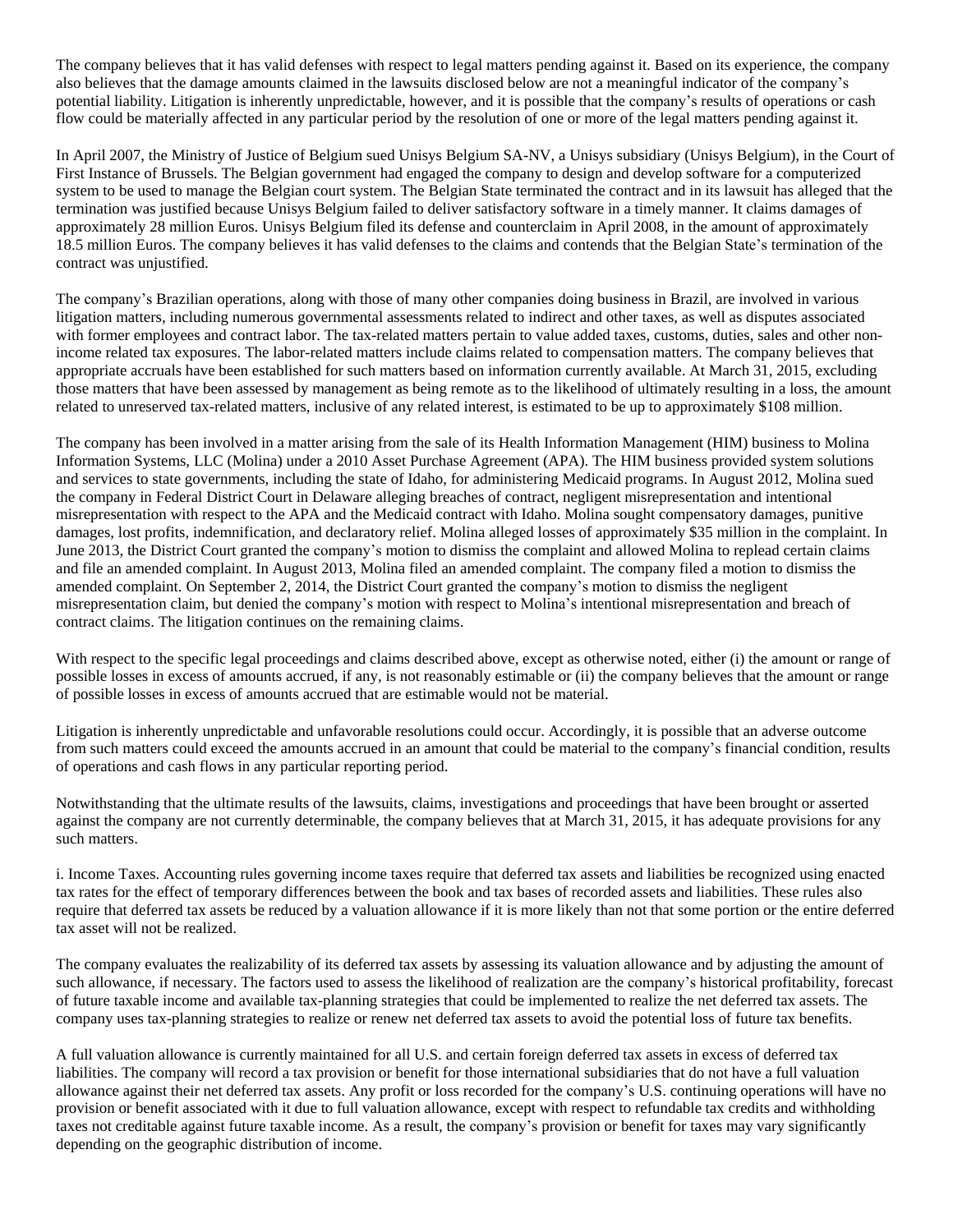j. Foreign Currency Translation. In January of 2014, the Venezuelan government announced that the exchange rate to be applied to the settlement of certain transactions, including foreign investments and royalties would be changed to the Complementary System of Foreign Currency Administration (SICAD I) auction rate. As a result, the company changed the exchange rate used to remeasure its Venezuelan subsidiary's financial statements in U.S. dollars from the official rate of 6.3 bolivars to the SICAD I rate. The change in rate resulted in the company recording a pretax foreign exchange loss in the first quarter of 2014 of \$5.8 million.

In February 2015, the Venezuelan government merged two supplementary foreign currency exchange systems, SICAD I and SICAD II, into a single mechanism called SICAD. The company believes that using the SICAD exchange rate is economically representative of what it might expect to receive in a dividend transaction.

At March 31, 2015, the company's operations in Venezuela had net monetary assets denominated in local currency of approximately \$8 million. As indicated above, the SICAD exchange rate is determined by periodic auctions and, therefore, the potential exists for it to change significantly in future quarters. Additionally, the Venezuelan government may make further changes or introduce new exchange rate mechanisms which could result in further changes in the exchange rate used by the company to remeasure its Venezuelan subsidiary's financial statements in U.S. dollars.

k. Stockholder's Equity. On March 1, 2014, all of the outstanding shares of 6.25% mandatory convertible preferred stock (2,587,400 shares) were automatically converted (in accordance with its terms) into 6,912,756 shares of the company's common stock. Because March 1, 2014 was not a business day, the mandatory conversion was effected on Monday, March 3, 2014.

l. Accounting Standards. In May of 2014, the Financial Accounting Standards Board issued a new revenue recognition standard entitled "Revenue from Contracts with Customers." The objective of the standard is to establish the principles that an entity shall apply to report useful information to users of financial statements about the nature, amount, timing, and uncertainty of revenue and cash flows from a contract with a customer. The standard is effective for annual reporting periods beginning after December 15, 2016, which for the company is January 1, 2017. Earlier application is not permitted. The standard allows for either "full retrospective" adoption, meaning the standard is applied to all periods presented, or "modified retrospective" adoption, meaning the standard is applied only to the most current period presented in the financial statements. The company is currently assessing which method it will choose for adoption, and is evaluating the impact of the adoption on its consolidated results of operations and financial position.

Item 2. Management's Discussion and Analysis of Financial Condition and Results of Operations.

#### **MANAGEMENT'S DISCUSSION AND ANALYSIS OF FINANCIAL CONDITION AND RESULTS OF OPERATIONS**

#### **Overview**

The company's revenue and margins in the current quarter were impacted by lower services revenue. This resulted in a net loss attributable to Unisys Corporation common shareholders in the current quarter of \$43.2 million, or a loss of \$.87 per diluted share, compared with first-quarter 2014 net loss attributable to Unisys Corporation common shareholders of \$53.5 million, or \$1.15 per diluted share.

In connection with organizational initiatives designed to create a more competitive cost structure and rebalance the company's global skill set, the company expects to recognize a pretax restructuring charge currently estimated at approximately \$300 million over the next several quarters. The company expects to reduce worldwide headcount by approximately eight percent and will also be reducing its facilities footprint. As a result of these actions, the company expects to generate annualized savings of approximately \$200 million by the end of 2016.

#### **Results of operations**

#### *Company results*

Revenue for the quarter ended March 31, 2015 was \$721.2 million compared with \$761.7 million for the first quarter of 2014, a decrease of 5% from the prior year. Foreign currency fluctuations had a 6 percentage-point negative impact on revenue in the current period compared with the year-ago period.

Services revenue decreased 6% and Technology revenue increased 3% in the current quarter compared with the year-ago period. The increase in the company's technology revenue was due to higher sales of the company's proprietary enterprise software and servers. U.S. revenue increased 10% in the first quarter compared with the year-ago period. International revenue decreased 16% in the current quarter due to declines in all geographic areas. Foreign currency had an 11 percentage-point negative impact on international revenue in the three months ended March 31, 2015 compared with the three months ended March 31, 2014.

Total gross profit margin was 16.2% in the three months ended March 31, 2015 compared with 17.5% in the three months ended March 31, 2014. The decline principally reflected higher pension expense.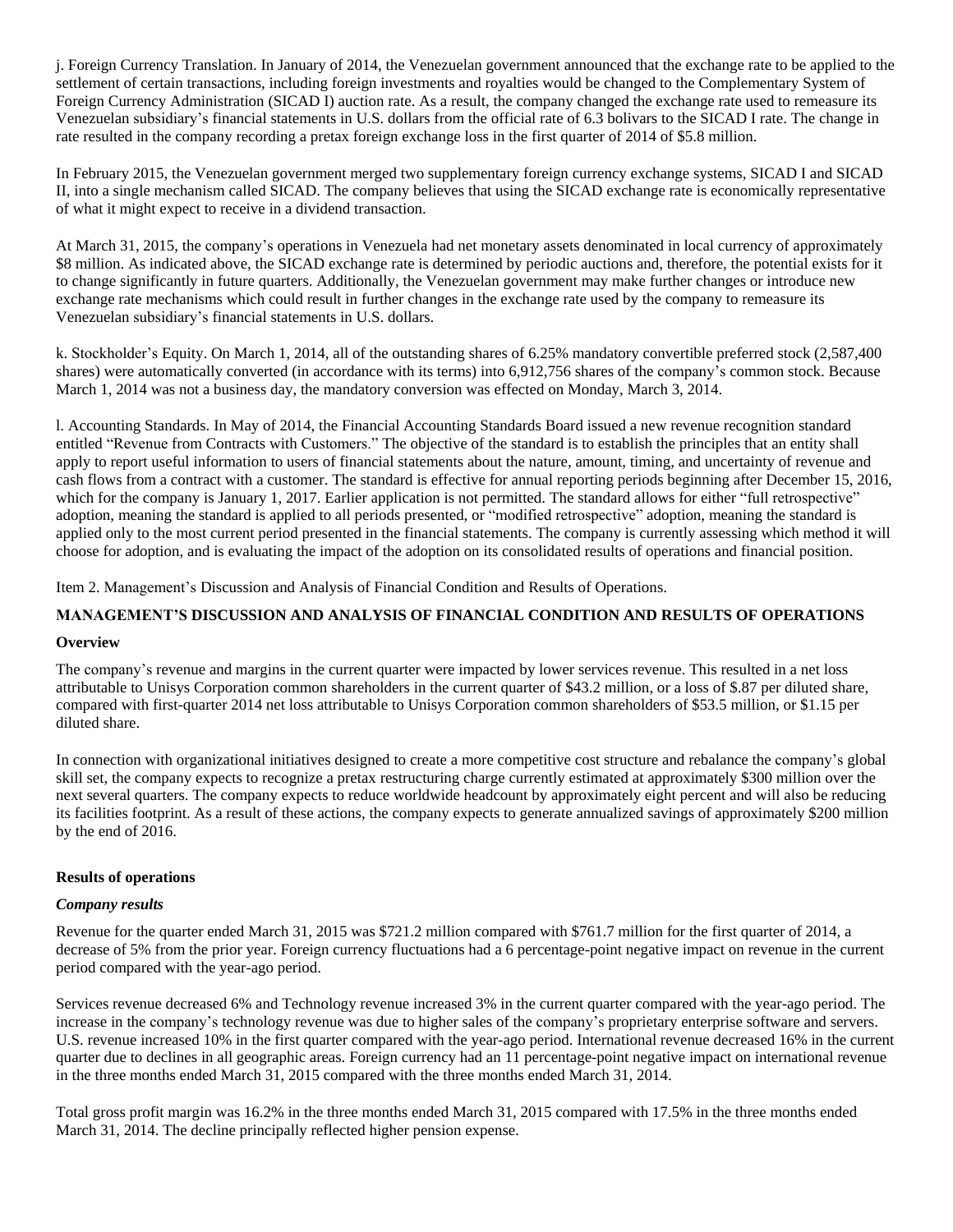Selling, general and administrative expense in the three months ended March 31, 2015 was \$128.8 million (17.9% of revenue) compared with \$138.5 million (18.2% of revenue) in the year-ago period.

Research and development (R&D) expenses in the first quarter of 2015 were \$18.2 million compared with \$14.4 million in the first quarter of 2014.

For the first quarter of 2015, the company reported an operating loss of \$30.0 million compared with an operating loss of \$19.9 million in the first quarter of 2014. Pension expense was \$8.4 million higher in the first quarter of 2015 compared with the first quarter of 2014.

For the three months ended March 31, 2015, pension expense was \$27.9 million compared with pension expense of \$19.5 million for the three months ended March 31, 2014. For the full year 2015, the company expects to recognize pension expense of approximately \$111 million compared with \$73.8 million for the full year of 2014. The company records pension income or expense, as well as other employee-related costs such as payroll taxes and medical insurance costs, in operating income in the following income statement categories: cost of revenue; selling, general and administrative expenses; and research and development expenses. The amount allocated to each category is principally based on where the salaries of active employees are charged.

Interest expense for the three months ended March 31, 2015 was \$2.6 million compared with \$2.0 million for the three months ended March 31, 2014.

Other income (expense), net was income of \$4.9 million in the first quarter of 2015 compared with expense of \$9.8 million in 2014. Included in the first quarter of 2015 were foreign exchange gains of \$3.4 million. Included in the first quarter of 2014 were foreign exchange losses of \$9.1 million, including \$5.8 million related to Venezuela.

The loss before income taxes for the three months ended March 31, 2015 was \$27.7 million compared with a loss of \$31.7 million for the three months ended March 31, 2014.

The provision for income taxes was \$13.3 million in the current quarter compared with \$16.0 million in the year-ago period. As discussed in Note (i) of the Notes to Consolidated Financial Statements, the company evaluates quarterly the realizability of its deferred tax assets by assessing its valuation allowance and by adjusting the amount of such allowance, if necessary. The company records a tax provision or benefit for those international subsidiaries that do not have a full valuation allowance against their net deferred tax assets. Any profit or loss recorded for the company's U.S. operations has no provision or benefit associated with it due to a full valuation allowance. As a result, the company's provision or benefit for taxes may vary significantly quarter to quarter depending on the geographic distribution of income.

#### *Segment results*

Effective January 1, 2015, the company changed the grouping of certain of its classes of products and services. As a result, certain revenue (principally company technology products) previously reported in the company's Services segment is now reported in its Technology segment. As a result, prior-periods segment revenue and cost of sales, as well as customer revenue by classes of similar products and services, have been reclassified to conform to the current-year period.

The company has two business segments: Services and Technology. Revenue classifications within the Services segment are as follows:

- Cloud & infrastructure services. This represents revenue from work the company performs in the data center and cloud area, technology consulting and technology-based systems integration projects, as well as global service desks and global field services
- Application services. This represents revenue from application managed services and application development, maintenance and support work.
- Business processing outsourcing services. This represents revenue from the management of clients' specific business processes

The accounting policies of each business segment are the same as those followed by the company as a whole. Intersegment sales and transfers are priced as if the sales or transfers were to third parties. Accordingly, the Technology segment recognizes intersegment revenue and manufacturing profit on hardware and software shipments to customers under Services contracts. The Services segment, in turn, recognizes customer revenue and marketing profits on such shipments of company hardware and software to customers. The Services segment also includes the sale of hardware and software products sourced from third parties that are sold to customers through the company's Services channels. In the company's consolidated statements of income, the manufacturing costs of products sourced from the Technology segment and sold to Services customers are reported in cost of revenue for Services.

Also included in the Technology segment's sales and operating profit are sales of hardware and software sold to the Services segment for internal use in Services engagements. The amount of such profit included in operating income of the Technology segment for the three months ended March 31, 2015 and 2014 was \$1.5 million and \$.4 million, respectively. The profit on these transactions is eliminated in Corporate.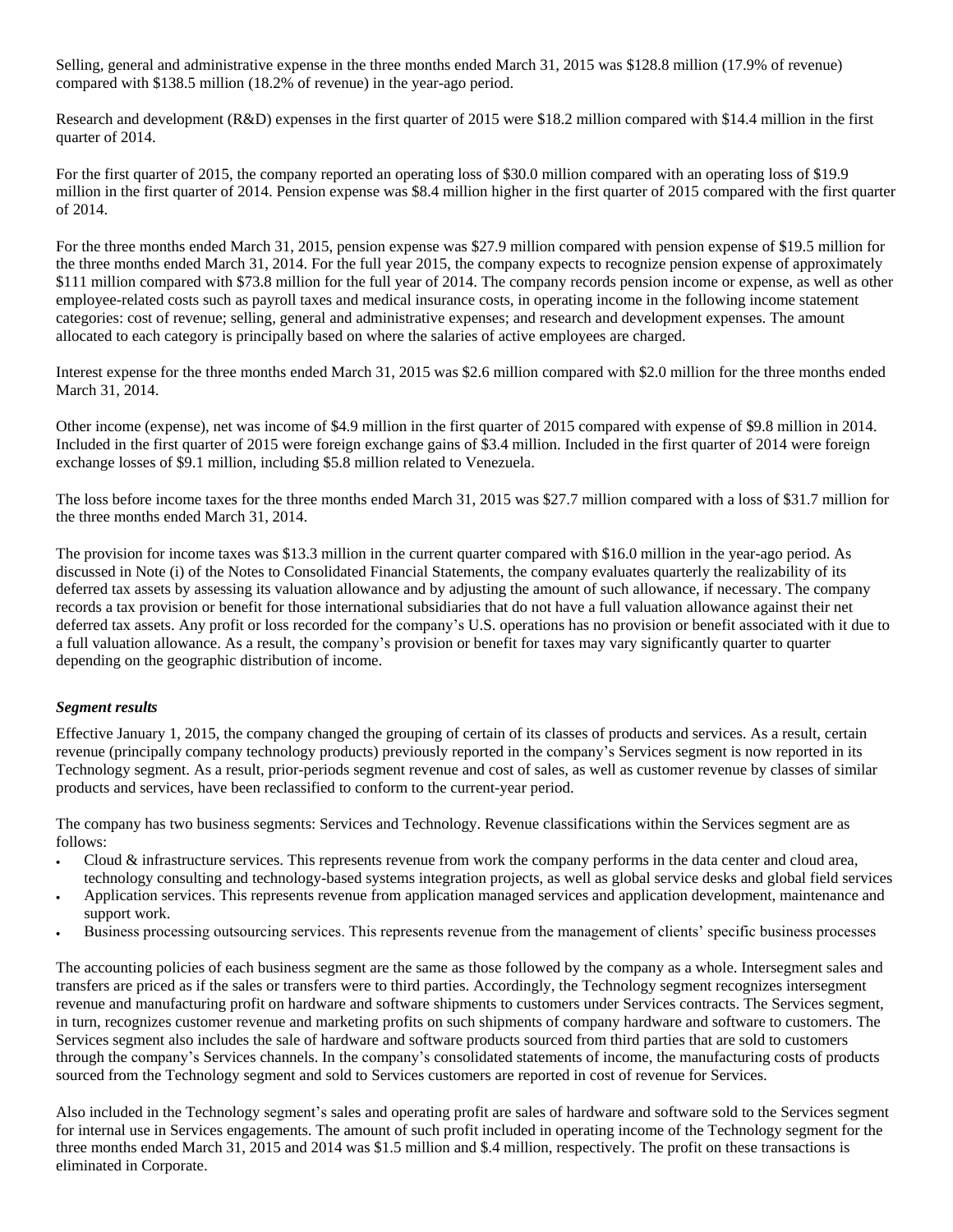The company evaluates business segment performance based on operating income exclusive of pension income or expense, restructuring charges and unusual and nonrecurring items, which are included in Corporate. All other corporate and centrally incurred costs are allocated to the business segments based principally on revenue, employees, square footage or usage.

Information by business segment is presented below (in millions of dollars):

| Three Months Ended March 31, 2015<br>\$<br>721.2<br>\$<br>639.0<br>\$<br>82.2<br>Customer revenue<br>\$<br>(6.7)<br>6.7<br>Intersegment<br>639.0<br><b>Total revenue</b><br>721.2<br>\$<br>$(6.7)$ \$<br>88.9<br>\$<br>\$<br>Gross profit percent<br>16.2%<br>14.1%<br>49.6%<br>Operating profit (loss) percent<br>(4.2)%<br>(1.3)%<br>5.2%<br>Three Months Ended March 31, 2014<br>\$<br>\$<br>$\mathfrak{L}$<br>761.7<br>681.7<br>80.0<br>Customer revenue<br>\$<br>(6.1)<br>5.9<br>.2<br>Intersegment<br>$(6.1)$ \$<br><b>Total revenue</b><br>761.7<br>681.9<br>85.9<br>Gross profit percent<br>17.5%<br>15.8%<br>41.3%<br>Operating profit (loss) percent<br>(2.6)%<br>1.5%<br>$(16.4)\%$ |  | Total | Eliminations |  | Services<br>Technology |  |  |
|------------------------------------------------------------------------------------------------------------------------------------------------------------------------------------------------------------------------------------------------------------------------------------------------------------------------------------------------------------------------------------------------------------------------------------------------------------------------------------------------------------------------------------------------------------------------------------------------------------------------------------------------------------------------------------------------|--|-------|--------------|--|------------------------|--|--|
|                                                                                                                                                                                                                                                                                                                                                                                                                                                                                                                                                                                                                                                                                                |  |       |              |  |                        |  |  |
|                                                                                                                                                                                                                                                                                                                                                                                                                                                                                                                                                                                                                                                                                                |  |       |              |  |                        |  |  |
|                                                                                                                                                                                                                                                                                                                                                                                                                                                                                                                                                                                                                                                                                                |  |       |              |  |                        |  |  |
|                                                                                                                                                                                                                                                                                                                                                                                                                                                                                                                                                                                                                                                                                                |  |       |              |  |                        |  |  |
|                                                                                                                                                                                                                                                                                                                                                                                                                                                                                                                                                                                                                                                                                                |  |       |              |  |                        |  |  |
|                                                                                                                                                                                                                                                                                                                                                                                                                                                                                                                                                                                                                                                                                                |  |       |              |  |                        |  |  |
|                                                                                                                                                                                                                                                                                                                                                                                                                                                                                                                                                                                                                                                                                                |  |       |              |  |                        |  |  |
|                                                                                                                                                                                                                                                                                                                                                                                                                                                                                                                                                                                                                                                                                                |  |       |              |  |                        |  |  |
|                                                                                                                                                                                                                                                                                                                                                                                                                                                                                                                                                                                                                                                                                                |  |       |              |  |                        |  |  |
|                                                                                                                                                                                                                                                                                                                                                                                                                                                                                                                                                                                                                                                                                                |  |       |              |  |                        |  |  |
|                                                                                                                                                                                                                                                                                                                                                                                                                                                                                                                                                                                                                                                                                                |  |       |              |  |                        |  |  |
|                                                                                                                                                                                                                                                                                                                                                                                                                                                                                                                                                                                                                                                                                                |  |       |              |  |                        |  |  |

Gross profit percent and operating income (loss) percent are as a percent of total revenue.

Customer revenue by classes of similar products or services, by segment, is presented below (in millions of dollars):

|                                          |         | Three Months<br>Ended March 31 | Percent<br>Change |            |
|------------------------------------------|---------|--------------------------------|-------------------|------------|
|                                          |         | 2014<br>2015                   |                   |            |
| <b>Services</b>                          |         |                                |                   |            |
| Cloud & infrastructure services          | c<br>J. | 378.5\$                        | 419.4             | (9.8)%     |
| Application services                     |         | 202.4                          | 196.2             | 3.2%       |
| Business processing outsourcing services |         | 58.1                           | 66.1              | $(12.1)\%$ |
|                                          |         | 639.0                          | 681.7             | (6.3)%     |
| Technology                               |         | 82.2                           | 80.0              | 2.8%       |
| Total                                    |         | 721.2\$                        | 761.7             | (5.3)%     |
|                                          |         |                                |                   |            |

In the Services segment, customer revenue was \$639.0 million for the three months ended March 31, 2015, down 6.3% from the three months ended March 31, 2014. Foreign currency translation had a 6 percentage-point negative impact on Services revenue in the current quarter compared with the year-ago period.

Revenue from cloud & infrastructure services was \$378.5 million in the March 2015 quarter down 9.8% compared with the March 2014 quarter. Unfavorable foreign currency exchange rate changes were the most significant driver behind the decline.

Application services revenue increased 3.2% for the three month period ended March 31, 2015 compared with the three month period ended March 31, 2014. New contract wins at the company's U.S. Federal business was a major contributor to the increase.

Business processing outsourcing services revenue decreased 12.1% in the current quarter compared with the prior-year quarter.

Services gross profit was 14.1% in the first quarter of 2015 compared with 15.8% in the year-ago period. Services operating income (loss) percent was (1.3)% in the three months ended March 31, 2015 compared with 1.5% in the three months ended March 31, 2014. Both gross profit and operating profit margins were impacted by start-up costs on new multi-year engagements, as well as lower project work in existing services accounts.

In the Technology segment, customer revenue increased 2.8% to \$82.2 million in the current quarter compared with \$80.0 million in the year-ago period, due to higher ClearPath revenue. Foreign currency translation had a 10 percentage-point negative impact on Technology revenue in the current quarter compared with the year-ago period.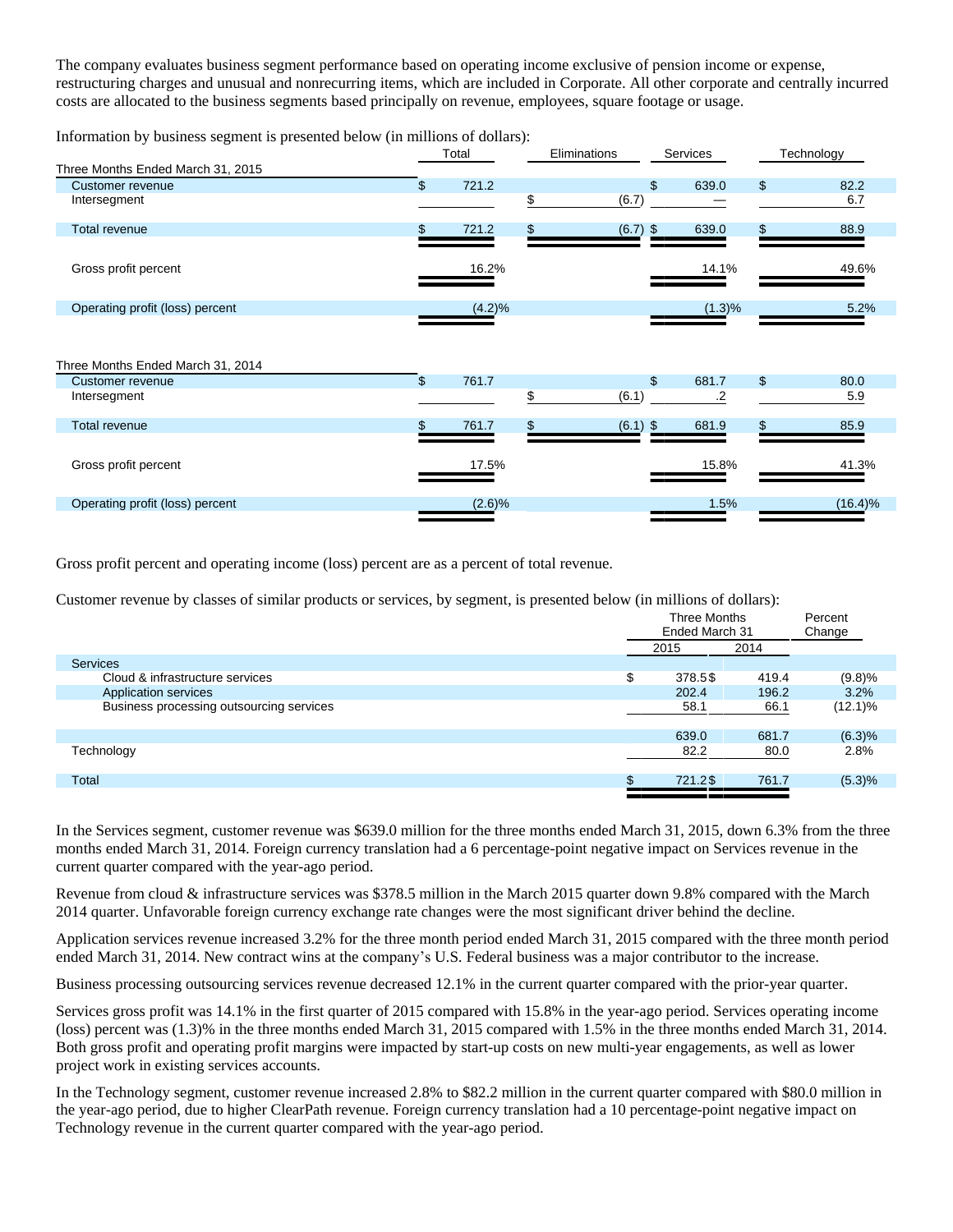Technology gross profit was 49.6% in the current quarter compared with 41.3% in the year-ago quarter. Technology operating income (loss) percent was 5.2% in the three months ended March 31, 2015 compared with (16.4)% in the three months ended March 31, 2014. The increases reflect higher sales of the company's proprietary enterprise software and servers in the current quarter.

#### **New accounting pronouncements**

See note (l) of the Notes to Consolidated Financial Statements for a full description of recent accounting pronouncements, including the expected dates of adoption and estimated effects on the company's consolidated financial statements.

#### **Financial condition**

The company's principal sources of liquidity are cash on hand, cash from operations and its revolving credit facility, discussed below. The company and certain international subsidiaries have access to uncommitted lines of credit from various banks. The company believes that it will have adequate sources of liquidity to meet its expected near-term cash requirements.

Cash and cash equivalents at March 31, 2015 were \$402.0 million compared with \$494.3 million at December 31, 2014.

As of March 31, 2015, \$303.2 million of cash and cash equivalents were held by the company's foreign subsidiaries and branches operating outside of the U.S. In the future, if these funds are needed for the company's operations in the U.S., the company may be required to accrue and pay taxes to repatriate these funds.

During the three months ended March 31, 2015, cash used for operations was \$43.3 million compared with cash provided by operations of \$20.1 million for the three months ended March 31, 2014. Cash provided by operations during the first quarter of 2015 was positively impacted by a decrease in cash contributions to the company's defined benefit pension plans. During the first quarter of 2015, the company contributed cash of \$38.7 million to such plans compared with \$55.5 million during the first quarter of 2014.

Cash used for investing activities for the three months ended March 31, 2015 was \$29.1 million compared with cash usage of \$41.1 million during the three months ended March 31, 2014. Net proceeds of investments were \$26.7 million for the three months ended March 31, 2015 compared with net proceeds of \$2.6 million in the prior-year period. Proceeds from investments and purchases of investments represent derivative financial instruments used to reduce the company's currency exposure to market risks from changes in foreign currency exchange rates. In addition, in the current quarter, the investment in marketable software was \$16.7 million compared with \$20.7 million in the year-ago period, capital additions of properties were \$13.9 million in 2015 compared with \$15.2 million in 2014 and capital additions of outsourcing assets were \$26.7 million in 2015 compared with \$8.7 million in 2014. The higher capital expenditures largely reflected increased investments in new outsourcing agreements.

Cash provided by financing activities during the three months ended March 31, 2015 was \$3.2 million compared with cash used of \$2.3 million during the three months ended March 31, 2014.

At March 31, 2015, total debt was \$223.8 million compared with \$224.0 million at December 31, 2014. On April 1, 2015, the company entered into a secured borrowing whereby it received \$31.8 million of cash secured by an account receivable. The \$31.8 million will be reported as debt in the second quarter.

The company has a secured revolving credit facility, expiring in June 2018, which provides for loans and letters of credit up to an aggregate amount of \$150 million (with a limit on letters of credit of \$100 million). Borrowing limits under the credit agreement are based upon the amount of eligible U.S. accounts receivable. At March 31, 2015, the company had no borrowings and \$18.8 million of letters of credit outstanding under the facility. At March 31, 2015, availability under the facility was \$120.7 million net of letters of credit issued. Borrowings under the facility will bear interest based on short-term rates. The credit agreement contains customary representations and warranties, including that there has been no material adverse change in the company's business, properties, operations or financial condition. The company is required to maintain a minimum fixed charge coverage ratio if the availability under the credit facility falls below the greater of 12.5% of the lenders' commitments under the facility and \$18.75 million. The credit agreement allows the company to pay dividends on its capital stock in an amount up to \$22.5 million per year unless the company is in default and to, among other things, repurchase its equity, prepay other debt, incur other debt or liens, dispose of assets and make acquisitions, loans and investments, provided the company complies with certain requirements and limitations set forth in the agreement. Events of default include non-payment, failure to comply with covenants, materially incorrect representations and warranties, change of control and default under other debt aggregating at least \$50 million. The credit facility is guaranteed by Unisys Holding Corporation, Unisys NPL, Inc., Unisys AP Investment Company I and any future material domestic subsidiaries. The facility is secured by the assets of Unisys Corporation and the subsidiary guarantors, other than certain excluded assets. The company may elect to prepay or terminate the credit facility without penalty.

At March 31, 2015, the company has met all covenants and conditions under its various lending and funding agreements. The company expects to continue to meet these covenants and conditions.

In 2015, the company expects to make cash contributions of approximately \$131 million to its worldwide defined benefit pension plans, which is comprised of \$78 million primarily for non-U.S. defined benefit pension plans and \$53 million for the company's U.S. qualified defined benefit pension plan.

The company has on file with the Securities and Exchange Commission an effective registration statement, expiring in February of 2018, covering debt or equity securities, which enables the company to be prepared for future market opportunities.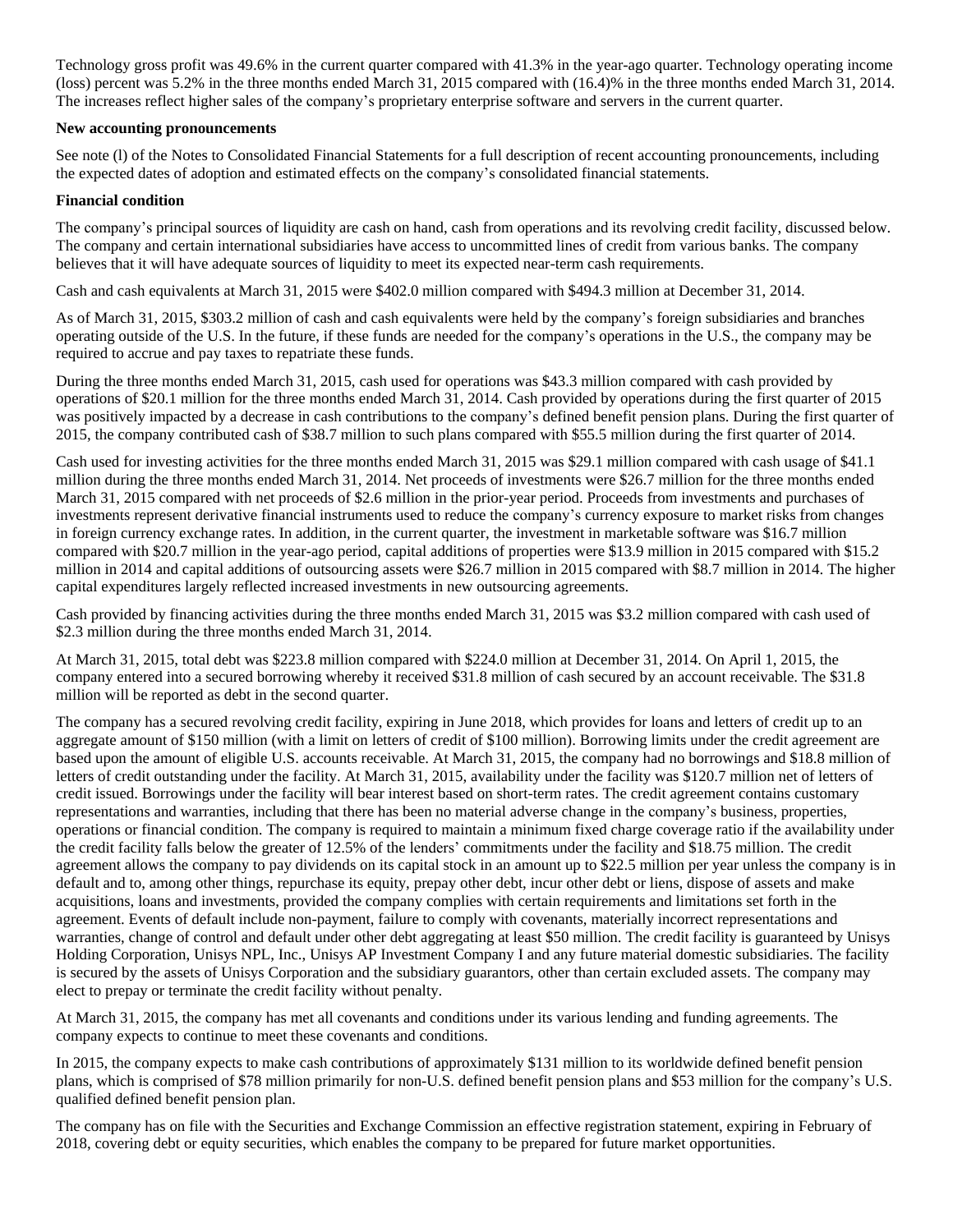The company may, from time to time, redeem, tender for, or repurchase its securities in the open market or in privately negotiated transactions depending upon availability, market conditions and other factors.

On March 1, 2014, all of the outstanding shares of 6.25% mandatory convertible preferred stock (2,587,400 shares) were automatically converted (in accordance with its terms) into 6,912,756 shares of the company's common stock. Because March 1, 2014 was not a business day, the mandatory conversion was effected on Monday, March 3, 2014.

#### **Factors that may affect future results**

From time to time, the company provides information containing "forward-looking" statements, as defined in the Private Securities Litigation Reform Act of 1995. Forward-looking statements provide current expectations of future events and include any statement that does not directly relate to any historical or current fact. Words such as "anticipates," "believes," "expects," "intends," "plans," "projects" and similar expressions may identify such forward-looking statements. All forward-looking statements rely on assumptions and are subject to risks, uncertainties and other factors that could cause the company's actual results to differ materially from expectations. Factors that could affect future results include, but are not limited to, those discussed below. Any forward-looking statement speaks only as of the date on which that statement is made. The company assumes no obligation to update any forwardlooking statement to reflect events or circumstances that occur after the date on which the statement is made.

Factors that could affect future results include the following:

The company's future results will depend upon its ability to effectively anticipate and respond to volatility and rapid technological *innovation in its industry.* The company operates in a highly volatile industry characterized by rapid technological innovation, evolving technology standards, short product life cycles and continually changing customer demand patterns. Future success will depend in part on the company's ability to anticipate and respond to these market trends and to design, develop, introduce, deliver or obtain new and innovative products, services and software on a timely and cost-effective basis using new delivery models such as cloud computing. The company may not be successful in anticipating or responding to changes in technology, industry standards or customer preferences, and the market may not demand or accept its services and product offerings. In addition, products and services developed by competitors may make the company's offerings less competitive.

Future results will also depend on the company's ability to maintain and grow its technology business. The company continues to invest in developing new high-end enterprise server products, cybersecurity software, cloud-based products and other offerings to meet client needs, including the *Forward!* by Unisys line of fabric servers and the Unisys Stealth family of cybersecurity software. Future results will depend on the company's ability to effectively market and sell these new products while maintaining its installed base for ClearPath and developing next-generation ClearPath products.

Future results will depend on the company's ability to improve margins in its services business. The company's ability to grow profitably in this business will depend on the level of demand for projects and the portfolio of solutions the company offers for specific industries. It will also depend on an efficient utilization of services delivery personnel. In addition, profit margins in this business are a function of both the portfolio of solutions sold in a given period and the rates the company is able to charge for services and the chargeability of its professionals. If the company is unable to attain sufficient rates and chargeability for its professionals, profit margins will be adversely affected. The rates the company is able to charge for services are affected by a number of factors, including clients' perception of the company's ability to add value through its services; introduction of new services or products by the company or its competitors; pricing policies of competitors; and general economic conditions. Chargeability is also affected by a number of factors, including the company's ability to transition employees from completed projects to new engagements, and its ability to forecast demand for services and thereby maintain an appropriate headcount.

The company's future results will depend on driving efficiencies across all of its operations. The company has begun to implement significant cost-reduction measures and continues to focus on measures intended to further improve cost efficiency. Future results will depend on the success of these efforts.

The company's future results will depend in part on its ability to attract, motivate and retain experienced and knowledgeable *personnel in key positions* . The success of the company's business is dependent upon its ability to employ and train individuals with the requisite knowledge, skills and experience to execute the company's business model and achieve its business objectives. The failure of the company to retain key personnel or implement an appropriate succession plan could adversely impact the company's ability to successfully carry out its business strategy and retain other key personnel.

The company faces aggressive competition in the information services and technology marketplace, which could lead to reduced demand for the company's products and services and could have an adverse effect on the company's business. The information services and technology markets in which the company operates include a large number of companies vying for customers and market share both domestically and internationally. The company's competitors include consulting and other professional services firms, systems integrators, outsourcing providers, infrastructure services providers, computer hardware manufacturers and software providers. Some of the company's competitors may develop competing products and services that offer better price-performance or that reach the market in advance of the company's offerings. Some competitors also have or may develop greater financial and other resources than the company, with enhanced ability to compete for market share, in some instances through significant economic incentives to secure contracts. Some also may be better able to compete for skilled professionals. Any of these factors could lead to reduced demand for the company's products and services and could have an adverse effect on the company's business. Future results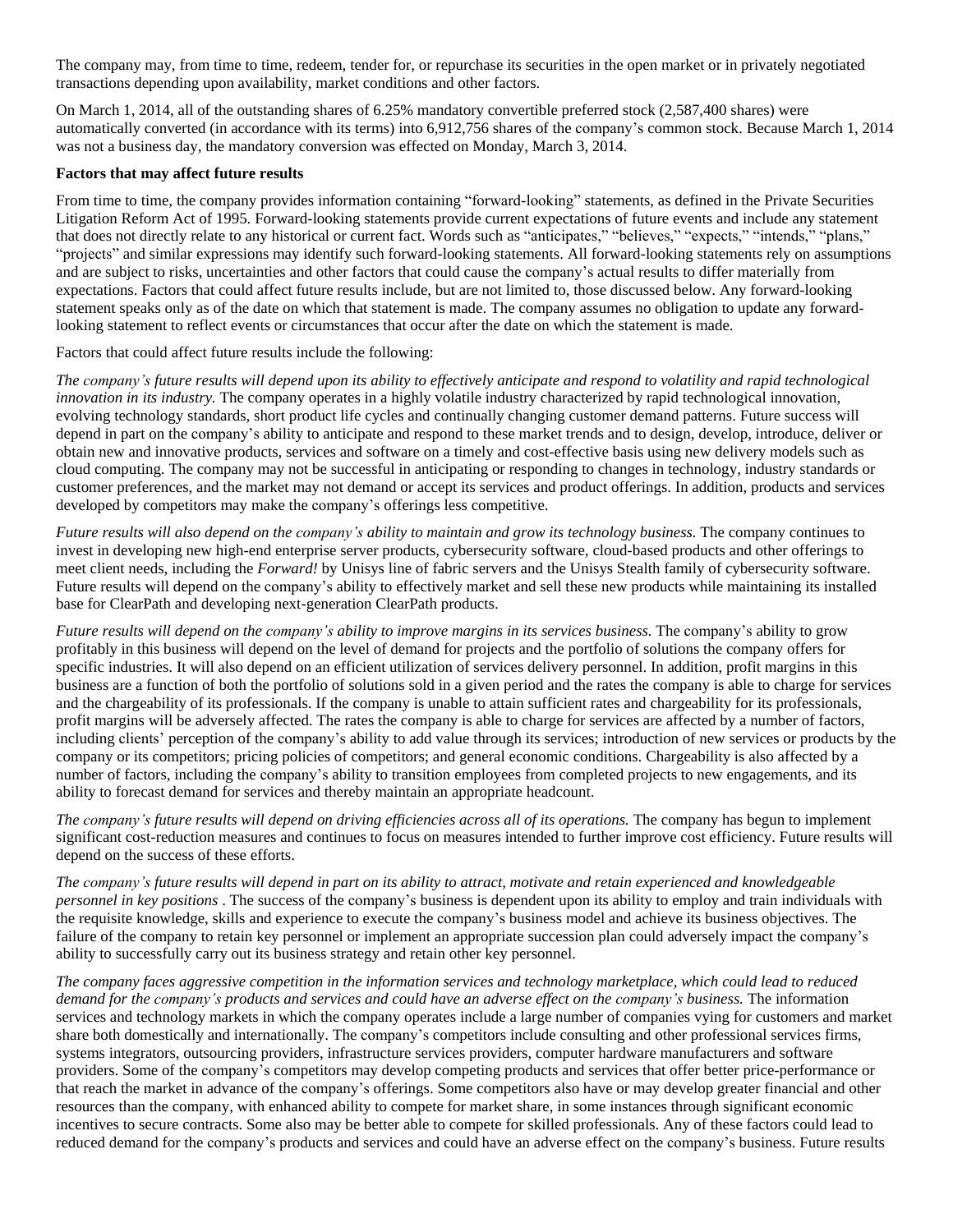will depend on the company's ability to mitigate the effects of aggressive competition on revenues, pricing and margins and on the company's ability to attract and retain talented people.

*The company's future results will depend on its ability to retain significant clients.* The company has a number of significant longterm contracts with clients, including governmental entities, and its future success will depend, in part, on retaining its relationships with these clients. The company could lose clients for such reasons as contract expiration, conversion to a competing service provider, dissatisfaction with the company's efficiency initiatives, disputes with clients or a decision to in-source services, including contracts with governmental entities as part of the rebid process. The company could also lose clients as a result of their merger, acquisition or business failure. The company may not be able to replace the revenue and earnings from any such lost client.

The company's contracts may not be as profitable as expected or provide the expected level of revenues. In a number of the company's long-term services contracts, the company's revenue is based on the volume of products and services provided. As a result, revenue levels anticipated at the contract's inception are not guaranteed. In addition, some of these contracts may permit termination at the customer's discretion before the end of the contract's term or may permit termination or impose other penalties if the company does not meet the performance levels specified in the contracts.

The company's contracts with governmental entities are subject to the availability of appropriated funds. These contracts also contain provisions allowing the governmental entity to terminate the contract at the governmental entity's discretion before the end of the contract's term. In addition, if the company's performance is unacceptable to the customer under a government contract, the government retains the right to pursue remedies under the affected contract, which remedies could include termination.

Certain of the company's services agreements require that the company's prices be benchmarked if the customer requests it and provide that those prices may be adjusted downward if the pricing for similar services in the market has changed. As a result, revenues anticipated at the beginning of the terms of these contracts may decline in the future.

Some of the company's services contracts are fixed-price contracts under which the company assumes the risk for delivery of the contracted services and products at an agreed-upon fixed price. Should the company experience problems in performing fixed-price contracts on a profitable basis, adjustments to the estimated cost to complete may be required. Future results will depend on the company's ability to perform these services contracts profitably.

Cybersecurity breaches could result in the company incurring significant costs and could harm the company's business and *reputation.* The company's business includes managing, processing, storing and transmitting proprietary and confidential data, including personal information, intellectual property and proprietary business information, within the company's own IT systems and those that the company designs, develops, hosts or manages for clients. Cybersecurity breaches involving these systems by hackers, other third parties or the company's employees, despite established security controls, could disrupt these systems or result in the loss or corruption of data or the unauthorized disclosure or misuse of information of the company, its clients or others. This could result in litigation and legal liability for the company, lead to the loss of existing or potential clients and adversely affect the market's perception of the security and reliability of the company's products and services. In addition, such breaches could subject the company to fines and penalties for violations of laws and result in the company incurring other significant costs. This may negatively impact the company's reputation and financial results.

A significant disruption in the company's IT systems could adversely affect the company's business and reputation. We rely extensively on our IT systems to conduct our business and perform services for our clients. Our systems are subject to damage or interruption from power outages, telecommunications failures, computer viruses and malicious attacks, cybersecurity breaches and catastrophic events. If our systems are damaged or fail to function properly, we could incur substantial repair or replacement costs, experience data loss and impediments to our ability to conduct our business, and damage the market's perception of our products and services. In addition, a disruption could result in the company failing to meet performance standards and obligations in its client contracts, which could subject the company to liability, penalties and contract termination. This may adversely affect the company's reputation and financial results.

The company may face damage to its reputation or legal liability if its clients are not satisfied with its services or products. The success of the company's business is dependent on strong, long-term client relationships and on its reputation for responsiveness and quality. As a result, if a client is not satisfied with the company's services or products, its reputation could be damaged and its business adversely affected. Allegations by private litigants or regulators of improper conduct, as well as negative publicity and press speculation about the company, whatever the outcome and whether or not valid, may harm its reputation. In addition to harm to reputation, if the company fails to meet its contractual obligations, it could be subject to legal liability, which could adversely affect its business, operating results and financial condition.

Future results will depend in part on the performance and capabilities of third parties with whom the company has commercial *relationships.* The company maintains business relationships with suppliers, channel partners and other parties that have complementary products, services or skills. Future results will depend, in part, on the performance and capabilities of these third parties, on the ability of external suppliers to deliver components at reasonable prices and in a timely manner, and on the financial condition of, and the company's relationship with, distributors and other indirect channel partners, which can affect the company's capacity to effectively and efficiently serve current and potential customers and end users.

The company has significant pension obligations and may be required to make additional significant cash contributions to its defined *benefit pension plans.* The company has unfunded obligations under its U.S. and non-U.S. defined benefit pension plans. In 2014, the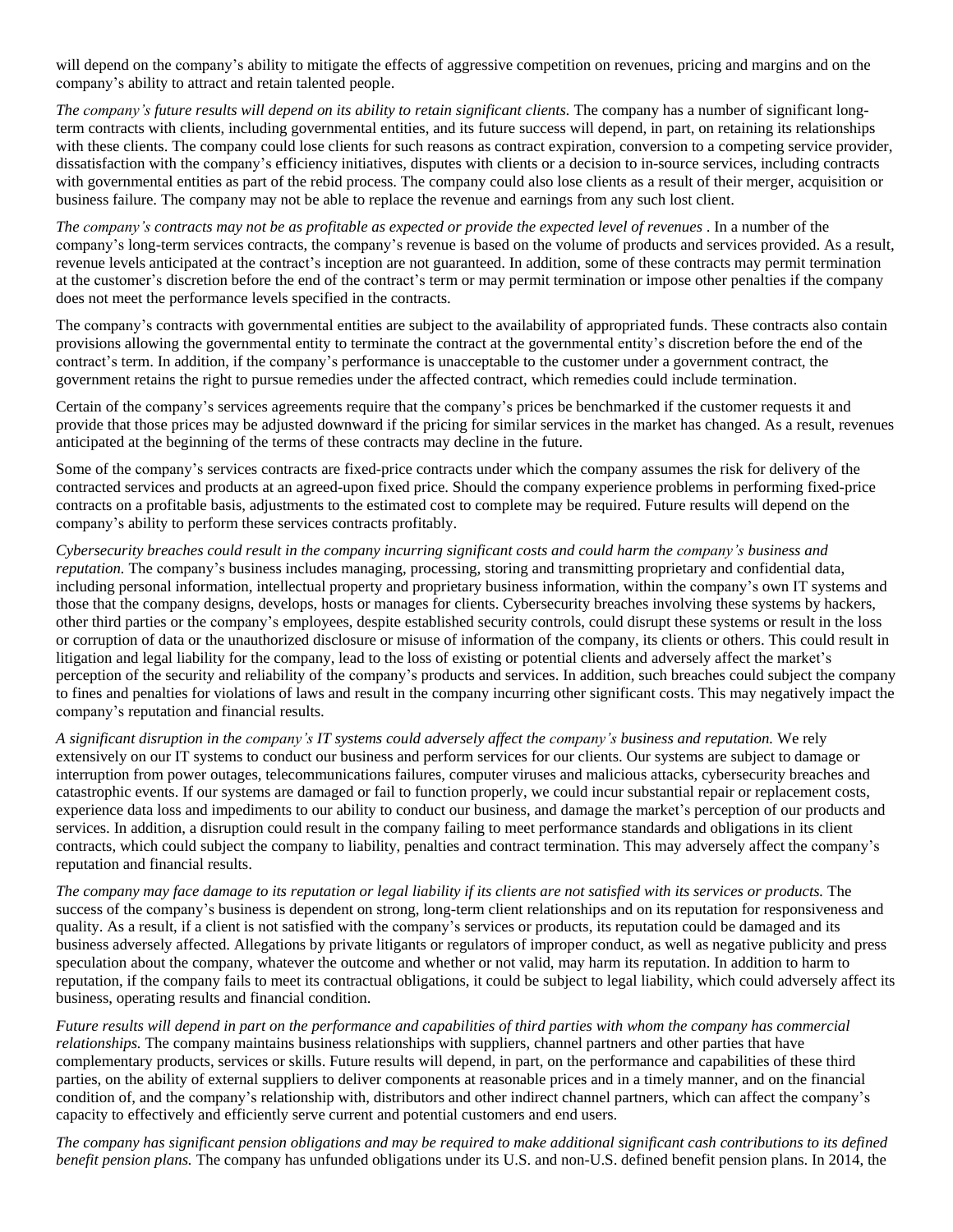company made cash contributions of \$183.4 million to its worldwide defined benefit pension plans. Based on current legislation, recent interest rates and expected returns, in 2015 the company estimates that it will make cash contributions to its worldwide defined benefit pension plans of approximately \$130.8 million, which is comprised of \$52.6 million for the company's U.S. qualified defined benefit pension plan and \$78.2 million primarily for non-U.S. defined benefit pension plans.

Deterioration in the value of the company's worldwide defined benefit pension plan assets, as well as discount rate changes, could require the company to make larger cash contributions to its defined benefit pension plans in the future. In addition, the funding of plan deficits over a shorter period of time than currently anticipated could result in making cash contributions to these plans on a more accelerated basis. Either of these events would reduce the cash available for working capital and other corporate uses and may have an adverse impact on the company's operations, financial condition and liquidity.

The company's business can be adversely affected by global economic conditions, acts of war, terrorism or natural disasters. The company's financial results have been impacted by the global economic slowdown in recent years. If economic conditions worsen, the company could see reductions in demand and increased pressure on revenue and profit margins. The company could also see a further consolidation of clients, which could also result in a decrease in demand. The company's business could also be affected by acts of war, terrorism or natural disasters. Current world tensions could escalate, and this could have unpredictable consequences on the world economy and on the company's business.

The company's contracts with U.S. governmental agencies may subject the company to audits, criminal penalties, sanctions and other *expenses and fines.* The company frequently enters into contracts with governmental entities. U.S. government agencies, including the Defense Contract Audit Agency and the Department of Labor, routinely audit government contractors. These agencies review a contractor's performance under its contracts, cost structure and compliance with applicable laws, regulations and standards. The U.S. government also may review the adequacy of, and a contractor's compliance with, contract terms and conditions, its systems and policies, including the contractor's purchasing, property, estimating, billing, accounting, compensation and management information systems. Any costs found to be overcharged or improperly allocated to a specific contract or any amounts improperly billed or charged for products or services will be subject to reimbursement to the government. In addition, government contractors, such as the company, are required to disclose credible evidence of certain violations of law and contract overpayments to the federal government. If the company is found to have participated in improper or illegal activities, the company may be subject to civil and criminal penalties and administrative sanctions, including termination of contracts, forfeiture of profits, suspension of payments, fines and suspension or prohibition from doing business with the U.S. government. Any negative publicity related to such contracts, regardless of the accuracy of such publicity, may adversely affect the company's business or reputation.

More than half of the company's revenue is derived from operations outside of the United States, and the company is subject to the *risks of doing business internationally.* More than half of the company's total revenue is derived from international operations. The risks of doing business internationally include foreign currency exchange rate fluctuations, currency restrictions and devaluations, changes in political or economic conditions, trade protection measures, import or export licensing requirements, multiple and possibly overlapping and conflicting tax laws, new tax legislation, weaker intellectual property protections in some jurisdictions and additional legal and regulatory compliance requirements applicable to businesses that operate internationally, including the Foreign Corrupt Practices Act and non-U.S. laws and regulations.

Financial market conditions may inhibit the company's ability to access capital and credit markets to address its liquidity needs. Financial market conditions may impact the company's ability to borrow, to refinance its outstanding debt, or to utilize surety bonds, letters of credit, foreign exchange derivatives and other financial instruments the company uses to conduct its business. Although the company primarily uses cash on hand to address its liquidity needs, its ability to do so assumes that its operations will continue to generate sufficient cash.

The company's services or products may infringe upon the intellectual property rights of others. The company cannot be sure that its services and products do not infringe on the intellectual property rights of third parties, and it may have infringement claims asserted against it or against its clients. These claims could cost the company money, prevent it from offering some services or products, or damage its reputation.

*Pending litigation could affect the company's results of operations or cash flow.* There are various lawsuits, claims, investigations and proceedings that have been brought or asserted against the company, which arise in the ordinary course of business, including actions with respect to commercial and government contracts, labor and employment, employee benefits, environmental matters, intellectual property and non-income tax and employment compensation in Brazil. See Note (h) of the Notes to Consolidated Financial Statements for more information on litigation. The company believes that it has valid defenses with respect to legal matters pending against it. Litigation is inherently unpredictable, however, and it is possible that the company's results of operations or cash flow could be materially affected in any particular period by the resolution of one or more of the legal matters pending against it.

The company could face business and financial risk in implementing future dispositions or acquisitions. As part of the company's business strategy, it may from time to time consider disposing of existing technologies, products and businesses that may no longer be in alignment with its strategic direction, including transactions of a material size, or acquiring complementary technologies, products and businesses. Potential risks with respect to dispositions include difficulty finding buyers or alternative exit strategies on acceptable terms in a timely manner; potential loss of employees or clients; dispositions at unfavorable prices or on unfavorable terms, including relating to retained liabilities; and post-closing indemnity claims. Any acquisitions may result in the incurrence of substantial additional indebtedness or contingent liabilities. Acquisitions could also result in potentially dilutive issuances of equity securities and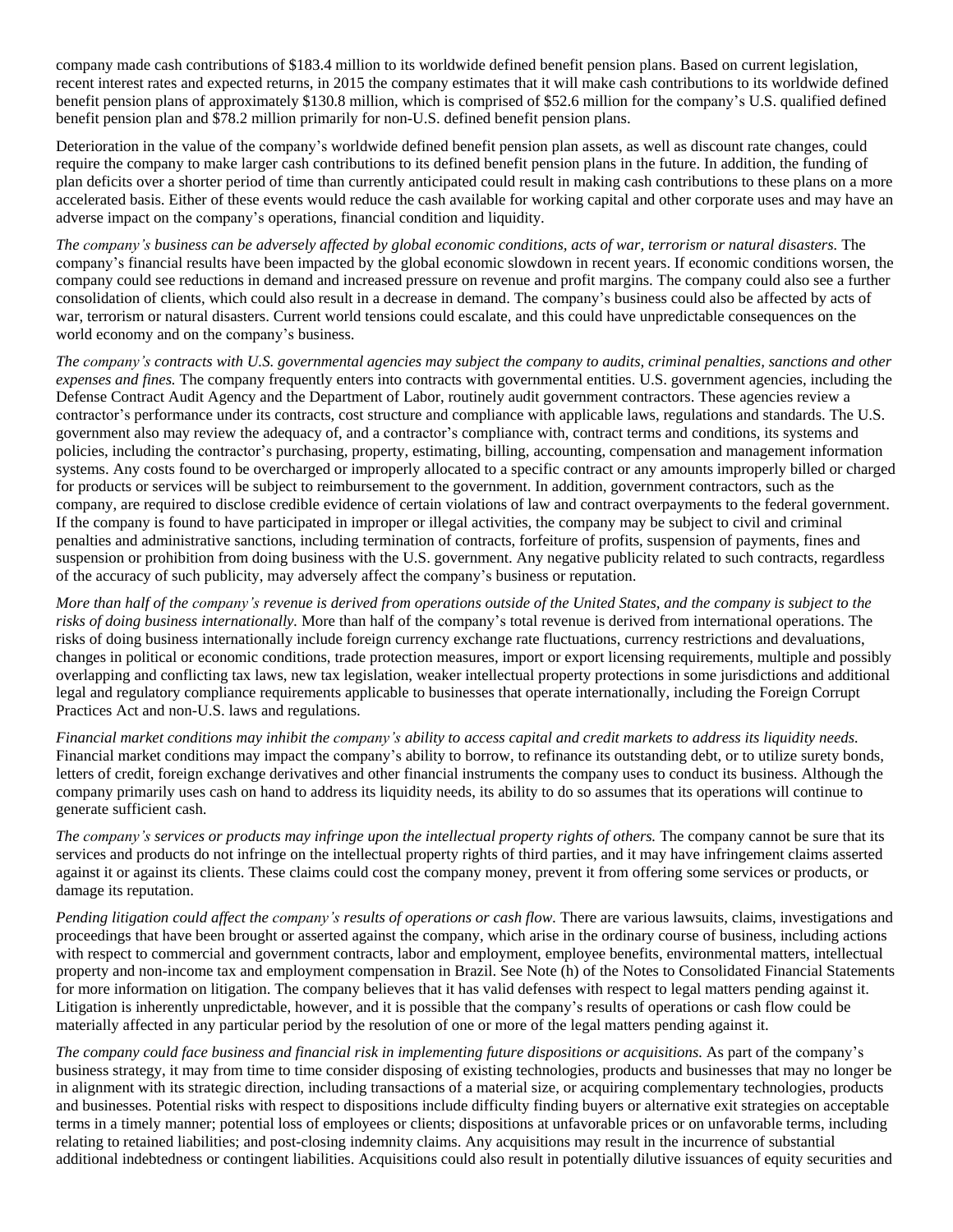an increase in amortization expenses related to intangible assets. Additional potential risks associated with acquisitions include integration difficulties; difficulties in maintaining or enhancing the profitability of any acquired business; risks of entering markets in which the company has no or limited prior experience; potential loss of employees or failure to maintain or renew any contracts of any acquired business; and expenses of any undiscovered or potential liabilities of the acquired product or business, including relating to employee benefits contribution obligations or environmental requirements. Further, with respect to both dispositions and acquisitions, management's attention could be diverted from other business concerns. Adverse credit conditions could also affect the company's ability to consummate dispositions or acquisitions. The risks associated with dispositions and acquisitions could have a material adverse effect upon the company's business, financial condition and results of operations. There can be no assurance that the company will be successful in consummating future dispositions or acquisitions on favorable terms or at all.

Item 3. Quantitative and Qualitative Disclosures About Market Risk

There has been no material change in the company's assessment of its sensitivity to market risk since its disclosure in its Annual Report on Form 10-K for the fiscal year ended December 31, 2014

#### Item 4. Controls and Procedures

The company's management, with the participation of the company's Chief Executive Officer and Chief Financial Officer, has evaluated the effectiveness of the company's disclosure controls and procedures (as such term is defined in Rules 13a-15(e) and 15d-15(e) under the Securities Exchange Act of 1934, as amended (the Exchange Act)) as of the end of the period covered by this report. Based on this evaluation, the company's Chief Executive Officer and Chief Financial Officer concluded that, as of the end of such period, the company's disclosure controls and procedures are effective. Such evaluation did not identify any change in the company's internal control over financial reporting (as such term is defined in Rules 13a-15(f) and 15d-15(f) under the Exchange Act) that occurred during the fiscal quarter to which this report relates that has materially affected, or is reasonably likely to materially affect, the company's internal control over financial reporting.

#### Part II - OTHER INFORMATION

#### Item 1. Legal Proceedings

Information with respect to litigation is set forth in Note (h) of the Notes to Consolidated Financial Statements, and such information is incorporated herein by reference.

#### Item 1A. Risk Factors

See "Factors that may affect future results" in Management's Discussion and Analysis of Financial Condition and Results of Operations for a discussion of risk factors.

Item 6. Exhibits

(a) Exhibits

See Exhibit Index

#### SIGNATURES

Pursuant to the requirements of the Securities Exchange Act of 1934, the registrant has duly caused this report to be signed on its behalf by the undersigned thereunto duly authorized.

Date: April 30, 2015

#### UNISYS CORPORATION

By: /s/ Janet Brutschea Haugen Janet Brutschea Haugen Senior Vice President and Chief Financial Officer (Principal Financial Officer)

By: /s/ William M. Reinheimer William M. Reinheimer (Principal Accounting Officer)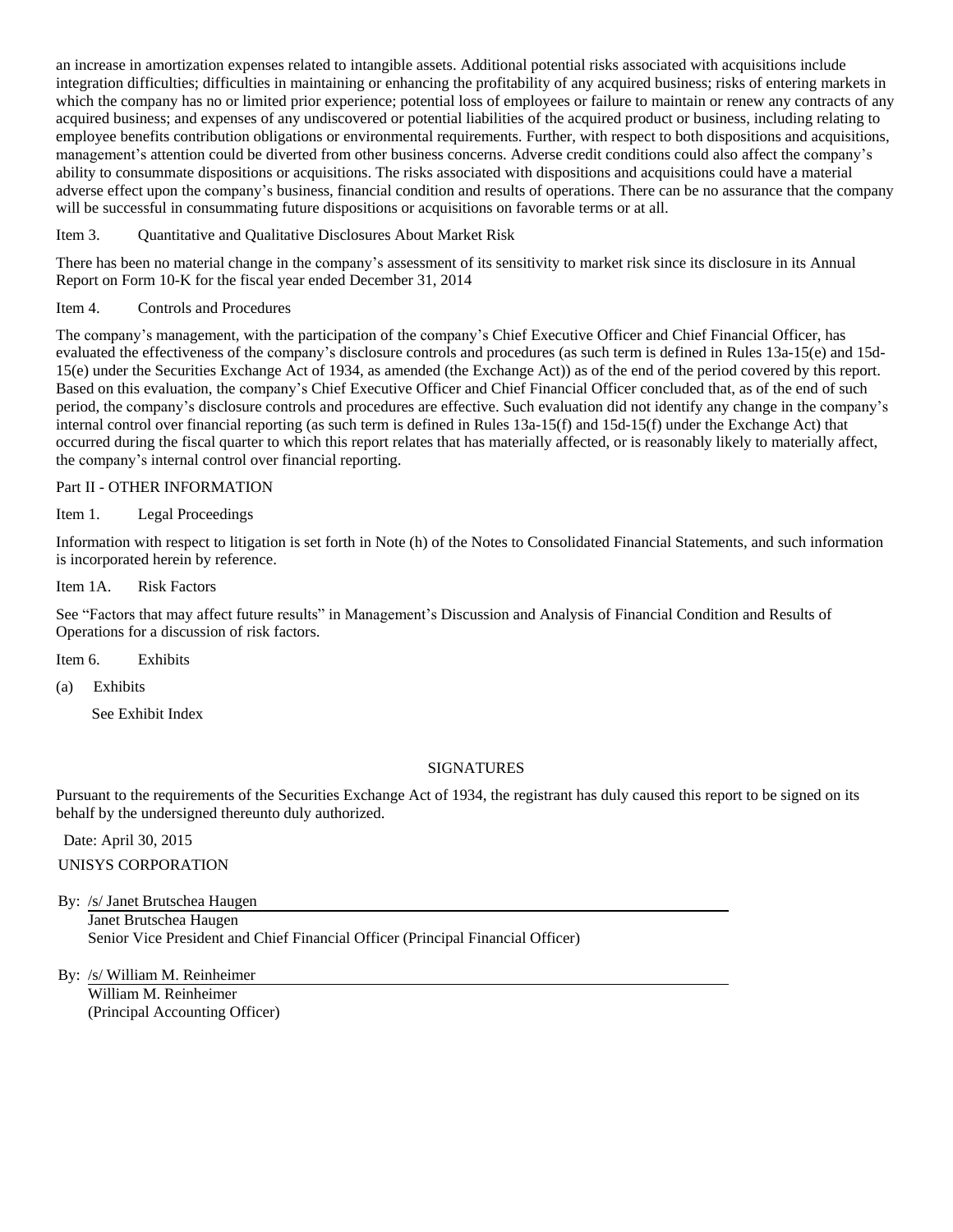### EXHIBIT INDEX

| Exhibit           |                                                                                                                                                                                                              |
|-------------------|--------------------------------------------------------------------------------------------------------------------------------------------------------------------------------------------------------------|
| Number            | Description                                                                                                                                                                                                  |
| 3.1               | Restated Certificate of Incorporation of Unisys Corporation (incorporated by reference to Exhibit 3.1 to the registrant's Current<br>Report on Form 8-K filed on April 30, 2010)                             |
| 3.2               | Certificate of Amendment to Restated Certificate of Incorporation of Unisys Corporation (incorporated by reference to Exhibit 3.1<br>to the registrant's Current Report on Form 8-K filed on April 28, 2011) |
| 3.3               | Bylaws of Unisys Corporation, as amended through April 30, 2015                                                                                                                                              |
| $12 \overline{ }$ | Statement of Computation of Ratio of Earnings to Combined Fixed Charges and Preferred Stock Dividends                                                                                                        |
| 31.1              | Certification of Peter A. Altabef required by Rule 13a-14(a) or Rule 15d-14(a)                                                                                                                               |
| 31.2              | Certification of Janet Brutschea Haugen required by Rule 13a-14(a) or Rule 15d-14(a)                                                                                                                         |
| 32.1              | Certification of Peter A. Altabef required by Rule 13a-14(b) or Rule 15d-14(b) and Section 906 of the Sarbanes-Oxley Act of<br>2002, 18 U.S.C. Section 1350                                                  |
| 32.2              | Certification of Janet Brutschea Haugen required by Rule 13a-14(b) or Rule 15d-14(b) and Section 906 of the Sarbanes-Oxley<br>Act of 2002, 18 U.S.C. Section 1350                                            |
| 101.INSXBRL       | <b>Instance Document</b>                                                                                                                                                                                     |
| 101.SCHXBRL       | Taxonomy Extension Schema Document                                                                                                                                                                           |
| 101.CALXBRL       | Taxonomy Extension Calculation Linkbase Document                                                                                                                                                             |
| 101.LABXBRL       | Taxonomy Extension Labels Linkbase Document                                                                                                                                                                  |
| 101.PREXBRL       | Taxonomy Extension Presentation Linkbase Document                                                                                                                                                            |
| 101.DEFXBRL       | Taxonomy Extension Definition Linkbase Document                                                                                                                                                              |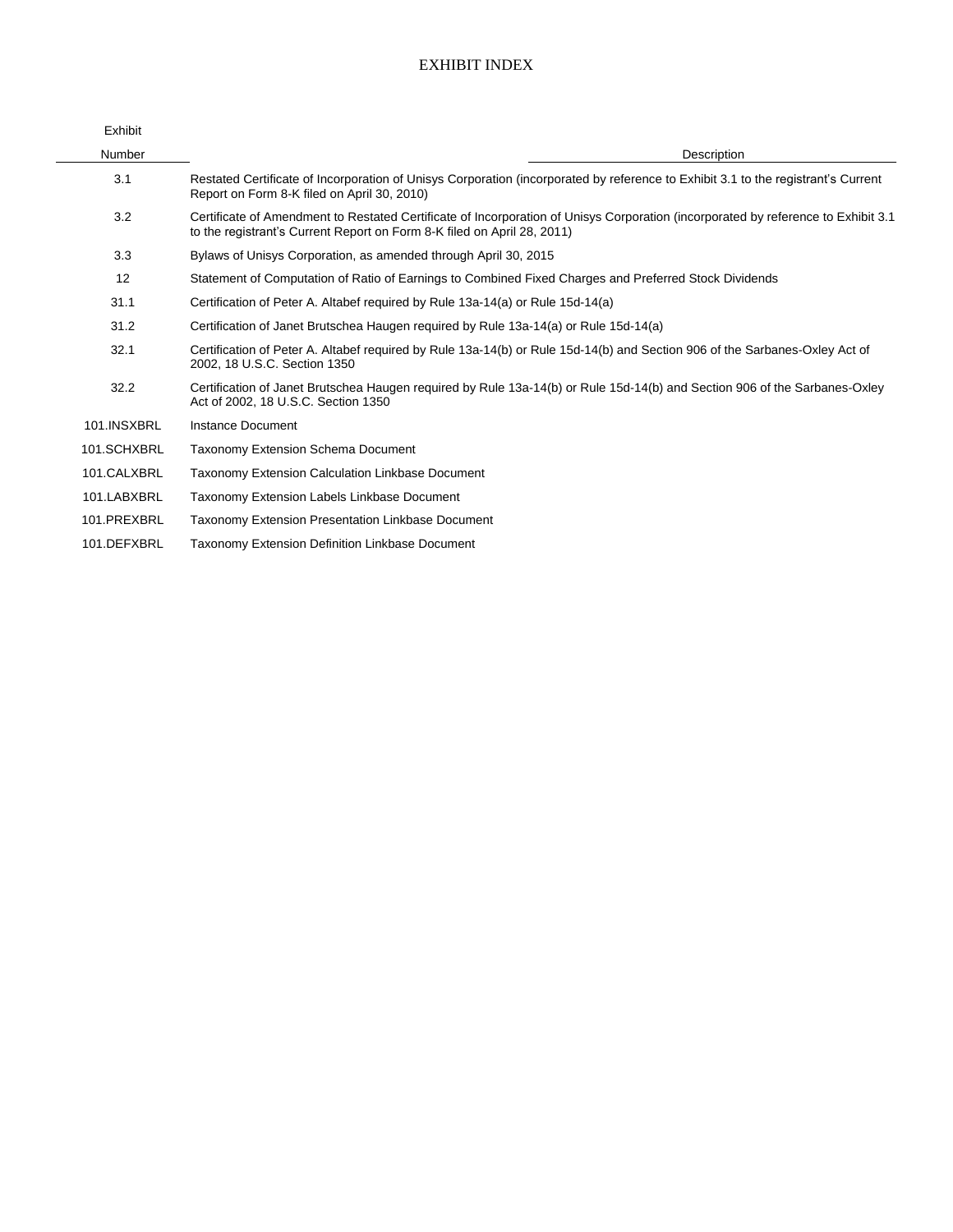## **UNISYS CORPORATION BYLAWS**

## ARTICLE I

#### Stockholders

SECTION 1. Annual Meeting of Stockholders.

The Board of Directors may fix the date, time and place of the annual meeting of stockholders, but if no such date and time is fixed and designated by the Board of Directors, the annual meeting of stockholders shall be held on the last Thursday in April in each year. At the annual meeting, the stockholders then entitled to vote shall elect directors and shall transact such other business as may properly be brought before the meeting.

SECTION 2. Special Meetings of Stockholders.

Subject to the rights of the holders of any class or series of stock having a preference over the Common Stock as to dividends or upon liquidation, special meetings of the stockholders for any purpose may be called only by a majority of the entire Board of Directors.

SECTION 3. Stockholder Action.

Any action required or permitted to be taken by the stockholders of the Corporation must be effected at a duly called annual or special meeting of stockholders of the Corporation and may not be effected by any consent in writing by such stockholders.

SECTION 4. Place of Meeting.

All meetings of the stockholders of the Corporation shall be held at such place as shall be designated by the Board of Directors in the notice of such meeting.

SECTION 5. Notice of Business to be Transacted.

(a) Annual Meetings .

(1) Nominations of persons for election to the Board of Directors of the Corporation shall be made pursuant to Article II, Section 5 of these bylaws. The proposal of business other than director nominations to be transacted by the stockholders may be made at an annual meeting of stockholders (a) pursuant to the Corporation's notice with respect to such meeting, (b) by or at the direction of the Board of Directors, or (c) by any stockholder of the Corporation who was a stockholder of record at the time of giving of the notice provided for in these bylaws, who is entitled to vote at the meeting and who has complied with the notice procedures set forth in this section.

(2) For business other than director nominations to be properly brought before an annual meeting by a stockholder pursuant to clause (c) of paragraph (1) of this section, the stockholder must have given timely notice thereof in writing to the Secretary of the Corporation and such business must be a proper matter for stockholder action under the Delaware General Corporation Law (the "GCL"). To be timely, a stockholder's notice shall be delivered to the Secretary at the principal executive offices of the Corporation not less than 90 days prior to the first anniversary of the preceding year's annual meeting of stockholders; provided, however, that in the event that the date of the annual meeting is more than 30 days prior to or more than 60 days after such anniversary date, notice by the stockholder to be timely must be so delivered not earlier than the 90th day prior to such annual meeting or later than the 7th day following the day on which notice of the date of such meeting is first given. Such stockholder's notice shall set forth (a) as to any business that the stockholder proposes to bring before the meeting, a brief description of such business, the reasons for conducting such business at the meeting and any material interest in such business of such stockholder and the beneficial owner, if any, on whose behalf the proposal is made; and (b) as to the stockholder giving the notice and the beneficial owner, if any, on whose behalf the proposal is made (i) the name and address of such stockholder, as they appear on the Corporation's books, and of such beneficial owner and (ii) the class and number of shares of the capital stock of the Corporation which are owned beneficially and of record by such stockholder and such beneficial owner.

(3) Only such business shall be conducted at an annual meeting of stockholders as shall have been brought before the meeting in accordance with the procedures set forth in this section and, with respect to the election of directors, Article II, Section 5. The chairman of the meeting shall determine whether any business proposed to be transacted by the stockholders has been properly brought before the meeting and, if any proposed business has not been properly brought before the meeting, the chairman shall declare that such proposed business shall not be presented for stockholder action at the meeting.

(b) Special Meetings . Nominations of persons for election to the Board of Directors may be made by stockholders at special meetings of stockholders at which directors are to be selected pursuant to the stockholders' notice requirements of Article II, Section 5 of these bylaws. Stockholders shall not propose business at any special meetings of stockholders.

(c) Proxy Rules . Nothing in this Section 5 shall be deemed to affect any rights of stockholders to request inclusion of proposals in the Corporation's proxy statement pursuant to Rule 14a-8 under the Securities Exchange Act of 1934.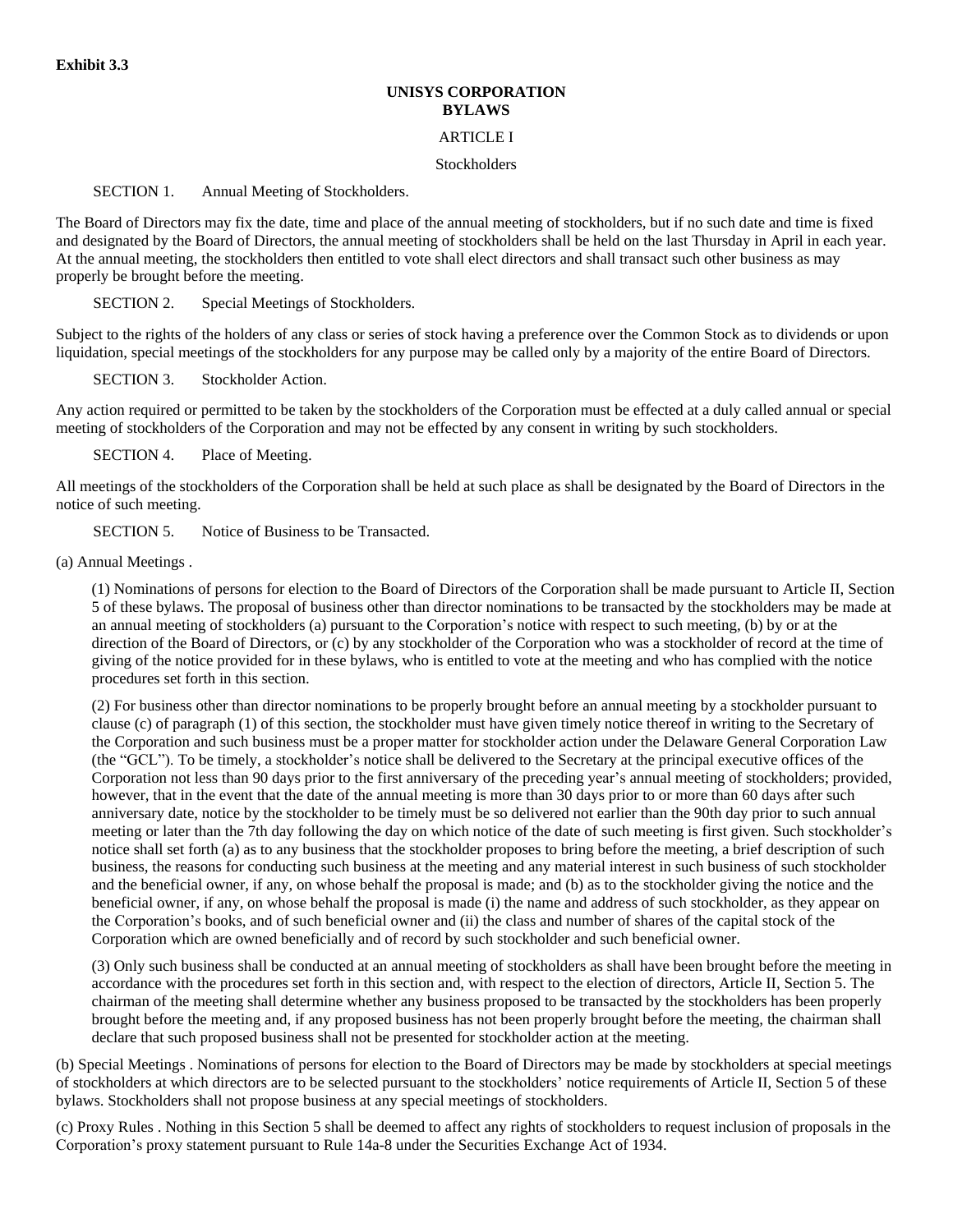SECTION 6. Quorum, Manner of Acting and Adjournment and Postponement.

(a) Quorum, Adjournment and Postponement . The holders of a majority of the shares entitled to vote, present in person or represented by proxy, shall constitute a quorum at all meetings of the stockholders except as otherwise provided by the GCL, by the certificate of incorporation or by these bylaws. Whether or not a quorum is present or represented at any meeting of the stockholders, the chairman of the meeting shall have the power to adjourn the meeting from time to time, without notice other than announcement at the meeting. At any such adjourned meeting at which a quorum is present or represented, the Corporation may transact any business which might have been transacted at the original meeting. If the adjournment is for more than 30 days, or if after the adjournment a new record date is fixed for the adjourned meeting, a notice of the adjourned meeting shall be given to each stockholder of record entitled to vote at the meeting. The stockholders present in person or by proxy at a meeting at which a quorum is present may continue to do business until adjournment, notwithstanding withdrawal of enough stockholders to leave less than a quorum. Any meeting of stockholders, whether special or annual, may be postponed by resolution of the Board of Directors upon public notice given prior to the date of such meeting.

(b) Manner of Acting . In all matters other than the election of directors, the affirmative vote of the majority of shares present in person or represented by proxy at the meeting and entitled to vote thereon shall be the act of the stockholders, unless the question is one upon which, by express provision of the applicable statute, the certificate of incorporation or these bylaws, a different vote is required in which case such express provision shall govern and control the decision of the question.

#### SECTION 7. Required Vote for Directors

(a) Required Vote . Each director to be elected by stockholders shall be elected by the vote of the majority of the votes cast at any meeting for the election of directors at which a quorum is present, provided that if the number of nominees exceeds the number of directors to be elected, directors shall be elected by a plurality of the votes of the shares present in person or represented by proxy at the meeting and entitled to vote on the election of directors. For purposes of this bylaw, a majority of votes cast shall mean that the number of shares voted "for" a director's election exceeds 50% of the number of votes cast with respect to that director's election. Votes cast shall include votes to withhold authority in each case and exclude abstentions with respect to that director's election.

(b) Resignation . If a nominee for director who is an incumbent director does not receive the vote required by Article I, Section 7(a) of these bylaws at any meeting at which he or she has been nominated for election and no successor has been elected at such meeting, the director shall promptly tender his or her resignation to the Board of Directors in accordance with the irrevocable undertaking specified in Article I, Section 8 of these bylaws or any other commitment, undertaking or agreement of such director. The Nominating and Corporate Governance Committee (or such other committee as the Board of Directors may appoint in accordance with Article II, Section 10 of these bylaws) shall make a recommendation to the Board of Directors as to whether to accept or reject the tendered resignation, or whether other action should be taken. The Board of Directors shall act on the tendered resignation, taking into account the Nominating and Corporate Governance Committee's recommendation, and publicly disclose (by a press release, a filing with the Securities and Exchange Commission or other broadly disseminated means of communication) its decision regarding the tendered resignation and the rationale behind the decision within 90 days from the date of the certification of the election results. The Nominating and Corporate Governance Committee in making its recommendation, and the Board of Directors in making its decision, may each consider any factors or other information that it considers appropriate and relevant. The director who tenders his or her resignation shall not participate in the recommendation of the Nominating and Corporate Governance Committee or the decision of the Board of Directors with respect to his or her resignation. If such incumbent director's resignation is not accepted by the Board of Directors, such director shall continue to serve until the next annual meeting and until his or her successor is duly elected, or his or her earlier resignation or removal. If a director's resignation is accepted by the Board of Directors pursuant to this bylaw, or if a nominee for director is not elected and the nominee is not an incumbent director, then the Board of Directors, in its sole discretion, may fill any resulting vacancy pursuant to the provisions of Article II, Section 3 of these bylaws or may decrease the size of the Board of Directors pursuant to the provisions of Article II, Section 1 of these bylaws.

#### SECTION 8. Directors' Questionnaire, Representation and Agreement.

To be eligible to be a nominee for election or reelection as a director of the Corporation, a person must deliver (in accordance with the time periods prescribed for delivery of notice under Article II, Section 5 of these bylaws) to the Secretary at the principal executive offices of the Corporation a written questionnaire with respect to the background and qualification of such person and the background of any other person or entity on whose behalf the nomination is being made (which questionnaire shall be provided by the Secretary upon written request) and a written representation and agreement (in the form provided by the Secretary upon written request), which agreement shall (i) include an irrevocable undertaking to tender his or her resignation in the event that such director does not receive the vote required by Article I, Section 7(a) of these bylaws at any meeting at which he or she has been nominated for election and no successor has been elected at such meeting and (ii) provide that such person (A) will abide by the requirements of Article I, Sections 7(a) and (b) of these bylaws, (B) is not and will not become a party to (1) any agreement, arrangement or understanding with, and has not given any commitment or assurance to, any person or entity as to how such person, if elected as a director of the Corporation, will act or vote on any issue or question (a "Voting Commitment") that has not been disclosed to the Corporation or (2) any Voting Commitment that could limit or interfere with such person's ability to comply, if elected as a director of the Corporation, with such person's fiduciary duties under applicable law, (C) is not and will not become a party to any agreement, arrangement or understanding with any person or entity other than the Corporation with respect to any direct or indirect compensation, reimbursement or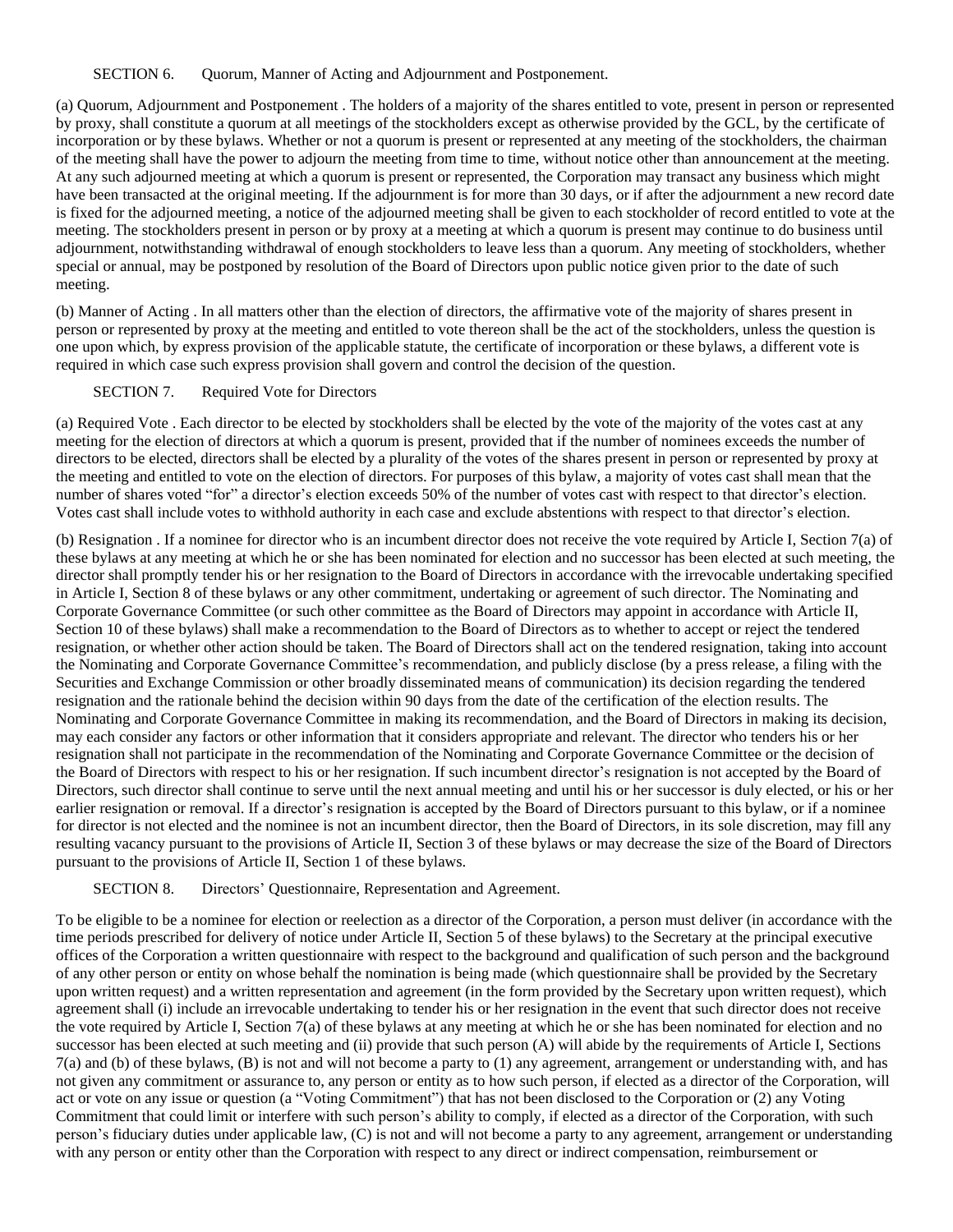indemnification in connection with service or action as a director that has not been disclosed therein, and (D) in such person's individual capacity and on behalf of any person or entity on whose behalf the nomination is being made, would be in compliance, if elected as a director of the Corporation, and will comply with all applicable publicly disclosed corporate governance, conflict of interest, confidentiality and stock ownership and trading policies and guidelines of the Corporation.

#### SECTION 9. Organization and Conduct of Business.

At every meeting of the stockholders, the Chairman of the Board, if there be one, or in the case of a vacancy in the office or absence of the Chairman of the Board, one of the following persons present in the order stated: the Vice Chairman, if one has been appointed, the Chief Executive Officer, the President, the Vice Presidents in their order of rank or seniority, a chairman designated by the Board of Directors or a chairman chosen by the stockholders entitled to cast a majority of the votes which all stockholders present in person or by proxy are entitled to cast, shall act as chairman, and the Secretary, or, in the absence of the Secretary, an Assistant Secretary, or in the absence of the Secretary and the Assistant Secretaries, a person appointed by the chairman, shall act as secretary. The chairman of any meeting of stockholders shall determine the order of business and the procedure at the meeting, including such regulation of the manner of voting and the conduct of discussion as may seem to him in order.

#### SECTION 10. Voting.

(a) General Rule . Unless otherwise provided in the certificate of incorporation, each stockholder shall be entitled to one vote, in person or by proxy, for each share of capital stock having voting power held by such stockholder.

(b) Voting and Other Action by Proxy . At any meeting of the stockholders, every stockholder entitled to vote may vote in person or by proxy authorized by an instrument in writing or by a transmission permitted by law filed in accordance with the procedure established for the meeting. Any copy, facsimile telecommunication or other reliable reproduction of the writing or transmission created pursuant to this paragraph may be substituted or used in lieu of the original writing or transmission for any and all purposes for which the original writing or transmission could be used, provided that such copy, facsimile telecommunication or other reproduction shall be a complete reproduction of the entire original writing or transmission.

All voting, except where otherwise required by law, these bylaws or the certificate of incorporation, may be by a voice vote. Any vote not taken by voice shall be taken by ballots, each of which shall state the name of the stockholder or proxy voting and such other information as may be required under the procedure established for the meeting.

#### SECTION 11. Voting Lists.

The Corporation shall prepare and make, at least ten days before every meeting of stockholders, a complete list of the stockholders entitled to vote at the meeting. The list shall be arranged in alphabetical order, showing the address of each stockholder and the number of shares registered in the name of each stockholder. Such list shall be open to the examination of any stockholder, for any purpose germane to the meeting, during ordinary business hours, for a period of at least ten days prior to the meeting either at a place within the city where the meeting is to be held, which place shall be specified in the notice of the meeting, or, if not so specified, at the place where the meeting is to be held. The list shall also be produced and kept at the time and place of the meeting during the whole time thereof, and may be inspected by any stockholder who is present. This list shall presumptively determine the identity of the stockholders entitled to vote at the meeting and the number of shares held by each of them.

#### SECTION 12. Inspectors of Election.

(a) Appointment . All elections of directors shall be by written ballot. In advance of any meeting of stockholders the Board of Directors shall appoint one or more inspectors to act at the meeting. No person who is a candidate for office shall act as an inspector. In case any person appointed as an inspector fails to appear or fails or refuses to act, the vacancy may be filled by appointment made by the Board of Directors in advance of the convening of the meeting, or at the meeting by the chairman of the meeting.

(b) Duties . Inspectors shall determine the number of shares outstanding and the voting power of each, the shares represented at the meeting, the existence of a quorum and the authenticity, validity and effect of proxies and ballots, shall receive votes or ballots, shall hear and determine all challenges and questions in any way arising in connection with the right to vote, shall count and tabulate all votes and ballots, shall determine and certify the result, and shall do such acts as may be proper to conduct the election or vote with fairness to all stockholders. If there be more than one inspector of election, the decision, act or certificate of a majority shall be effective in all respects as the decision, act or certificate of all.

(c) Report . On request of the chairman of the meeting or of any stockholder or his proxy, the inspectors shall make a report in writing of any challenge or question or matter determined by them, and execute a certificate of any fact found by them.

(d) Opening and Closing of Polls . The date and time of the opening and closing of the polls for each matter to be voted upon at the meeting shall be determined by the chairman of the meeting and announced at the meeting. No ballot, proxies or votes, nor any revocations thereof or changes thereto, shall be accepted by the inspectors after the closing of the polls unless the Court of Chancery in Delaware upon application by a stockholder shall determine otherwise.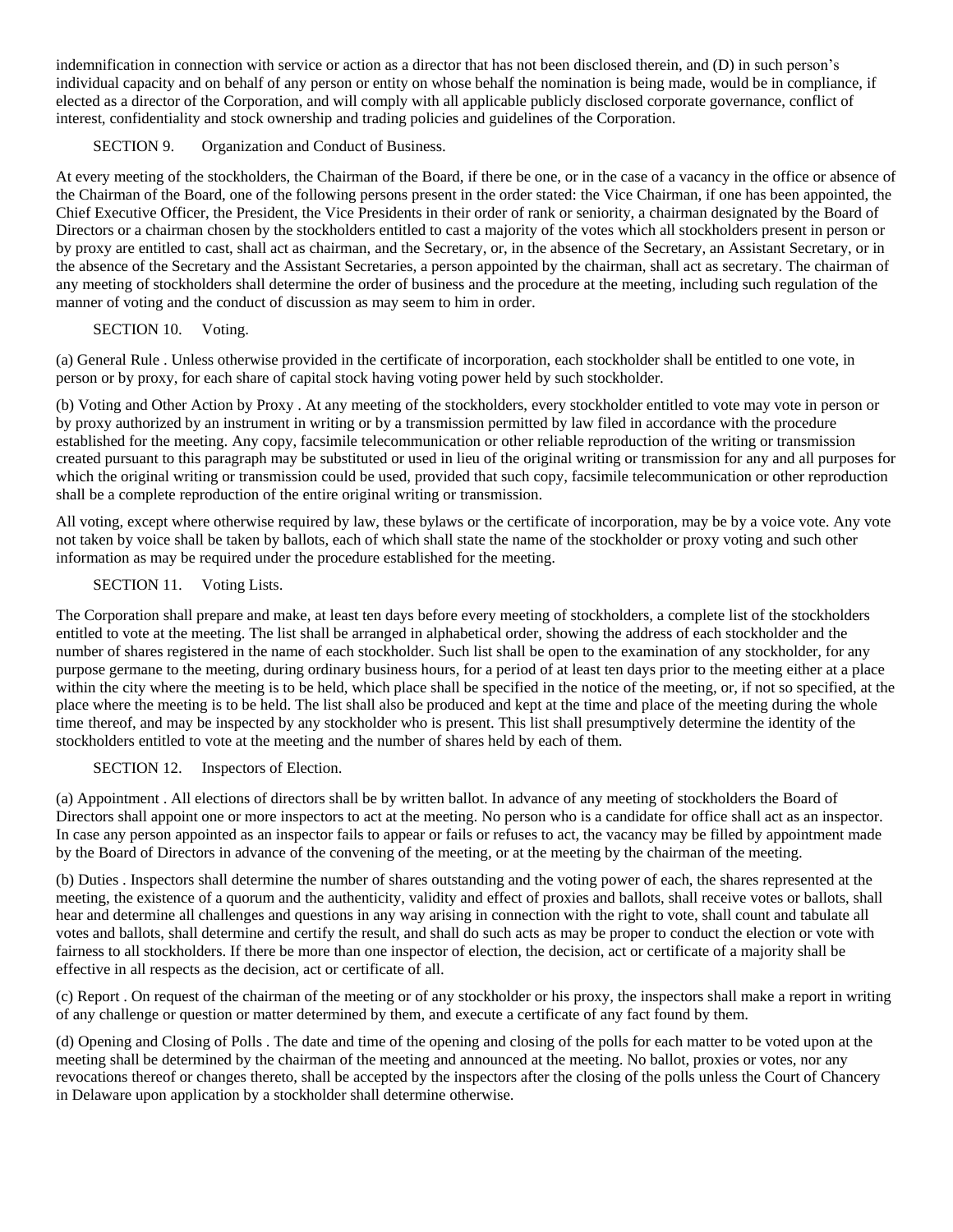#### ARTICLE II

#### **Directors**

#### SECTION 1. Number.

The business and affairs of the Corporation shall be managed under the direction of the Board of Directors which, subject to any right of the holders of any series of Preferred Stock then outstanding to elect additional directors under specified circumstances, shall consist of not less than 7 nor more than 15 persons. The exact number of directors within the minimum and maximum limitations specified in the preceding sentence shall be fixed from time to time by the Board of Directors pursuant to a resolution adopted by a majority of the entire Board of Directors.

#### SECTION 2. Terms.

The directors, other than those who may be elected by the holders of any series of Preferred Stock, shall, commencing with the Annual Meeting of Stockholders scheduled to be held in calendar year 2011 (the "2011 Annual Meeting"), be elected at each Annual Meeting of Stockholders for a term expiring at the next Annual Meeting of Stockholders following their election and shall remain in office until their successors shall have been elected and qualified or until their earlier death, resignation, retirement, disqualification or removal. The term of office of each director serving on the Board of Directors immediately prior to the election of directors at the 2011 Annual Meeting (other than any directors elected by holders of Preferred Stock) shall expire at the 2011 Annual Meeting, notwithstanding that any such director may have been elected for a term that extended beyond the date of the 2011 Annual Meeting, but such director may remain in office beyond the expiration of such term expiring at the 2011 Annual Meeting until a successor is elected and qualified or until such director's earlier death, resignation, retirement , disqualification or removal.

SECTION 3. Newly Created Directorships and Vacancies.

Subject to the rights of the holders of any series of Preferred Stock then outstanding, newly created directorships resulting from any increase in the authorized number of directors or any vacancies in the Board of Directors resulting from death, resignation, retirement, disqualification, removal from office or other cause shall be filled by a majority vote of the directors then in office, even if less than a quorum. Any director so chosen (other than a director elected by holders of Preferred Stock) shall hold office for a term expiring at the next Annual Meeting of Stockholders following his or her election and shall remain in office until such director's successor shall have been elected and qualified or until such director's earlier death, resignation, retirement, disqualification or removal. No decrease in the number of directors constituting the Board of Directors shall shorten the term of any incumbent director.

#### SECTION 4. Removal.

Subject to the rights of the holders of any series of Preferred Stock then outstanding, any director, or the entire Board of Directors, may be removed from office at any time, with or without cause, by the affirmative vote of the holders of at least 80% of the voting power of all of the shares of the Corporation entitled to vote thereon, voting together as a single class.

#### SECTION 5. Nomination of Director Candidates.

(a) Nominations of candidates for election as directors of the Corporation at any meeting of stockholders called for election of directors (an "Election Meeting") may be made by the Board of Directors or by any stockholder entitled to vote at such Election Meeting.

(b) Nominations made by the Board of Directors shall be made at a meeting of the Board of Directors, or by written consent of directors in lieu of a meeting, not less than 30 days prior to the date of the Election Meeting, and such nomination shall be reflected in the minute books of the Corporation as of the date made. At the request of the Secretary of the Corporation each proposed nominee shall provide the Corporation with such information concerning himself as is required, under the rules of the Securities and Exchange Commission, to be included in the Corporation's proxy statement soliciting proxies for his election as a director.

(c) Not less than 90 days prior to the date of the Election Meeting in the case of an annual meeting, and not more than 7 days following the date of notice of the meeting in the case of a special meeting, any stockholder who intends to make a nomination at the Election Meeting shall deliver a notice to the Secretary of the Corporation setting forth (i) the name, age, business address and residence address of each nominee proposed in such notice, (ii) the principal occupation or employment of each such nominee, (iii) the number of shares of capital stock of the Corporation which are beneficially owned by each such nominee, (iv) a statement that the nominee is willing to be nominated and (v) such other information concerning each such nominee as would be required, under the rules of the Securities and Exchange Commission, in a proxy statement soliciting proxies for the election of such nominees.

(d) In the event that a person is validly designated as a nominee in accordance with paragraph (b) or paragraph (c) hereof and shall thereafter become unable or unwilling to stand for election to the Board of Directors, the Board of Directors or the stockholder who proposed such nominee, as the case may be, may designate a substitute nominee.

(e) If the Chairman of the Election Meeting determines that a nomination was not made in accordance with the foregoing procedures, such nominations shall be void.

No person shall be elected a director of the Corporation after having attained the age of seventy-two years.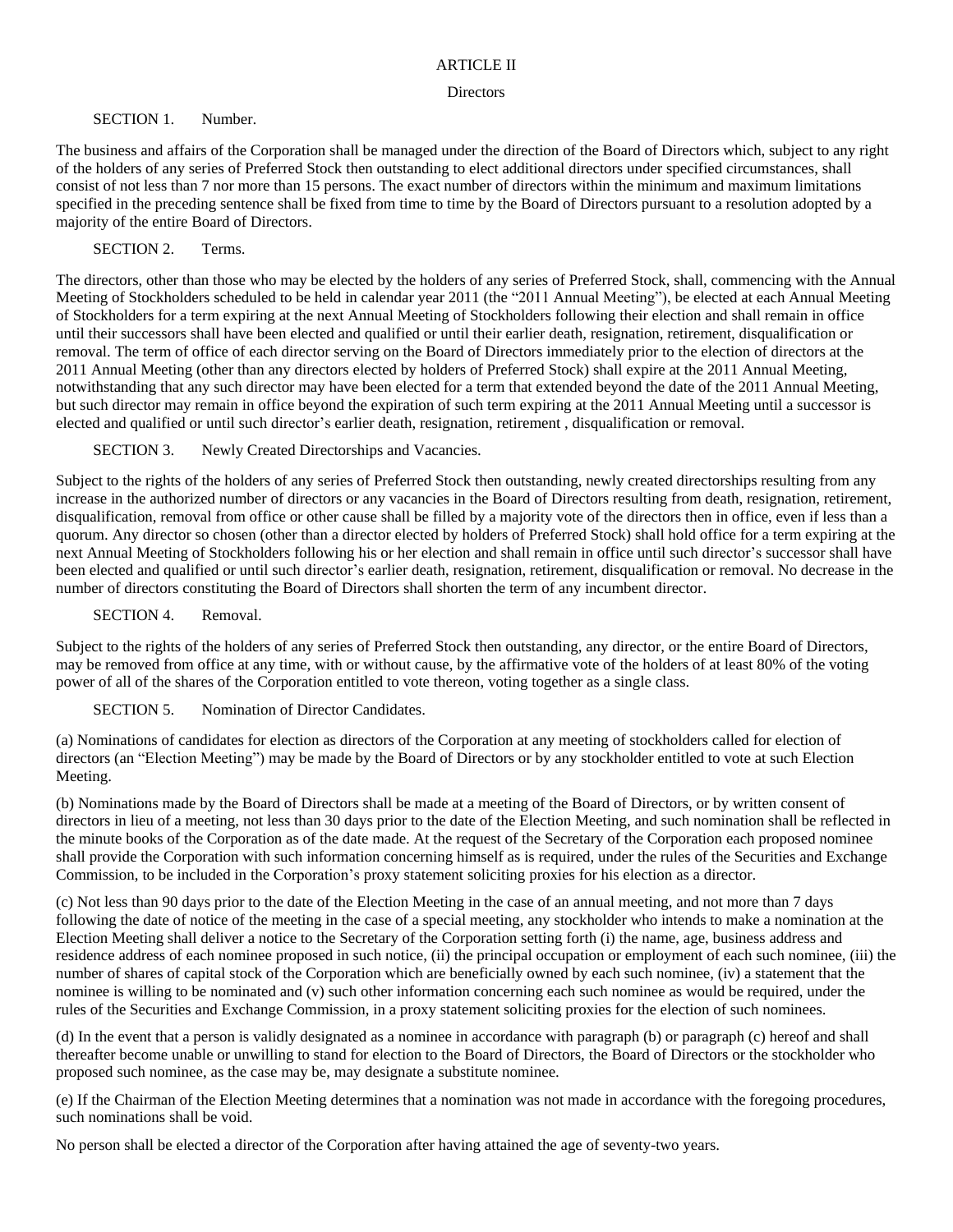#### SECTION 6. Organization.

At every meeting of the Board of Directors, the Chairman of the Board or, in the case of a vacancy in the office or absence of the Chairman of the Board, a chairman chosen by a majority of the directors present, shall preside, and the Secretary, or, in the absence of the Secretary, an Assistant Secretary, or in the absence of the Secretary and the Assistant Secretaries, any person appointed by the chairman of the meeting, shall act as secretary.

#### SECTION 7. Regular Meetings.

Regular meetings of the Board of Directors shall be held at such place or places, on such date or dates, and at such time or times as shall have been established by the Board of Directors and publicized among all directors. A notice of each regular meeting shall not be required.

#### SECTION 8. Special Meetings.

Special meetings of the Board of Directors shall be held whenever called by the Chairman of the Board or by three or more of the directors and shall be held at such place, on such date and at such time as they or he shall fix.

#### SECTION 9. Quorum, Manner of Acting and Adjournment.

(a) General Rule . One-half of the total number of directors shall constitute a quorum for the transaction of business at all meetings of the Board of Directors. The vote of a majority of the directors present at any meeting at which a quorum is present shall be the act of the Board of Directors, except (1) as may be otherwise specifically provided by the GCL or by the certificate of incorporation; and (2) for any amendment to these bylaws, which shall require the vote of not less than a majority of the directors then in office. If a quorum is not present at any meeting of the Board of Directors, the directors present thereat may adjourn the meeting from time to time, without further waiver or notice other than announcement at the meeting, until a quorum is present.

(b) Unanimous Written Consent . Unless otherwise restricted by the certificate of incorporation, any action required or permitted to be taken at any meeting of the Board of Directors may be taken without a meeting, if all members of the Board consent thereto in writing, and the writing or writings are filed with the minutes of proceedings of the Board of Directors.

(c) Conference Telephone Meetings . One or more directors of the Board of Directors may participate in a meeting by means of conference telephone or similar communications equipment by means of which all persons participating in the meeting can hear each other. Participation in this manner constitutes presence in person at the meeting.

#### SECTION 10. Committees of the Board of Directors.

(a) Establishment and Powers . The Board of Directors may, by resolution adopted by a majority of the whole Board, establish one or more committees, each committee to consist of one or more directors. The Board may designate one or more directors as alternate members of any committee, who may replace any absent or disqualified member at any meeting of the committee. In the absence or disqualification of a member of a committee and the alternate or alternates, if any, designated for such member, the member or members of the committee present at any meeting and not disqualified from voting, whether or not they constitute a quorum, may unanimously appoint another director to act at the meeting in the place of any such absent or disqualified member. Subject to the provisions of the GCL, committees established by the Board of Directors shall have such power and authority as provided by resolution of the board. Each committee so formed shall have such name as may be determined from time to time by resolution adopted by the Board of Directors and shall keep regular minutes of its meetings and report the same to the Board of Directors when required.

(b) Committee Procedures and Conduct of Business . Each committee of the Board of Directors may determine the procedural rules for meeting and conducting its business and shall act in accordance therewith, except as otherwise provided herein or required by law. Adequate provision shall be made for notice to members of all meetings of committees. A majority of the members of any committee shall constitute a quorum unless the committee shall consist of one (1) or two (2) members, in which event one (1) member and two (2) members, respectively, shall constitute a quorum; and all matters shall be determined by a majority vote of the members present. Action may be taken by any committee without a meeting if all members thereof consent thereto in writing, and the writing or writings are filed with the minutes of the proceedings of such committee.

#### SECTION 11. Compensation of Directors.

Unless otherwise restricted by the certificate of incorporation, the Board of Directors shall have the authority to fix the fees and other compensation of directors.

#### SECTION 12. Chairman of the Board

The Board of Directors shall elect the Chairman of the Board from among the members of the board. The Chairman of the Board shall preside at all meetings of the stockholders and of the Board of Directors and shall perform such other duties as may from time to time be assigned to him or her by the Board of Directors.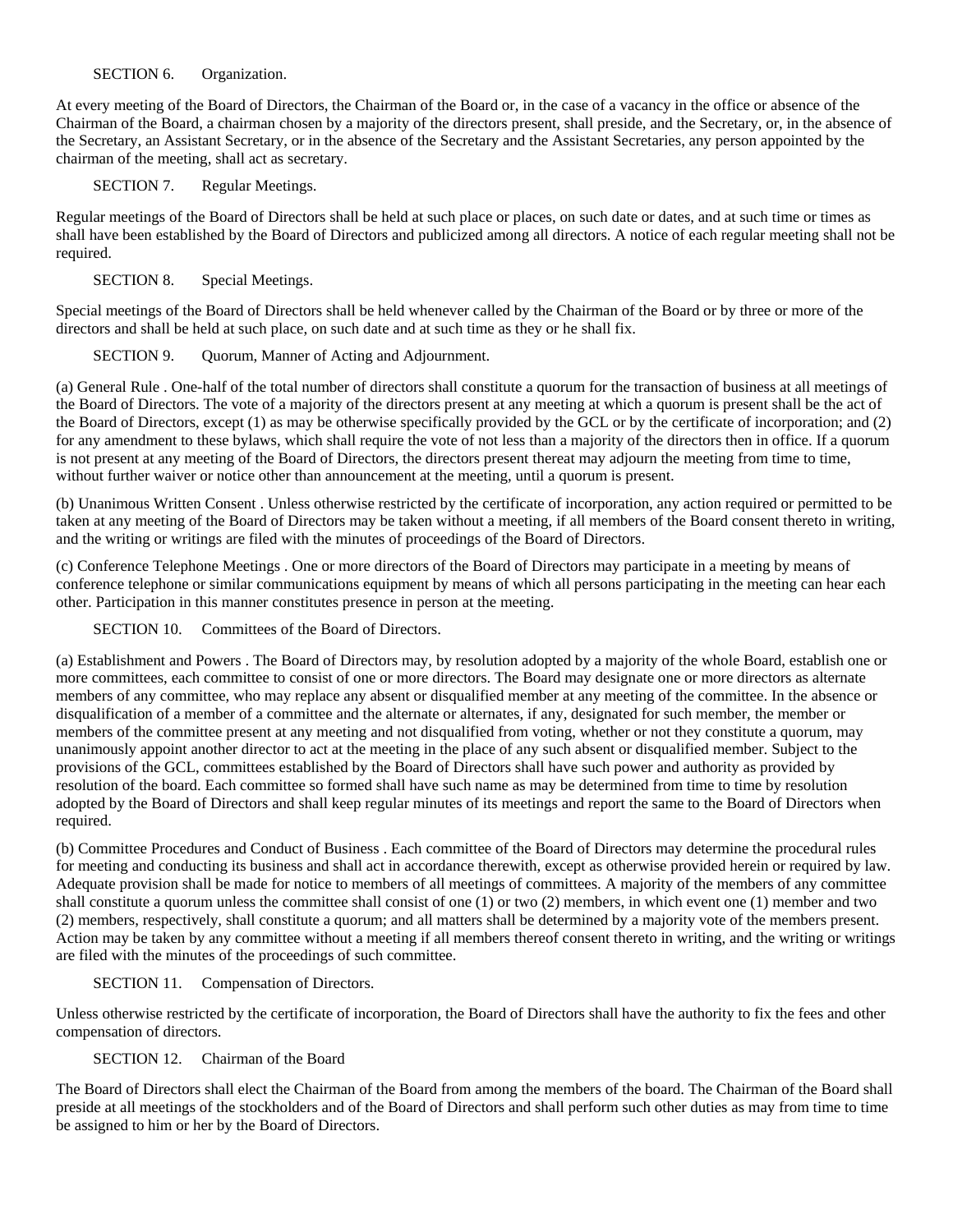#### ARTICLE III

#### Notice - Waivers - Meetings

#### SECTION 1. Notice, What Constitutes.

Whenever, under the provisions of the GCL or of the certificate of incorporation or of these bylaws, notice is required to be given to any director or stockholder, such notice may be given in writing, by mail or by telegram (with messenger service specified), telex or TWX (with answerback received) or courier service, charges prepaid, or by facsimile transmission to the address (or to the telex, TWX, facsimile or telephone number) of the person appearing on the books of the Corporation, or in the case of directors, supplied to the Corporation for the purpose of notice. If the notice is sent by mail, telegraph or courier service, it shall be deemed to be given when deposited in the United States mail or with a telegraph office or courier service for delivery to that person or, in the case of telex or TWX, when dispatched, or in the case of facsimile transmission, when electronically received.

SECTION 2. Notice of Meetings of Board of Directors.

Notice of a regular meeting of the Board of Directors need not be given. Notice of every special meeting of the Board of Directors shall be given to each director by telephone or in writing at least 24 hours (in the case of notice by telephone, telex, TWX or facsimile transmission) or 48 hours (in the case of notice by telegraph, courier service or express mail) or five days (in the case of notice by first class mail) before the time at which the meeting is to be held. Every such notice shall state the time and place of the meeting. Unless otherwise indicated in the notice thereof, any and all business may be transacted at a special meeting.

SECTION 3. Notice of Meetings of Stockholders.

Written notice of the place, date and hour of every meeting of the stockholders, whether annual or special, shall be given to each stockholder of record entitled to vote at the meeting not less than ten nor more than 60 days before the date of the meeting and shall state the purpose or purposes thereof. If the notice is sent by mail, it shall be deemed to have been given when deposited in the United States mail, postage prepaid, directed to the stockholder at the address of the stockholder as it appears on the records of the Corporation.

SECTION 4. Waivers of Notice.

(a) Written Waiver . Whenever notice is required to be given under any provisions of the GCL or the certificate of incorporation or these bylaws, a written waiver, signed by the person or persons entitled to the notice, whether before or after the time stated therein, shall be deemed equivalent to notice. Neither the business to be transacted at, nor the purpose of, any regular or special meeting of the stockholders, directors, or members of a committee of directors need be specified in any written waiver of notice of such meeting.

(b) Waiver by Attendance . Attendance of a person at a meeting, either in person or by proxy, shall constitute a waiver of notice of such meeting, except where a person attends a meeting for the express purpose of objecting at the beginning of the meeting to the transaction of any business because the meeting was not lawfully called or convened.

#### ARTICLE IV

**Officers** 

SECTION 1. Number, Qualifications and Designation.

The officers of the Corporation shall be chosen by the Board of Directors and shall be a Chief Executive Officer, a President, one or more Vice Presidents, a Secretary, a Treasurer, a Controller and such other officers as may be elected in accordance with the provisions of Section 3 of this Article IV. Any number of offices may be held by the same person.

SECTION 2. Election and Term of Office.

The officers of the Corporation, except those appointed by delegated authority pursuant to section 3 of this Article IV, shall be elected annually by the Board of Directors, and each such officer shall hold office for a term of one year and until a successor is elected and qualified, or until his or her earlier resignation or removal. Any officer may resign at any time upon written notice to the Corporation. Any officer may be removed from office at any time by the affirmative written vote of a majority of the directors then in office. Notwithstanding anything to the contrary in these by-laws and regardless of whether the officer has tendered his/her resignation, an officer's term of office and employment shall terminate on the first day of the month following the officer's attainment of age sixtyfive unless, in the case of any particular officer, the Board of Directors shall have determined otherwise.

SECTION 3. Other Officers, Committees and Agents.

The Board of Directors may from time to time elect such other officers, which may include, at the Board's discretion, the Chairman of the Board and a Vice Chairman, and appoint such committees, employees or other agents as it deems necessary, who shall hold their offices for such terms and shall exercise such powers and perform such duties as are provided in these bylaws, or as the Board of Directors may from time to time determine. The Board of Directors may delegate to any officer or committee the power to appoint subordinate officers and to retain or appoint employees or other agents, or committees thereof, and to prescribe the authority and duties of such subordinate officers, committees, employees or other agents.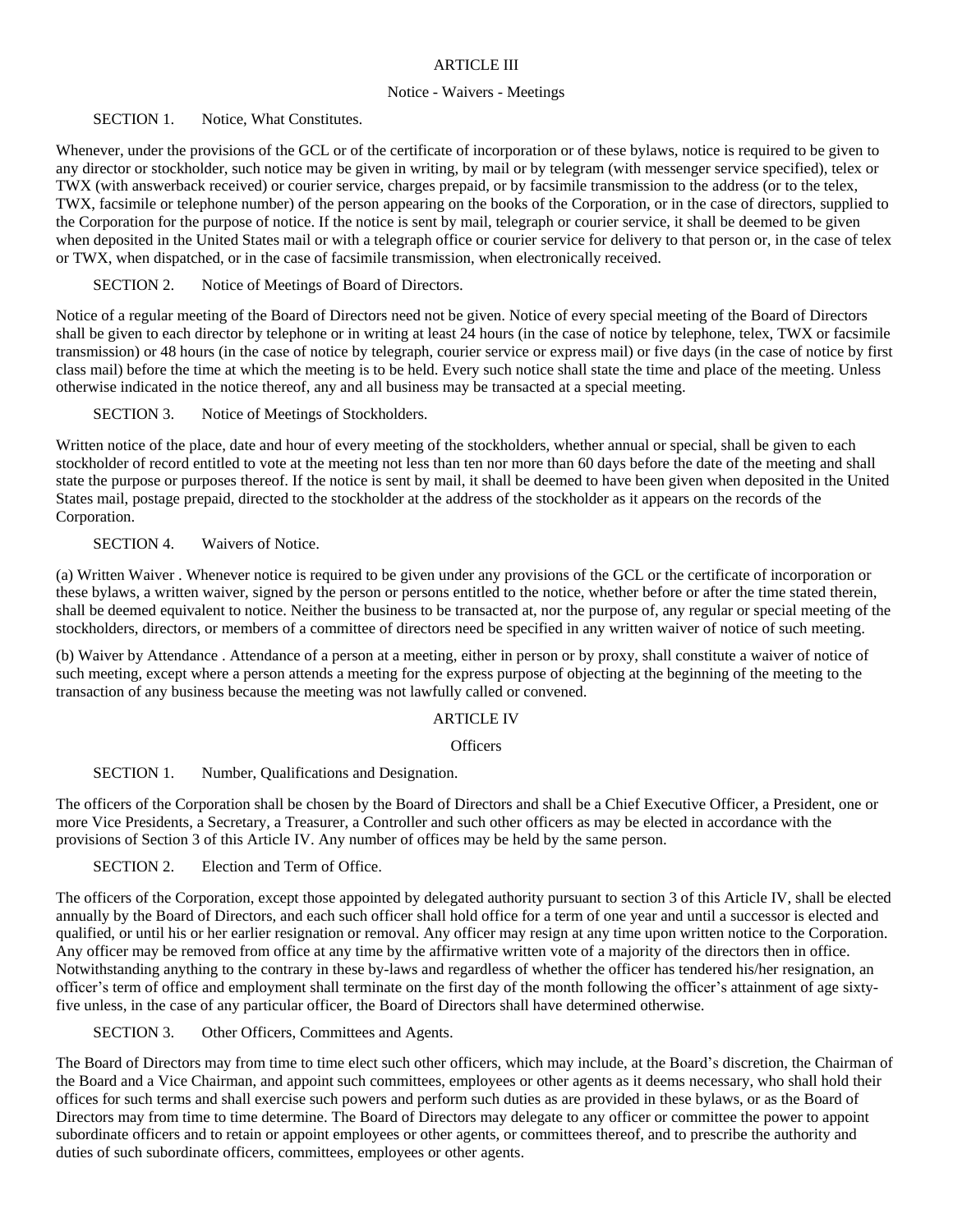SECTION 4. The Chief Executive Officer.

The Chief Executive Officer shall have general responsibility for the management and control of the business of the Corporation, shall perform all duties and have all powers that are commonly incident to the office of Chief Executive Officer and shall perform such other duties as may from time to time be assigned to him or her by the Board of Directors.

#### SECTION 5. The President.

The President shall perform such duties as from time to time may be assigned by the Board of Directors or by the Chief Executive Officer.

#### SECTION 6. The Vice Presidents.

The Vice Presidents shall perform such duties as may from time to time be assigned to each and any of them by the Board of Directors or by the Chief Executive Officer. A Vice President or Vice Presidents may have such additional designations as the Board may approve.

#### SECTION 7. The Secretary.

The Secretary, or an Assistant Secretary, shall attend all meetings of the stockholders, the Board of Directors and committees thereof and shall record the proceedings of the stockholders and of the directors and of committees of the Board in a book or books to be kept for that purpose; shall see that notices are given and records and reports properly kept and filed by the Corporation as required by law; shall be the custodian of the seal of the Corporation and see that it is affixed to all documents to be executed on behalf of the Corporation under its seal; and, in general, shall perform all duties incident to the office of Secretary, and such other duties as may from time to time be assigned by the Board of Directors or by the Chief Executive Officer.

#### SECTION 8. The Treasurer.

The Treasurer, or an Assistant Treasurer, shall have or provide for the custody of the funds or other property of the Corporation; shall collect and receive or provide for the collection and receipt of moneys earned by or in any manner due to or received by the Corporation; shall deposit all funds in his or her custody as Treasurer in such banks or other places of deposit as the Board of Directors may from time to time designate; whenever so required by the Board of Directors, shall render an account showing his or her transactions as Treasurer and the financial condition of the Corporation; and, in general, shall discharge such other duties as may from time to time be assigned by the Board of Directors or by the Chief Executive Officer.

#### SECTION 9. The Controller.

The Controller shall provide and maintain financial and accounting controls over the business and affairs of the Corporation. He or she shall maintain adequate records of the assets, liabilities and financial transactions of the Corporation, and shall direct the preparation of financial statements, reports and analyses. He or she shall perform all acts incident to the position of Controller subject to the control of the Board of Directors and the Chief Executive Officer.

#### SECTION 10. General Counsel.

The Corporation may have a General Counsel who shall be appointed by resolution of the Board of Directors and who shall have general supervision of all matters of a legal nature concerning the Corporation.

#### SECTION 11. Officers' Bonds.

No officer of the Corporation need provide a bond to guarantee the faithful discharge of the officer's duties unless the Board of Directors shall by resolution so require a bond in which event such officer shall give the Corporation a bond (which shall be renewed if and as required) in such sum and with such surety or sureties as shall be satisfactory to the Board of Directors for the faithful performance of the duties of office.

#### SECTION 12. Compensation.

The compensation of the officers of the Corporation elected by the Board of Directors shall be fixed from time to time by the Board of Directors or a committee thereof designated for such purpose.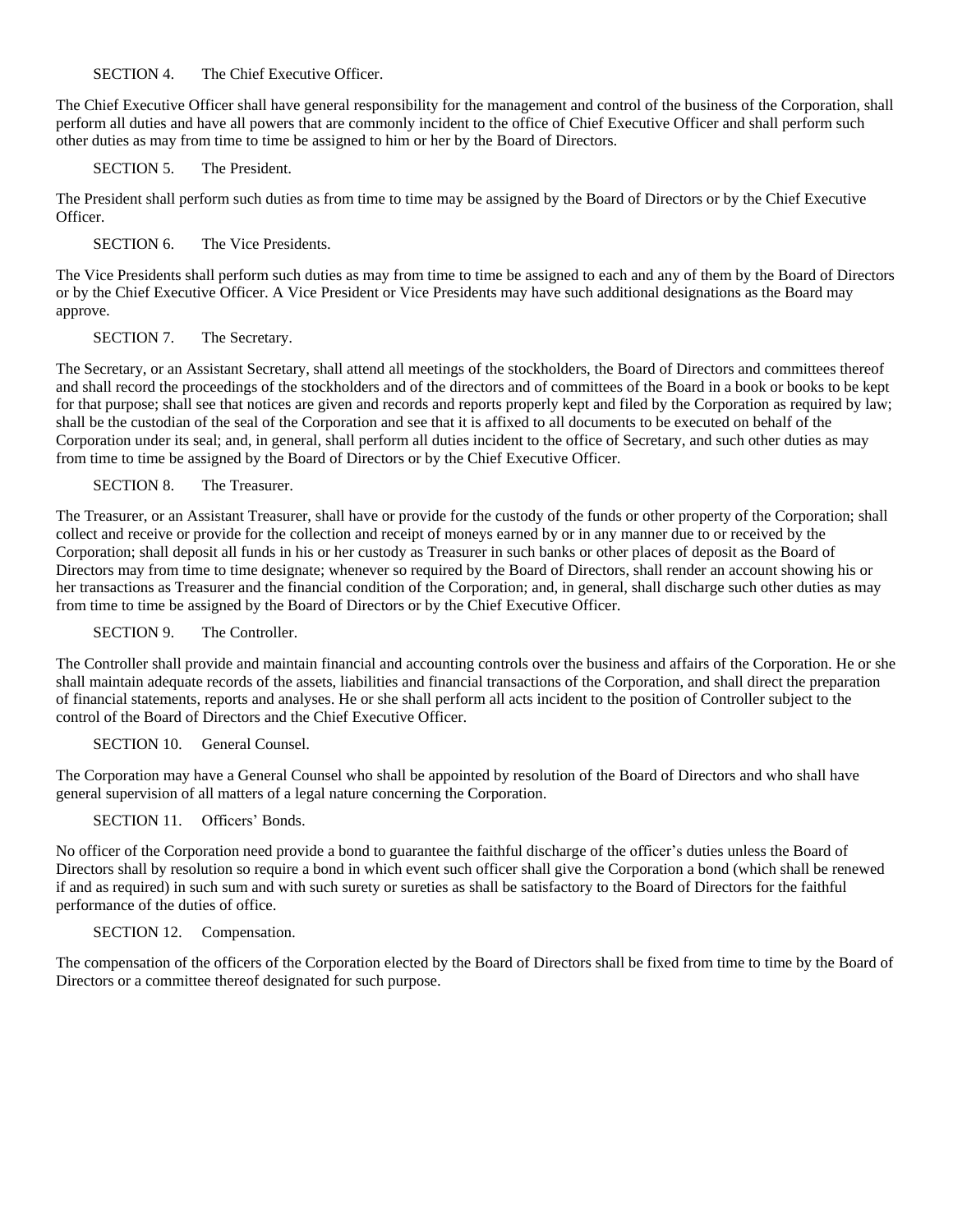#### ARTICLE V

#### Certificates of Stock, Transfer, Etc.

#### SECTION 1. Form and Issuance.

(a) Issuance and Form . The shares of the capital stock of the Corporation shall be represented by certificates in such form as shall be approved by the Board of Directors or shall be uncertificated shares. To the extent that shares are represented by certificates, such certificates shall be signed by the Chairman or the Chief Executive Officer or the President or any Vice President and by the Treasurer or the Secretary.

(b) Records and Regulations . The stock record books shall be kept by the Secretary or by any registrar, stock transfer agent or other agency designated by the Board of Directors for that purpose. The shares of the capital stock of the Corporation shall be registered in the stock ledger and transfer books of the Corporation as they are issued. Except as may otherwise be required by the Corporation's certificate of incorporation or the GCL, the Board of Directors may make such other rules and regulations concerning the issue, transfer and registration of certificated or uncertificated shares of the capital stock of the Corporation as it deems necessary or appropriate from time to time.

(c) Signatures . Any of or all the signatures upon the stock certificates of the Corporation may be a facsimile. In case any officer, transfer agent or registrar who has signed, or whose facsimile signature has been placed upon, any share certificate shall have ceased to be such officer, transfer agent or registrar, before the certificate is issued, it may be issued with the same effect as if the signatory were such officer, transfer agent or registrar at the date of its issue.

SECTION 2. Transfer of Stock.

Transfers of stock shall be made only upon the transfer books of the Corporation kept at an office of the Corporation or by transfer agents designated to transfer shares of the stock of the Corporation. In the case of shares represented by a certificate, an outstanding certificate for the number of shares involved shall be surrendered for cancellation, properly endorsed, before a new certificate is issued therefor, except where a certificate is issued in accordance with Section 3 of this Article.

SECTION 3. Lost, Stolen, Destroyed or Mutilated Certificates.

The Corporation may direct a new certificate of stock to be issued in place of any certificate theretofore issued by the Corporation alleged to have been lost, stolen or destroyed, upon the making of an affidavit of that fact by the person claiming the certificate of stock to be lost, stolen or destroyed. When authorizing such issue of a new certificate or certificates, the Corporation may, in its discretion and as a condition precedent to the issuance thereof, require the owner of such lost, stolen or destroyed certificate or certificates, or the legal representative of the owner, to give the Corporation a bond sufficient to indemnify the Corporation against any claim that may be made against the Corporation on account of the alleged loss, theft or destruction of such certificate or the issuance of such new certificate.

SECTION 4. Record Holder of Shares.

The Corporation shall be entitled to recognize the exclusive right of a person registered on its books as the owner of shares to receive dividends, and to vote as such owner, and to hold liable for calls and assessments a person registered on its books as the owner of shares, and shall not be bound to recognize any equitable or other claim to or interest in such share or shares on the part of any other person, whether or not it shall have express or other notice thereof, except as otherwise provided by the GCL.

SECTION 5. Determination of Stockholders of Record.

(a) Meetings of Stockholders . In order that the Corporation may determine the stockholders entitled to notice of or to vote at any meeting of stockholders or any adjournment thereof, the Board of Directors may fix a record date, which record date shall not precede the date upon which the resolution fixing the record date is adopted by the Board of Directors, and which record date shall not be more than 60 nor less than ten days before the date of such meeting. If no record date is fixed by the Board of Directors, the record date for determining stockholders entitled to notice of or to vote at a meeting of stockholders shall be at the close of business on the day next preceding the day on which notice is given, or, if notice is waived, at the close of business on the day next preceding the day on which the meeting is held. A determination of stockholders of record entitled to notice of or to vote at a meeting of stockholders shall apply to any adjournment of the meeting unless the Board of Directors fixes a new record date for the adjourned meeting.

(b) Dividends . In order that the Corporation may determine the stockholders entitled to receive payment of any dividend or other distribution or allotment of any rights of the stockholders entitled to exercise any rights in respect of any change, conversion or exchange of stock, or for the purpose of any other lawful action, the Board of Directors may fix a record date, which record date shall not precede the date upon which the resolution fixing the record date is adopted, and which record date shall be not more than 60 days prior to such action. If no record date is fixed, the record date for determining stockholders for any such purpose shall be at the close of business on the day on which the Board of Directors adopts the resolution relating thereto.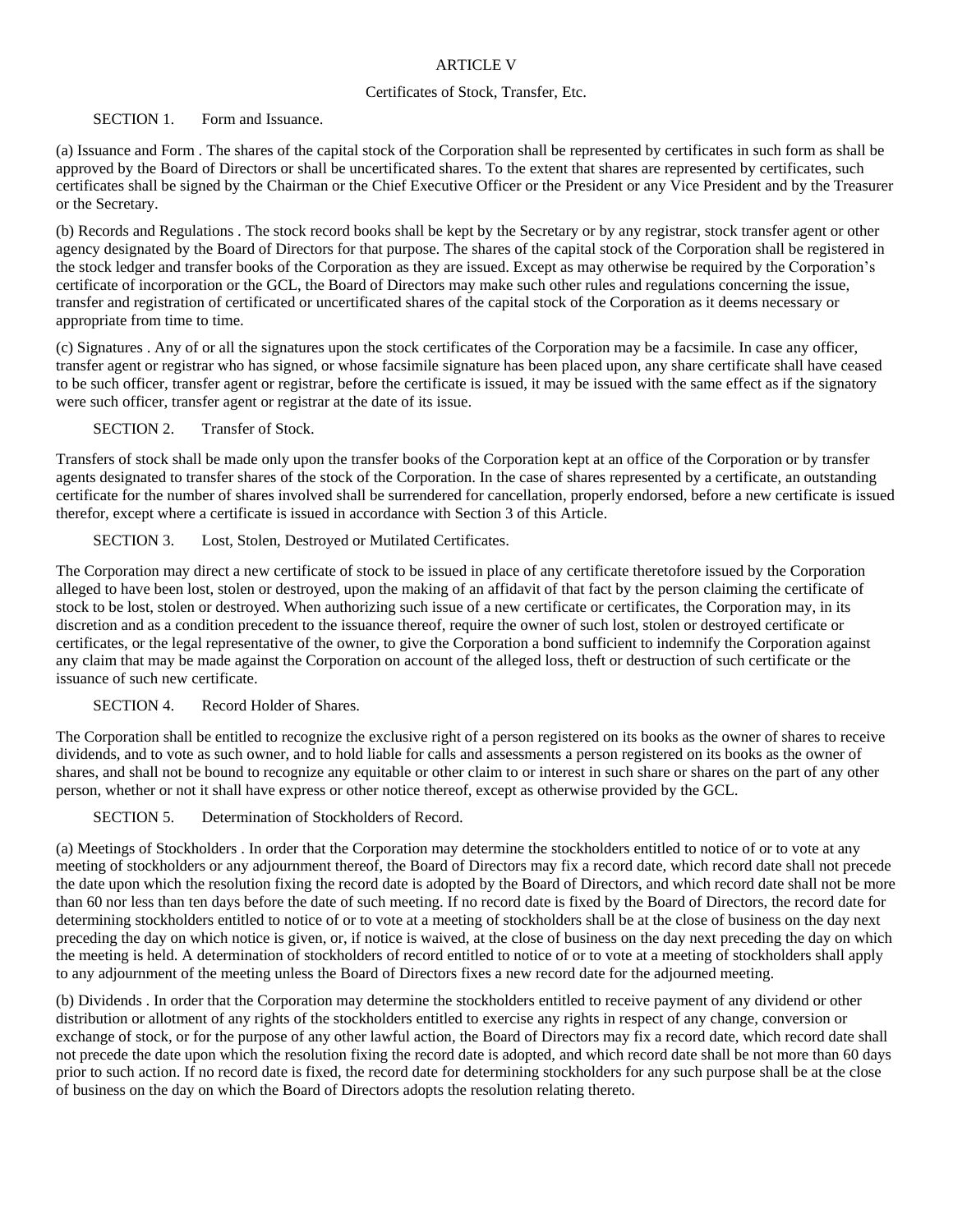#### ARTICLE VI

#### General Provisions

#### SECTION 1. Dividends.

Subject to the restrictions contained in the GCL and any restrictions contained in the certificate of incorporation, the Board of Directors may declare and pay dividends upon the shares of capital stock of the Corporation.

SECTION 2. Contracts.

Except as otherwise provided in these bylaws, the Board of Directors or the Chief Executive Officer, to the extent authorized by the Board, may authorize any officer or officers, or any agent or agents, to enter into any contract or to execute or deliver any instrument on behalf of the Corporation and such authority may be general or confined to specific instances.

SECTION 3. Corporate Seal.

The Corporation shall have a corporate seal, which shall have inscribed thereon the name of the Corporation and the words "Corporate Seal, Delaware". The seal may be used by causing it or a facsimile thereof to be impressed or affixed or in any other manner reproduced. If and when so directed by the Board or a committee thereof, duplicates of the seal may be kept and used by the Secretary or Treasurer or by an Assistant Secretary or Assistant Treasurer.

SECTION 4. Amendment of Bylaws.

Subject to the provisions of the certificate of incorporation, these bylaws may be altered, amended or repealed or new bylaws may be adopted either (1) by vote of the stockholders at a duly held annual or special meeting of stockholders, or (2) by vote of a majority of the Board of Directors at any regular or special meeting of directors.

SECTION 5. Action with Respect to Securities of Other Corporations.

The Chairman of the Board, the Vice Chairman of the Board, the Chief Executive Officer, the President, any Vice President, the Treasurer or Secretary, or such other person appointed by such officer or the Board of Directors, shall have the power to vote and otherwise act on behalf of the Corporation, in person or by proxy, at any meeting of stockholders of or with respect to any action of stockholders of any other corporation in which the Corporation may hold securities and otherwise to exercise any and all rights and powers which the Corporation may possess by reason of its ownership of securities in such other corporation. The Corporation shall not directly or indirectly vote any shares issued by it.

SECTION 6. Fiscal Year.

The fiscal year of the Corporation shall end on the thirty-first of December in each year.

SECTION 7. Time Periods.

In applying any provision of these bylaws that requires that an act be done or not be done a specified number of days prior to an event or that an act be done during a period of a specified number of days prior to an event, calendar days shall be used, the day of the doing of the act shall be excluded, and the day of the event shall be included.

SECTION 8. Confidentiality Policies.

The provisions of these Bylaws shall be subject to any policies with respect to inspectors of election and confidential proxy voting which may be adopted by the Board of Directors from time to time and which are not inconsistent with applicable law.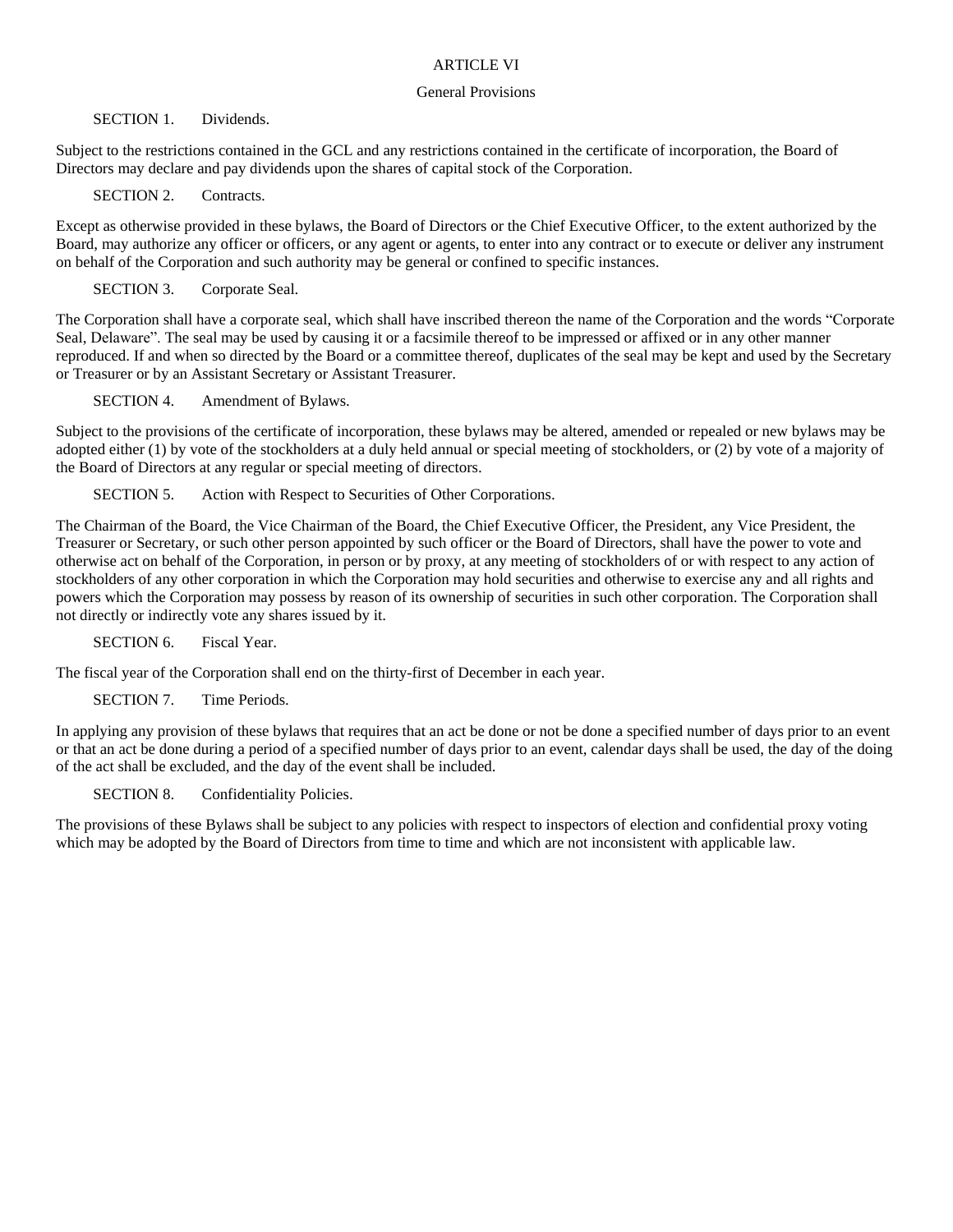### UNISYS CORPORATION COMPUTATION OF RATIO OF EARNINGS TO COMBINED FIXED CHARGES AND PREFERRED STOCK DIVIDENDS (UNAUDITED)

(\$ in millions)

|                                                                      | Three    |               |                                |                    |       |            |            |             |
|----------------------------------------------------------------------|----------|---------------|--------------------------------|--------------------|-------|------------|------------|-------------|
|                                                                      | Months   |               |                                |                    |       |            |            |             |
|                                                                      | Ended    |               |                                |                    |       |            |            |             |
|                                                                      | Mar. 31, |               | <b>Years Ended December 31</b> |                    |       |            |            |             |
|                                                                      | 2015     |               | 2014                           | 2013               |       | 2012       | 2011       | 2010        |
| <b>Fixed charges</b>                                                 |          |               |                                |                    |       |            |            |             |
| Interest expense                                                     | \$       | 2.6           | $\mathbf{\$}$<br>9.2           | $\mathbf{\hat{S}}$ | 9.9   | \$<br>27.5 | \$<br>63.1 | 101.8<br>\$ |
| Interest capitalized during the period                               |          | .9            | 4.0                            |                    | 3.2   | 5.3        | 4.9        | 9.1         |
| Amortization of debt issuance expenses                               |          | $\mathcal{A}$ | 1.6                            |                    | 1.6   | 1.7        | 1.9        | 2.6         |
| Portion of rental expense representative of interest                 |          | 6.9           | 27.9                           |                    | 28.4  | 28.2       | 32.6       | 33.5        |
|                                                                      |          |               |                                |                    |       |            |            |             |
| <b>Total Fixed Charges</b>                                           | 10.8     |               | 42.7                           |                    | 43.1  | 62.7       | 102.5      | 147.0       |
|                                                                      |          |               |                                |                    |       |            |            |             |
| Preferred stock dividend requirements (a)                            |          |               | 2.7                            |                    | 16.2  | 16.2       | 13.5       |             |
|                                                                      |          |               |                                |                    |       |            |            |             |
| Total fixed charges and preferred stock dividends                    | 10.8     |               | 45.4                           |                    | 59.3  | 78.9       | 116.0      | 147.0       |
|                                                                      |          |               |                                |                    |       |            |            |             |
|                                                                      |          |               |                                |                    |       |            |            |             |
| <b>Earnings</b>                                                      |          |               |                                |                    |       |            |            |             |
| Income (loss) from continuing operations before income taxes         | (27.7)   |               | 145.5                          | 219.4              |       | 254.1      | 206.0      | 222.9       |
| Add amortization of capitalized interest                             |          | 1.0           | 4.5                            |                    | 5.0   | 7.5        | 7.4        | 9.1         |
|                                                                      |          |               |                                |                    |       |            |            |             |
| Subtotal                                                             | (26.7)   |               | 150.0                          | 224.4              |       | 261.6      | 213.4      | 232.0       |
|                                                                      |          |               |                                |                    |       |            |            |             |
|                                                                      |          |               |                                |                    |       |            |            |             |
| Fixed charges per above                                              | 10.8     |               | 42.7                           |                    | 43.1  | 62.7       | 102.5      | 147.0       |
| Less interest capitalized during the period                          |          | (.9)          | (4.0)                          |                    | (3.2) | (5.3)      | (4.9)      | (9.1)       |
|                                                                      |          |               |                                |                    |       |            |            |             |
| Total earnings                                                       | (16.8)   |               | \$188.7                        | 264.3<br>\$        |       | \$319.0    | \$311.0    | 369.9<br>S. |
|                                                                      |          |               |                                |                    |       |            |            |             |
|                                                                      |          |               |                                |                    |       |            |            |             |
| Ratio of earnings to fixed charges                                   | *        |               | 4.42                           |                    | 6.13  | 5.09       | 3.03       | 2.52        |
|                                                                      |          |               |                                |                    |       |            |            |             |
|                                                                      |          |               |                                |                    |       |            |            |             |
|                                                                      |          |               |                                |                    |       |            |            |             |
| Ratio of earnings to fixed charges and preferred stock dividends (b) | N/A      |               | 4.16                           |                    | 4.46  | 4.04       | 2.68       | 2.52        |

- (a) Amounts have not been grossed up for income taxes since the preferred stock was issued by the U.S. parent corporation which has a full valuation allowance against its net deferred tax assets.
- (b) The ratio of earnings to fixed charges and preferred stock dividends is calculated by dividing total earnings by total fixed charges and preferred stock dividends.
- \* Earnings for the three months ended March 31, 2015 were inadequate to cover fixed charges by \$27.6 million.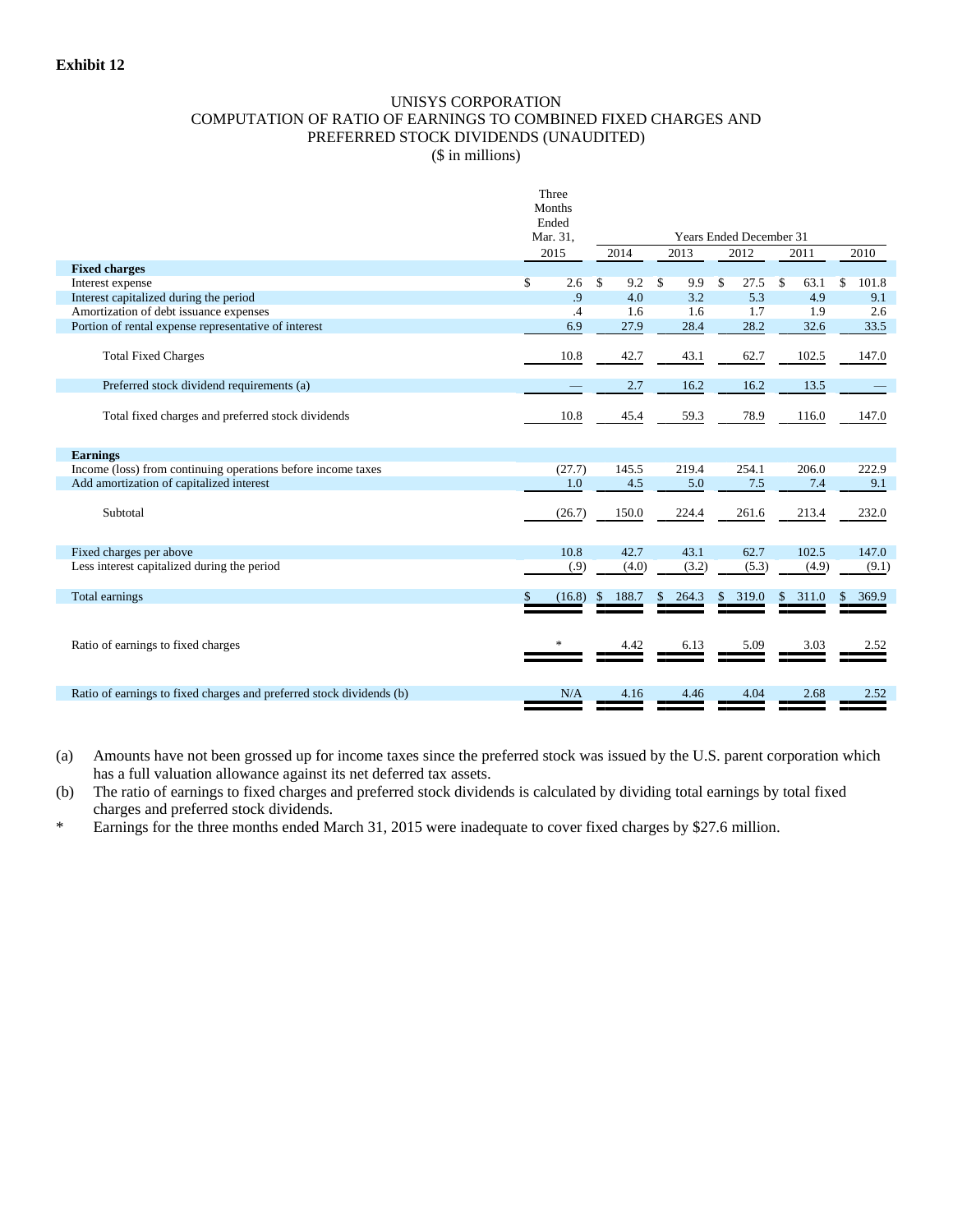#### **Exhibit 31.1**

#### **CERTIFICATION**

I, Peter A. Altabef, certify that:

1. I have reviewed this quarterly report on Form 10-Q of Unisys Corporation;

2. Based on my knowledge, this report does not contain any untrue statement of a material fact or omit to state a material fact necessary to make the statements made, in light of the circumstances under which such statements were made, not misleading with respect to the period covered by this report;

3. Based on my knowledge, the financial statements, and other financial information included in this report, fairly present in all material respects the financial condition, results of operations and cash flows of the registrant as of, and for, the periods presented in this report;

4. The registrant's other certifying officer and I are responsible for establishing and maintaining disclosure controls and procedures (as defined in Exchange Act Rules 13a-15(e) and 15d-15(e)) and internal control over financial reporting (as defined in Exchange Act Rules 13a-15(f) and 15d-15(f)) for the registrant and have:

a. Designed such disclosure controls and procedures, or caused such disclosure controls and procedures to be designed under our supervision, to ensure that material information relating to the registrant, including its consolidated subsidiaries, is made known to us by others within those entities, particularly during the period in which this report is being prepared;

b. Designed such internal control over financial reporting, or caused such internal control over financial reporting to be designed under our supervision, to provide reasonable assurance regarding the reliability of financial reporting and the preparation of financial statements for external purposes in accordance with generally accepted accounting principles;

c. Evaluated the effectiveness of the registrant's disclosure controls and procedures and presented in this report our conclusions about the effectiveness of the disclosure controls and procedures, as of the end of the period covered by this report based on such evaluation; and

d. Disclosed in this report any change in the registrant's internal control over financial reporting that occurred during the registrant's most recent fiscal quarter (the registrant's fourth fiscal quarter in the case of an annual report) that has materially affected, or is reasonably likely to materially affect, the registrant's internal control over financial reporting; and

5. The registrant's other certifying officer and I have disclosed, based on our most recent evaluation of internal control over financial reporting, to the registrant's auditors and the audit committee of the registrant's board of directors (or persons performing the equivalent functions):

a. All significant deficiencies and material weaknesses in the design or operation of internal control over financial reporting which are reasonably likely to adversely affect the registrant's ability to record, process, summarize and report financial information; and

b. Any fraud, whether or not material, that involves management or other employees who have a significant role in the registrant's internal control over financial reporting.

Date: April 30, 2015

/s/ Peter A. Altabef

Name: Peter A. Altabef Title: President and Chief Executive Officer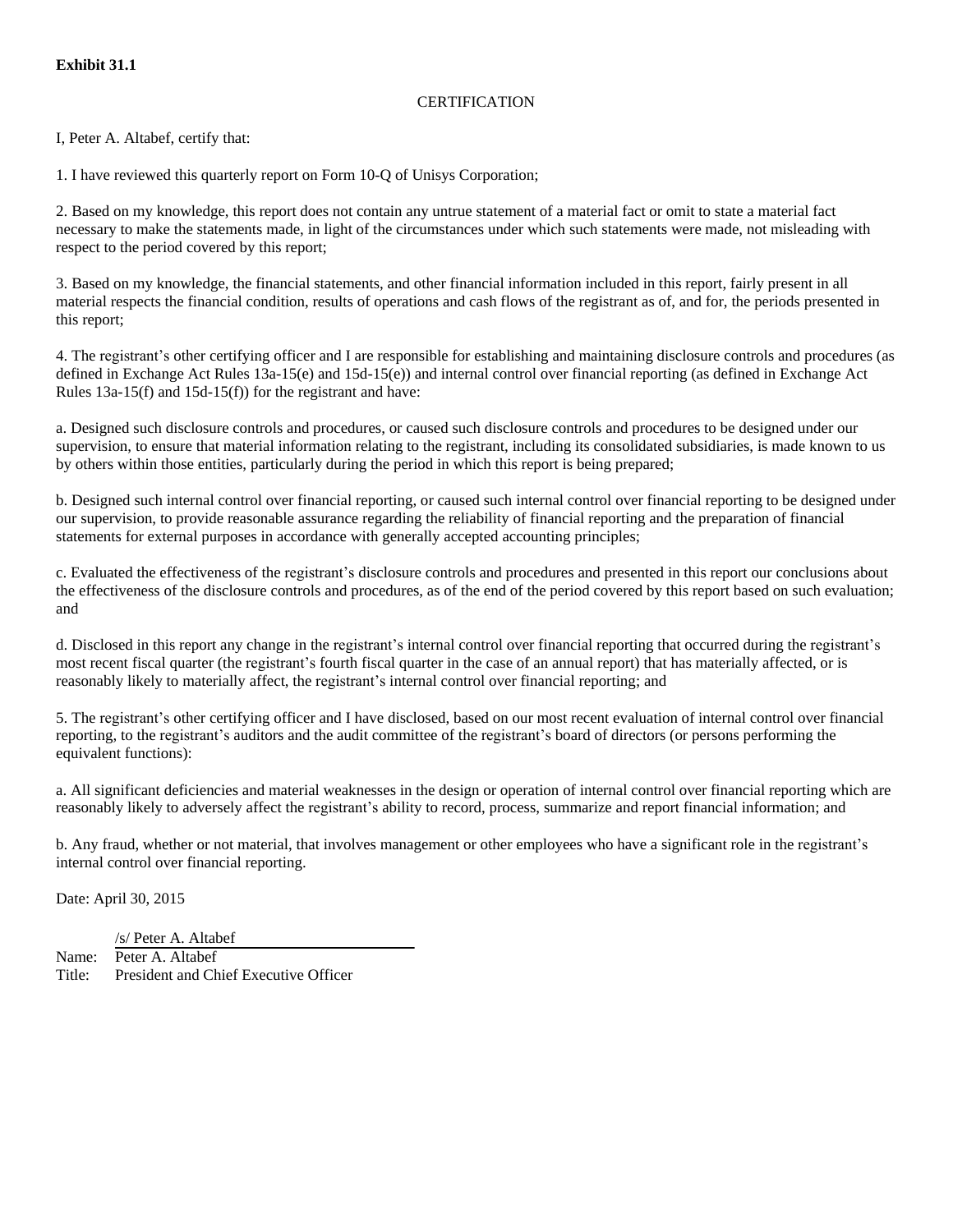#### **Exhibit 31.2**

#### **CERTIFICATION**

I, Janet Brutschea Haugen, certify that:

1. I have reviewed this quarterly report on Form 10-Q of Unisys Corporation;

2. Based on my knowledge, this report does not contain any untrue statement of a material fact or omit to state a material fact necessary to make the statements made, in light of the circumstances under which such statements were made, not misleading with respect to the period covered by this report;

3. Based on my knowledge, the financial statements, and other financial information included in this report, fairly present in all material respects the financial condition, results of operations and cash flows of the registrant as of, and for, the periods presented in this report;

4. The registrant's other certifying officer and I are responsible for establishing and maintaining disclosure controls and procedures (as defined in Exchange Act Rules 13a-15(e) and 15d-15(e)) and internal control over financial reporting (as defined in Exchange Act Rules 13a-15(f) and 15d-15(f)) for the registrant and have:

a. Designed such disclosure controls and procedures, or caused such disclosure controls and procedures to be designed under our supervision, to ensure that material information relating to the registrant, including its consolidated subsidiaries, is made known to us by others within those entities, particularly during the period in which this report is being prepared;

b. Designed such internal control over financial reporting, or caused such internal control over financial reporting to be designed under our supervision, to provide reasonable assurance regarding the reliability of financial reporting and the preparation of financial statements for external purposes in accordance with generally accepted accounting principles;

c. Evaluated the effectiveness of the registrant's disclosure controls and procedures and presented in this report our conclusions about the effectiveness of the disclosure controls and procedures, as of the end of the period covered by this report based on such evaluation; and

d. Disclosed in this report any change in the registrant's internal control over financial reporting that occurred during the registrant's most recent fiscal quarter (the registrant's fourth fiscal quarter in the case of an annual report) that has materially affected, or is reasonably likely to materially affect, the registrant's internal control over financial reporting; and

5. The registrant's other certifying officer and I have disclosed, based on our most recent evaluation of internal control over financial reporting, to the registrant's auditors and the audit committee of the registrant's board of directors (or persons performing the equivalent functions):

a. All significant deficiencies and material weaknesses in the design or operation of internal control over financial reporting which are reasonably likely to adversely affect the registrant's ability to record, process, summarize and report financial information; and

b. Any fraud, whether or not material, that involves management or other employees who have a significant role in the registrant's internal control over financial reporting.

Date: April 30, 2015

/s/ Janet Brutschea Haugen

Name: Janet Brutschea Haugen Title: Senior Vice President and Chief Financial **Officer**